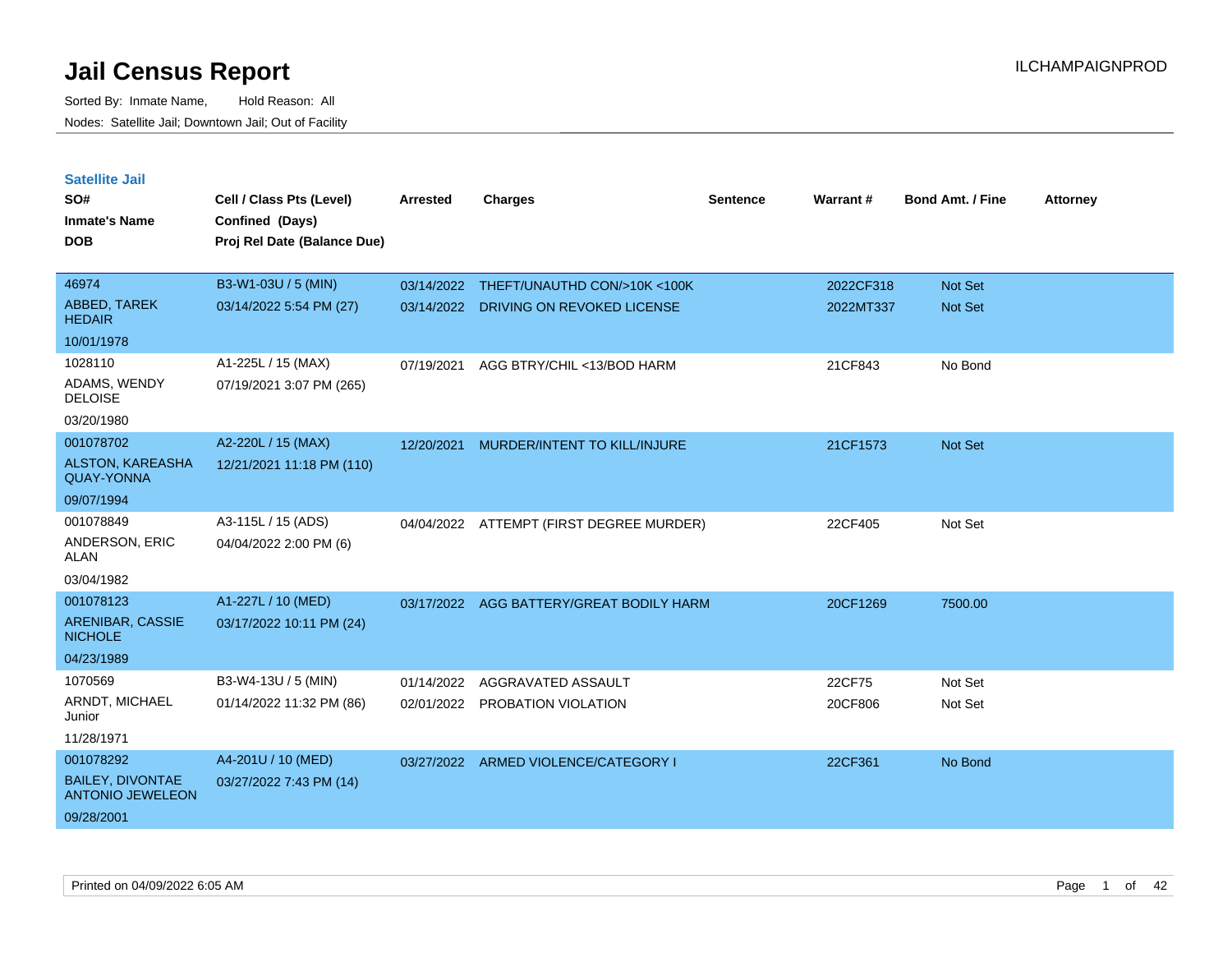| SO#<br><b>Inmate's Name</b><br><b>DOB</b>                            | Cell / Class Pts (Level)<br>Confined (Days)<br>Proj Rel Date (Balance Due) | <b>Arrested</b>                                                                  | <b>Charges</b>                                                                                                                                                                                                                                 | <b>Sentence</b> | <b>Warrant#</b>                                                                     | <b>Bond Amt. / Fine</b>                                                       | <b>Attorney</b> |
|----------------------------------------------------------------------|----------------------------------------------------------------------------|----------------------------------------------------------------------------------|------------------------------------------------------------------------------------------------------------------------------------------------------------------------------------------------------------------------------------------------|-----------------|-------------------------------------------------------------------------------------|-------------------------------------------------------------------------------|-----------------|
| 001079027<br><b>BANKS, GRANZLEE</b>                                  | A3-212L<br>04/07/2022 3:10 PM (3)                                          |                                                                                  | 04/07/2022 AGG UNLAWFUL USE OF WEAPON                                                                                                                                                                                                          |                 | 2022CF425                                                                           | Not Set                                                                       |                 |
| 01/13/1993                                                           |                                                                            |                                                                                  |                                                                                                                                                                                                                                                |                 |                                                                                     |                                                                               |                 |
| 001078565<br><b>BARBER, MARK</b><br>ANTHONY, Junior<br>09/24/2003    | B1-104U / 15 (MAX)<br>11/05/2021 7:40 AM (156)                             | 11/05/2021<br>11/05/2021<br>11/05/2021                                           | POSSESSION OF STOLEN FIREARM<br>RECEIVE/POSS/SELL STOLEN VEH<br><b>BURGLARY</b>                                                                                                                                                                |                 | 21CF1366<br>2021CF1309<br>21CF1369                                                  | Not Set<br>25000.00<br>Not Set                                                |                 |
| 65868<br><b>BARBER, MARK</b><br><b>ANTHONY, Senior</b><br>08/15/1983 | B4-123L / 15 (MAX)<br>03/11/2022 10:13 AM (30)                             | 03/11/2022                                                                       | METH DELIVERY/15<100 GRAMS                                                                                                                                                                                                                     | 8y (DOC)        | 20CF1249                                                                            | No Bond                                                                       |                 |
| 518851<br>BARKER, ALEXANDER<br><b>MASSIE</b><br>09/24/1986           | A4-104L / 10 (MED)<br>01/11/2022 2:37 PM (89)                              | 01/11/2022<br>01/11/2022<br>01/11/2022<br>01/11/2022<br>01/11/2022<br>01/11/2022 | DRIVING ON REVOKED LICENSE<br>OBSTRUCTING IDENTIFICATION<br>01/11/2022 FELON POSS/USE WEAPON/FIREARM<br>POSS AMT CON SUB EXCEPT(A)/(D)<br><b>BAD CHK/OBTAIN CON PROP/&gt;150</b><br>BAD CHK/OBTAIN CON PROP/>150<br>METH DELIVERY/15<100 GRAMS | 20y (DOC)       | 2020TR16539<br>2020CM222<br>20CF361<br>2020CF863<br>20CF192<br>19CF1686<br>20CF1383 | 1500.00<br>1500.00<br>15000.00<br>15000.00<br>15000.00<br>15000.00<br>No Bond |                 |
| 969121<br><b>BECKLEY, ANTHONY</b><br><b>PATRICK</b><br>06/30/1989    | A4-206L / 15 (MAX)<br>11/25/2021 7:16 PM (136)                             | 11/25/2021<br>11/25/2021                                                         | <b>CRIM TRESPASS TO RESIDENCE</b><br>HOME INVASION/GREAT BOD HARM                                                                                                                                                                              | 4y (DOC)        | 21CF1444<br>2021CF840                                                               | Not Set<br>No Bond                                                            |                 |
| 001078969<br>BEVERLY, SAYVION<br><b>LAMONTE</b><br>11/20/2002        | B1-105U / 10 (MED)<br>03/22/2022 10:20 PM (19)                             | 03/22/2022                                                                       | AGG UNLAWFUL USE WEAPON/PERSON                                                                                                                                                                                                                 |                 | 22CF345                                                                             | Not Set                                                                       |                 |
| 993169<br><b>BRAATEN, KAYLAN</b><br><b>AMBER</b><br>10/29/1990       | A1-125U / 10 (MED)<br>03/04/2022 9:40 AM (37)                              |                                                                                  | 03/04/2022 RESIDENTIAL BURGLARY                                                                                                                                                                                                                | 6y (DOC)        | 21CF1059                                                                            | No Bond                                                                       |                 |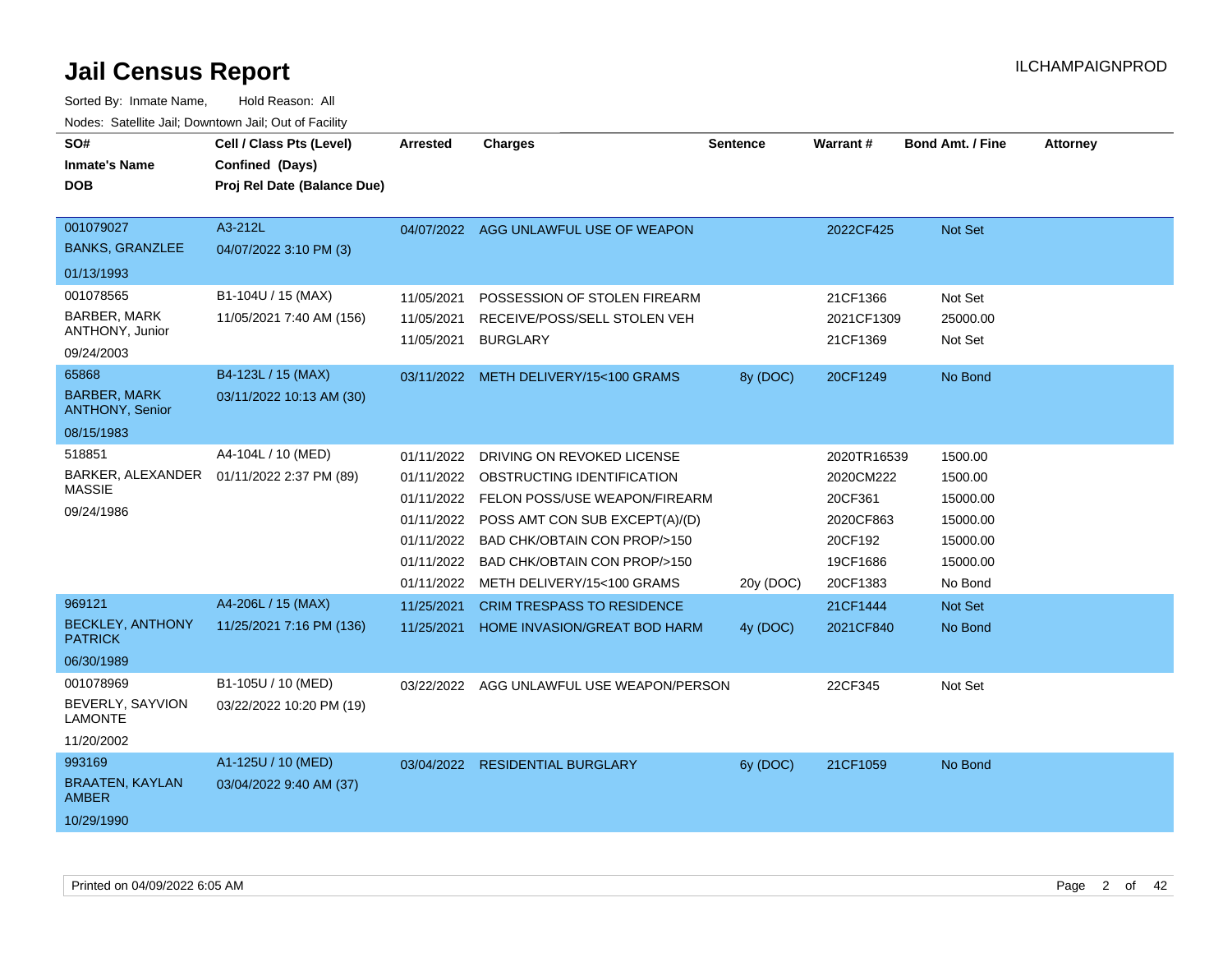| soupois catomic can, Dominomii can, Cat or Faomt<br>SO# | Cell / Class Pts (Level)    | <b>Arrested</b>   | <b>Charges</b>                            | <b>Sentence</b> | Warrant#   | <b>Bond Amt. / Fine</b> | <b>Attorney</b> |
|---------------------------------------------------------|-----------------------------|-------------------|-------------------------------------------|-----------------|------------|-------------------------|-----------------|
| <b>Inmate's Name</b>                                    | Confined (Days)             |                   |                                           |                 |            |                         |                 |
| <b>DOB</b>                                              | Proj Rel Date (Balance Due) |                   |                                           |                 |            |                         |                 |
|                                                         |                             |                   |                                           |                 |            |                         |                 |
| 923208                                                  | B3-W3-12L / 10 (MED)        |                   | 01/22/2022 CRIM TRES TO RES/PERS PRESENT  |                 | 22CF92     | Not Set                 |                 |
| <b>BREADY, ANDREW</b><br><b>NICHOLAS</b>                | 01/22/2022 7:43 PM (78)     |                   |                                           |                 |            |                         |                 |
| 06/08/1988                                              |                             |                   |                                           |                 |            |                         |                 |
| 001079000                                               | A4-201L / 15 (MAX)          | 04/01/2022        | MURDER/STRONG PROB KILL/INJURE            |                 | 22CF102    | 2000000.00              |                 |
| <b>BROCK, TONY LAMAR</b>                                | 04/01/2022 9:02 AM (9)      |                   |                                           |                 |            |                         |                 |
| 04/01/2004                                              |                             |                   |                                           |                 |            |                         |                 |
| 61675                                                   | B1-202L / 10 (MED)          |                   | 02/10/2022 AGG DISCHARGE FIREARM/OCC BLDG |                 | 20CF374    | 100000.00               |                 |
| <b>BROWN, ANTONIO</b><br><b>BURNETT</b>                 | 02/10/2022 3:28 PM (59)     |                   |                                           |                 |            |                         |                 |
| 03/04/1983                                              |                             |                   |                                           |                 |            |                         |                 |
| 51247                                                   | B1-202U / 10 (MED)          | 04/15/2021        | FELON POSS/USE WEAPON/FIREARM             |                 | 21CF411    | Not Set                 |                 |
| BROWN, DANTE<br><b>MAURICE</b>                          | 04/15/2021 6:24 PM (360)    |                   |                                           |                 |            |                         |                 |
| 04/19/1979                                              |                             |                   |                                           |                 |            |                         |                 |
| 1028357                                                 | A4-107L / 15 (MAX)          | 03/23/2022        | DOMESTIC BATTERY/OTHER PRIOR              |                 | 22CF348    | Not Set                 |                 |
| <b>BROWN, MARCUS</b><br><b>RICKELL</b>                  | 03/23/2022 7:13 PM (18)     |                   | 03/23/2022 FELON POSS/USE WEAPON/FIREARM  |                 | 22CF349    | No Bond                 |                 |
| 01/06/1995                                              |                             |                   |                                           |                 |            |                         |                 |
| 990921                                                  | A3-214U / 15 (MAX)          | 01/20/2022        | MFG/DEL 1<15 GR COCAINE/ANLG              |                 | 19CF369    | 25000.00                |                 |
| <b>BROWN, QUINTIN</b><br><b>MARSHAUN</b>                | 01/20/2022 7:19 PM (80)     |                   | 01/20/2022 ARMED HABITUAL CRIMINAL        |                 | 21CF935    | 750000.00               |                 |
| 09/26/1991                                              |                             |                   |                                           |                 |            |                         |                 |
| 29957                                                   | B4-222L / 15 (MAX)          | 11/13/2021        | FELON POSS/USE WEAPON/FIREARM             |                 | 21CF1390   | Not Set                 |                 |
| <b>BROWN, RODNEY</b><br>LOUIS                           | 11/13/2021 8:57 PM (148)    |                   | 11/13/2021 AGG CRIM SX AB/>5 YR OLDER VIC |                 | 2019CF0718 | 250000.00               |                 |
| 01/07/1968                                              |                             |                   |                                           |                 |            |                         |                 |
| 981645                                                  | A3-214L / 15 (MAX)          | 01/27/2022 MURDER |                                           |                 | 22CF114    | 1000000.00              |                 |
| BRUMFIELD,<br>JONATHAN EZEKEIL                          | 01/27/2022 8:15 PM (73)     |                   |                                           |                 |            |                         |                 |
| 08/03/1989                                              |                             |                   |                                           |                 |            |                         |                 |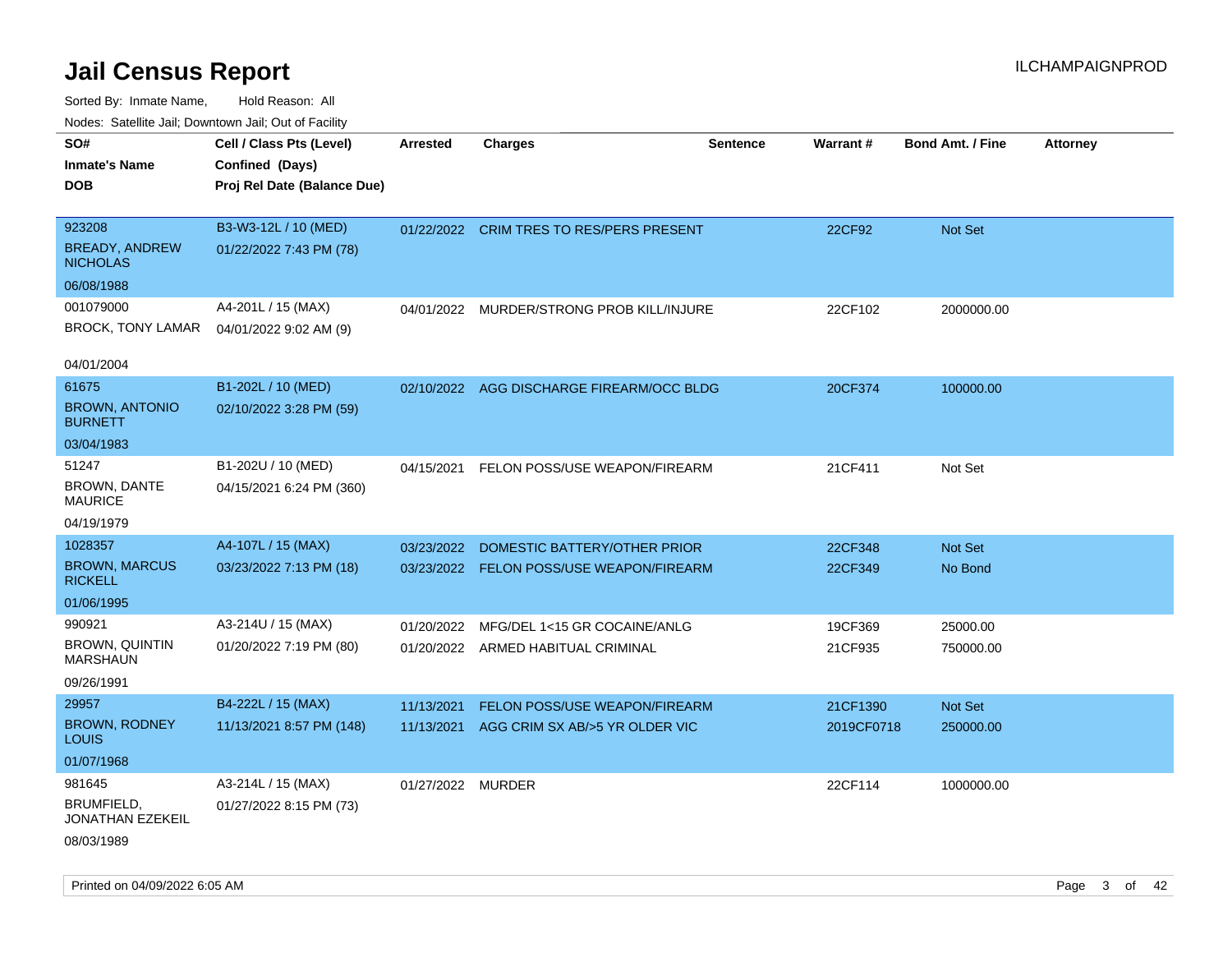Sorted By: Inmate Name, Hold Reason: All Nodes: Satellite Jail; Downtown Jail; Out of Facility

| Nodes. Satellite Jali, Downtown Jali, Out of Facility |                             |                 |                                          |          |                 |                                            |  |
|-------------------------------------------------------|-----------------------------|-----------------|------------------------------------------|----------|-----------------|--------------------------------------------|--|
| SO#                                                   | Cell / Class Pts (Level)    | <b>Arrested</b> | <b>Charges</b>                           | Sentence | <b>Warrant#</b> | <b>Bond Amt. / Fine</b><br><b>Attorney</b> |  |
| <b>Inmate's Name</b>                                  | Confined (Days)             |                 |                                          |          |                 |                                            |  |
| <b>DOB</b>                                            | Proj Rel Date (Balance Due) |                 |                                          |          |                 |                                            |  |
|                                                       |                             |                 |                                          |          |                 |                                            |  |
| 49431                                                 | B1-201L / 10 (MED)          |                 | 03/11/2022 VIO BAIL BOND/CLASS X OFFENSE | 3y (DOC) | 2018CF350       | No Bond                                    |  |
| <b>BUFFORD, LANCE</b><br><b>CORNELL</b>               | 03/11/2022 5:01 PM (30)     |                 |                                          |          |                 |                                            |  |
| 12/18/1979                                            |                             |                 |                                          |          |                 |                                            |  |
| 001079033                                             | BOOKH-3                     | 04/08/2022      | <b>FUGITIVE FROM JUSTICE</b>             |          | 2022CFAWOW      | No Bond                                    |  |
| <b>BURWELL, RODKEEM</b><br>OMEN                       | 04/08/2022 11:50 AM (2)     |                 |                                          |          |                 |                                            |  |
| 09/22/1980                                            |                             |                 |                                          |          |                 |                                            |  |
| 1047579                                               | A1-124L / 10 (MED)          |                 | 02/24/2022 ARMED ROBBERY/NO FIREARM      |          | 22CF232         | <b>Not Set</b>                             |  |
| <b>BUTLER, TAMYRA</b><br><b>COSHAWN</b>               | 02/24/2022 5:40 AM (45)     |                 |                                          |          |                 |                                            |  |
| 07/06/1988                                            |                             |                 |                                          |          |                 |                                            |  |
| 39474                                                 | B1-101U / 10 (ADS)          | 07/06/2021      | MFG/DEL 15<100 GR HEROIN/ANLG            |          | 21CF792         | Not Set                                    |  |
| CAMPBELL, AARON<br>JACOB                              | 07/06/2021 11:56 PM (278)   |                 |                                          |          |                 |                                            |  |
| 07/18/1974                                            |                             |                 |                                          |          |                 |                                            |  |
| 001078953                                             | A4-202L / 10 (MED)          | 03/15/2022      | POSSESSION OF STOLEN FIREARM             |          | 2022CF319       | <b>Not Set</b>                             |  |
| CAMPBELL,<br><b>MOHAMMED BURNELL</b>                  | 03/15/2022 10:50 PM (26)    |                 |                                          |          |                 |                                            |  |
| 09/25/1991                                            |                             |                 |                                          |          |                 |                                            |  |
| 1045467                                               | A3-211U / 10 (ADS)          | 04/01/2022      | MFG/DEL CANNABIS/30-500 GRAMS            |          | 20CF87          | 100000.00 / 34.00                          |  |
| CARPENTER-MOORE,<br>JOSEPH CARL, Junior               | 04/02/2022 5:22 PM (8)      | 04/01/2022      | MFG/DEL CANNABIS/30-500 GRAMS            |          | 19CF1770        | 100000.00 / 34.00                          |  |
| 04/18/1992                                            |                             |                 |                                          |          |                 |                                            |  |
| 1060436                                               | B1-106U / 10 (MED)          | 01/06/2022      | AGGRAVATED UNLAWFUL RESTRAINT            |          | 22CF29          | <b>Not Set</b>                             |  |
| CARTER, DERESHEO<br><b>DEWAYNE</b>                    | 01/06/2022 8:43 PM (94)     | 01/06/2022      | <b>FELON ESCAPE/PEACE OFFICER</b>        |          | 22CF28          | <b>Not Set</b>                             |  |
| 09/10/1991                                            |                             |                 |                                          |          |                 |                                            |  |
| 001077353                                             | B1-106L / 15 (MAX)          | 02/12/2022      | FELON POSS/USE WEAPON/FIREARM            |          | 22CF173         | No Bond                                    |  |
| CARTER, JAMES<br><b>IVORY</b>                         | 02/13/2022 1:19 AM (56)     |                 | 02/12/2022 ALCOHOL SALES - MINOR 19-20   |          | 2020OV127       | 1000.00                                    |  |

08/12/2000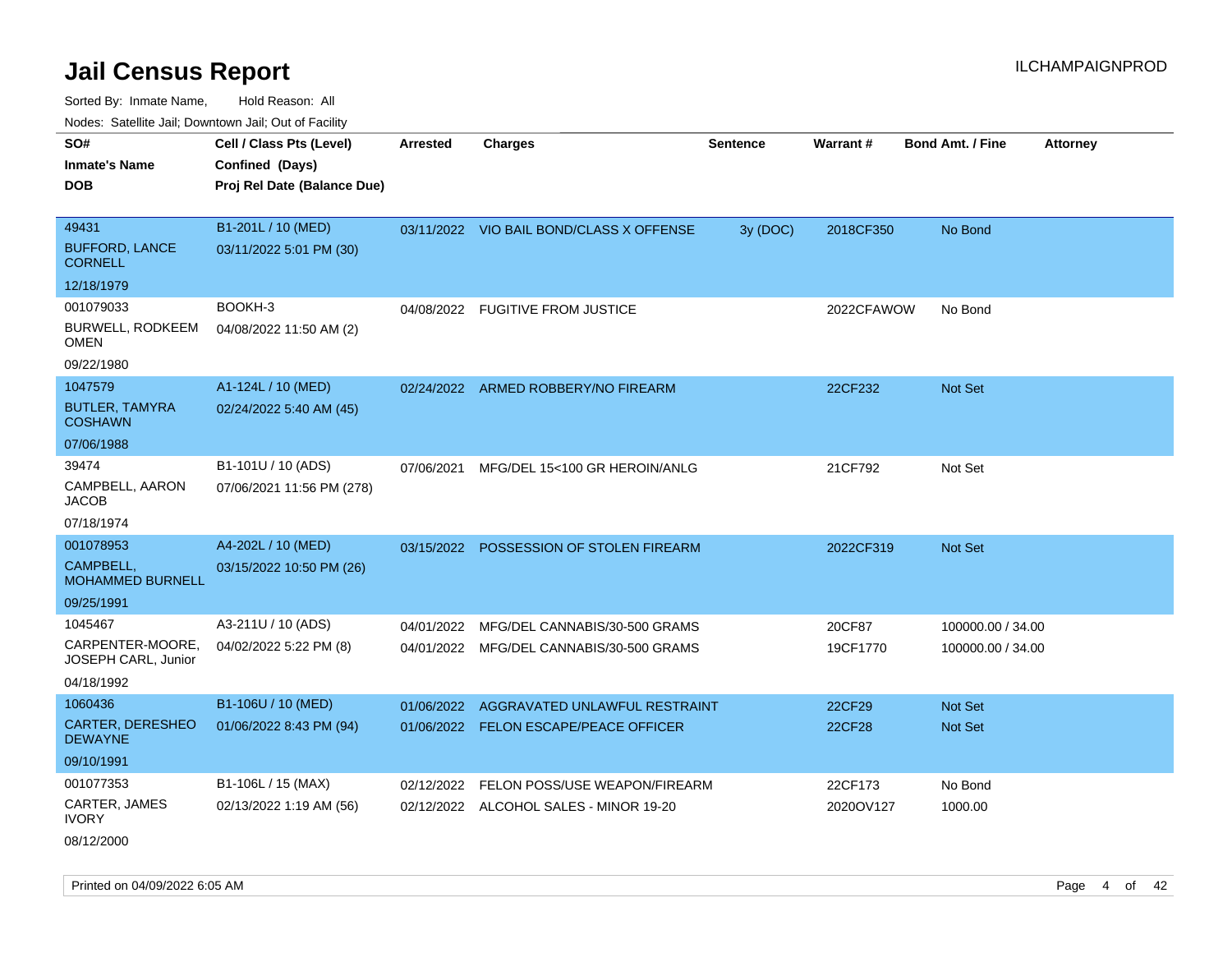| roaco. Catolino cali, Domntonn cali, Out of Facility |                                              |                     |                                          |                 |            |                         |                 |
|------------------------------------------------------|----------------------------------------------|---------------------|------------------------------------------|-----------------|------------|-------------------------|-----------------|
| SO#                                                  | Cell / Class Pts (Level)                     | Arrested            | <b>Charges</b>                           | <b>Sentence</b> | Warrant#   | <b>Bond Amt. / Fine</b> | <b>Attorney</b> |
| <b>Inmate's Name</b>                                 | Confined (Days)                              |                     |                                          |                 |            |                         |                 |
| <b>DOB</b>                                           | Proj Rel Date (Balance Due)                  |                     |                                          |                 |            |                         |                 |
|                                                      |                                              |                     |                                          |                 |            |                         |                 |
| 979443                                               | <b>BOOKH-8 / 10 (ADS)</b>                    | 04/05/2022 BURGLARY |                                          |                 | 22CF410    | No Bond                 |                 |
| CASTELO, SHANE<br><b>ROBERT</b>                      | 04/05/2022 1:35 PM (5)                       |                     |                                          |                 |            |                         |                 |
| 03/17/1994                                           |                                              |                     |                                          |                 |            |                         |                 |
| 957936                                               | A4-103U / 15 (MAX)                           | 03/10/2022          | DELIVERY OF OR POSSESSION OF W/INT       |                 | 22CF295    | Not Set                 |                 |
| CAVETTE, JUSTIN<br><b>EUGENE</b>                     | 03/10/2022 12:10 PM (31)                     |                     |                                          |                 |            |                         |                 |
| 08/02/1988                                           |                                              |                     |                                          |                 |            |                         |                 |
| 1029088                                              | B1-107L / 10 (MED)                           | 12/21/2021          | FELON POSS/USE FIREARM PRIOR             |                 | 21CF1338   | 250000.00               |                 |
| CHAPPLE, MALIK<br><b>BIANCO</b>                      | 12/22/2021 10:02 AM (109)                    |                     |                                          |                 |            |                         |                 |
| 10/25/1994                                           |                                              |                     |                                          |                 |            |                         |                 |
| 1028511                                              | BOOKH-3                                      | 04/08/2022          | PAROLE REVOCATION                        |                 | CH-2201966 | Not Set                 |                 |
| CHAPPLE, MEYALE<br><b>BIANCO</b>                     | 04/08/2022 4:35 PM (2)                       | 04/08/2022          | DOMESTIC BATTERY                         |                 | 2022CMAWOW | Not Set                 |                 |
| 10/25/1994                                           |                                              |                     |                                          |                 |            |                         |                 |
| 001078812                                            | B1-207U / 15 (MAX)                           |                     | 02/01/2022 ARMED ROBBERY/ARMED W/FIREARM |                 | 22CF145    | Not Set                 |                 |
| COBB, SINTRAE<br><b>SANCHEZ</b>                      | 02/01/2022 8:33 PM (68)                      |                     |                                          |                 |            |                         |                 |
| 07/05/2002                                           |                                              |                     |                                          |                 |            |                         |                 |
| 1004799                                              | B2-DR / 15 (SPH)                             |                     | 03/31/2022 AGG CRIM SEX ABUSE/VICTIM <13 |                 | 19CF25     | 10000.00                |                 |
| COCHRANE, STORM<br>JAMES                             | 03/31/2022 11:37 AM (10)                     |                     |                                          |                 |            |                         |                 |
| 10/28/1992                                           |                                              |                     |                                          |                 |            |                         |                 |
| 001077485                                            | A1-227U / 15 (MAX)                           | 12/21/2021          | MURDER/INTENT TO KILL/INJURE             |                 | 2021CF1282 | 1000000.00              |                 |
| <b>COLBERT, ARIEANA</b><br><b>FELICIA</b>            | 12/21/2021 2:08 PM (110)                     |                     |                                          |                 |            |                         |                 |
| 12/13/2000                                           |                                              |                     |                                          |                 |            |                         |                 |
| 34805                                                | B4-227U / 15 (MAX)                           | 10/01/2021          | DOMESTIC BATTERY                         |                 | 21CF1183   | Not Set                 |                 |
|                                                      | CONERLY, KIN JOSEPH 10/01/2021 1:53 AM (191) | 10/01/2021          | ARMED HABITUAL CRIMINAL                  |                 | 21CF1184   | Not Set                 |                 |
|                                                      |                                              | 10/06/2021          | POSS STOLEN VEHICLE > \$25,000           |                 | 19CF1786   | Not Set                 |                 |
| 11/16/1971                                           |                                              |                     |                                          |                 |            |                         |                 |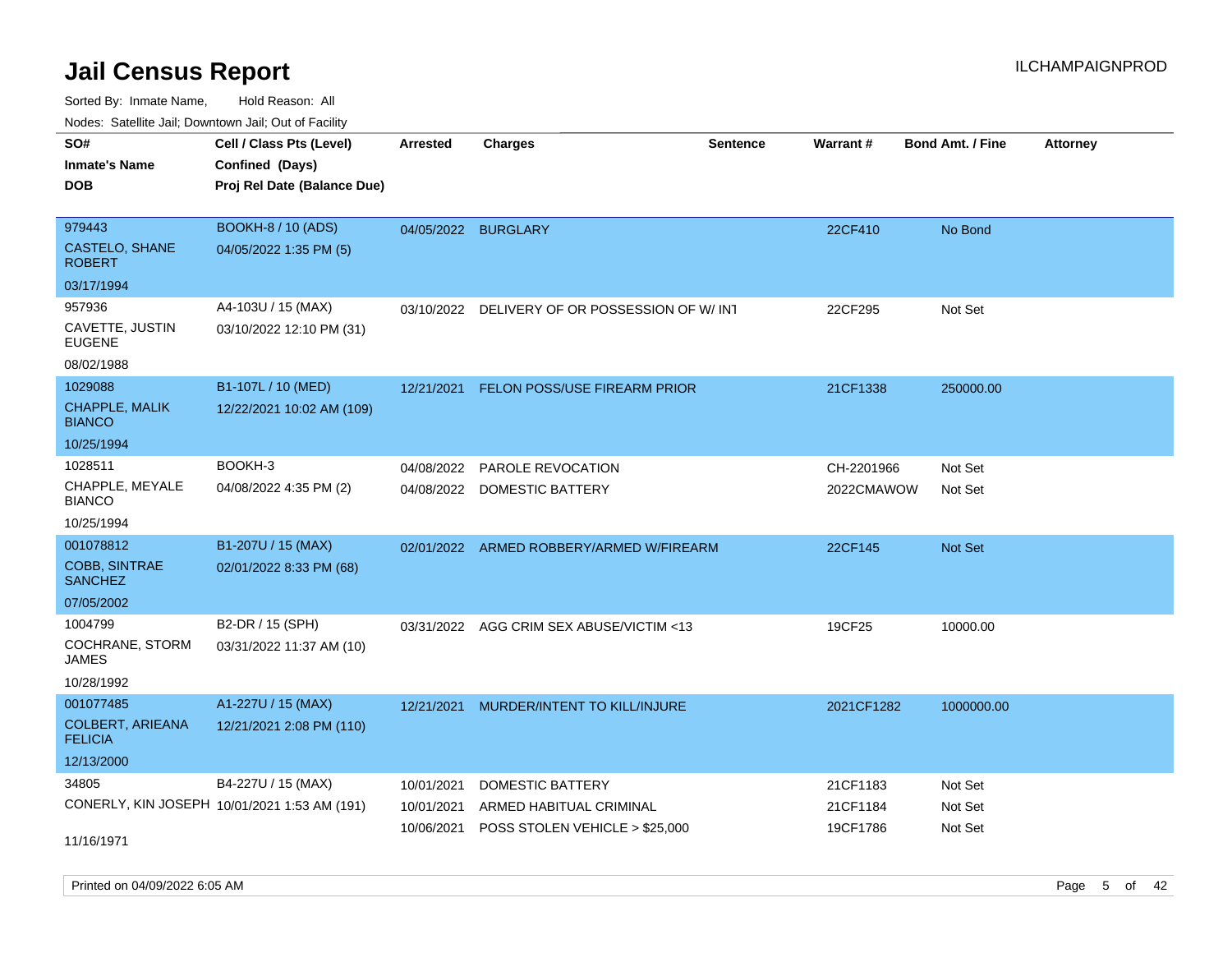| roacs. Catellite Jall, Downtown Jall, Out of Facility |                             |                      |                                         |                 |            |                         |                 |
|-------------------------------------------------------|-----------------------------|----------------------|-----------------------------------------|-----------------|------------|-------------------------|-----------------|
| SO#                                                   | Cell / Class Pts (Level)    | Arrested             | <b>Charges</b>                          | <b>Sentence</b> | Warrant#   | <b>Bond Amt. / Fine</b> | <b>Attorney</b> |
| <b>Inmate's Name</b>                                  | Confined (Days)             |                      |                                         |                 |            |                         |                 |
| <b>DOB</b>                                            | Proj Rel Date (Balance Due) |                      |                                         |                 |            |                         |                 |
|                                                       |                             |                      |                                         |                 |            |                         |                 |
| 1074319                                               | B2-DR / 15 (SPH)            | 10/12/2021           | AGGRAVATED CRUELTY TO ANIMALS           |                 | 21CF1238   | Not Set                 |                 |
| <b>CRAIG, DAVUCCI</b><br><b>DAVION</b>                | 10/12/2021 11:36 AM (180)   | 10/14/2021           | <b>MURDER</b>                           |                 | 21CF1239   | Not Set                 |                 |
| 08/02/2001                                            |                             |                      |                                         |                 |            |                         |                 |
| 49829                                                 | B4-121L                     |                      | 03/20/2022 AGGRAVATED DOMESTIC BATTERY  |                 | 22CF337    | No Bond                 |                 |
| CRANDALL, TERRY<br>LEE, Junior                        | 03/20/2022 11:02 PM (21)    |                      |                                         |                 |            |                         |                 |
| 01/12/1974                                            |                             |                      |                                         |                 |            |                         |                 |
| 001077549                                             | B2-T3-10L / 10 (SPH)        | 12/22/2020           | <b>PRED CRIM SEX ASLT/VICTIM &lt;13</b> |                 | 2020CF1469 | Not Set                 |                 |
| CRISTOBAL-MATEO,<br><b>CRISTOBAL</b>                  | 12/22/2020 1:17 PM (474)    |                      |                                         |                 |            |                         |                 |
| 12/02/1988                                            |                             |                      |                                         |                 |            |                         |                 |
| 988538                                                | B3-W4-15U / 10 (MED)        | 12/21/2021           | AGGRAVATED DOMESTIC BATTERY             |                 | 21CF1564   | Not Set                 |                 |
| DAVIDSON, HARLEY<br><b>KYLE SCOTT</b>                 | 12/21/2021 5:45 AM (110)    |                      |                                         |                 |            |                         |                 |
| 08/05/1990                                            | 4/18/2022 (0.00)            |                      |                                         |                 |            |                         |                 |
| 1023587                                               | A4-102L / 15 (MAX)          | 09/24/2021           | MFG/DEL CANNABIS/2.5-10 GRAMS           |                 | 21CF1155   | Not Set                 |                 |
| <b>DAVIS, MARTIN</b><br><b>DENNIS</b>                 | 09/24/2021 9:38 PM (198)    |                      | 09/24/2021 ARMED HABITUAL CRIMINAL      |                 | 2021-CF681 | 500000.00               |                 |
| 12/02/1994                                            |                             |                      |                                         |                 |            |                         |                 |
| 56972                                                 | B3-W8-32L / 10 (MED)        | 08/30/2021           | POSS STOLEN VEHICLE > \$25,000          |                 | 21CF1044   | Not Set                 |                 |
| DAY, DANIEL JOSEPH                                    | 08/30/2021 3:07 PM (223)    | 09/04/2021           | <b>BURGLARY</b>                         |                 | 21CF1054   | Not Set                 |                 |
|                                                       |                             |                      |                                         |                 |            |                         |                 |
| 10/16/1982                                            |                             |                      |                                         |                 |            |                         |                 |
| 62982                                                 | BOOKH-7                     | 04/07/2022           | DRIVING ON REVOKED LICENSE              | 60d (CJ)        |            | No Bond                 |                 |
| <b>DEGARMO, ARTHUR</b><br><b>JOSEPH</b>               | 04/07/2022 12:36 PM (3)     |                      | 04/07/2022 DRIVING ON REVOKED LICENSE   |                 |            | No Bond                 |                 |
| 03/27/1978                                            | 5/6/2022 (0.00)             |                      |                                         |                 |            |                         |                 |
| 36298                                                 | B2-T3-11U / 5 (SPH)         | 03/11/2022 AGG DUI/3 |                                         |                 | 21CF380    | Not Set                 |                 |
| DUCEY, SCOTT<br><b>ROBERT</b>                         | 03/11/2022 12:49 PM (30)    |                      |                                         |                 |            |                         |                 |
| 04/02/1969                                            |                             |                      |                                         |                 |            |                         |                 |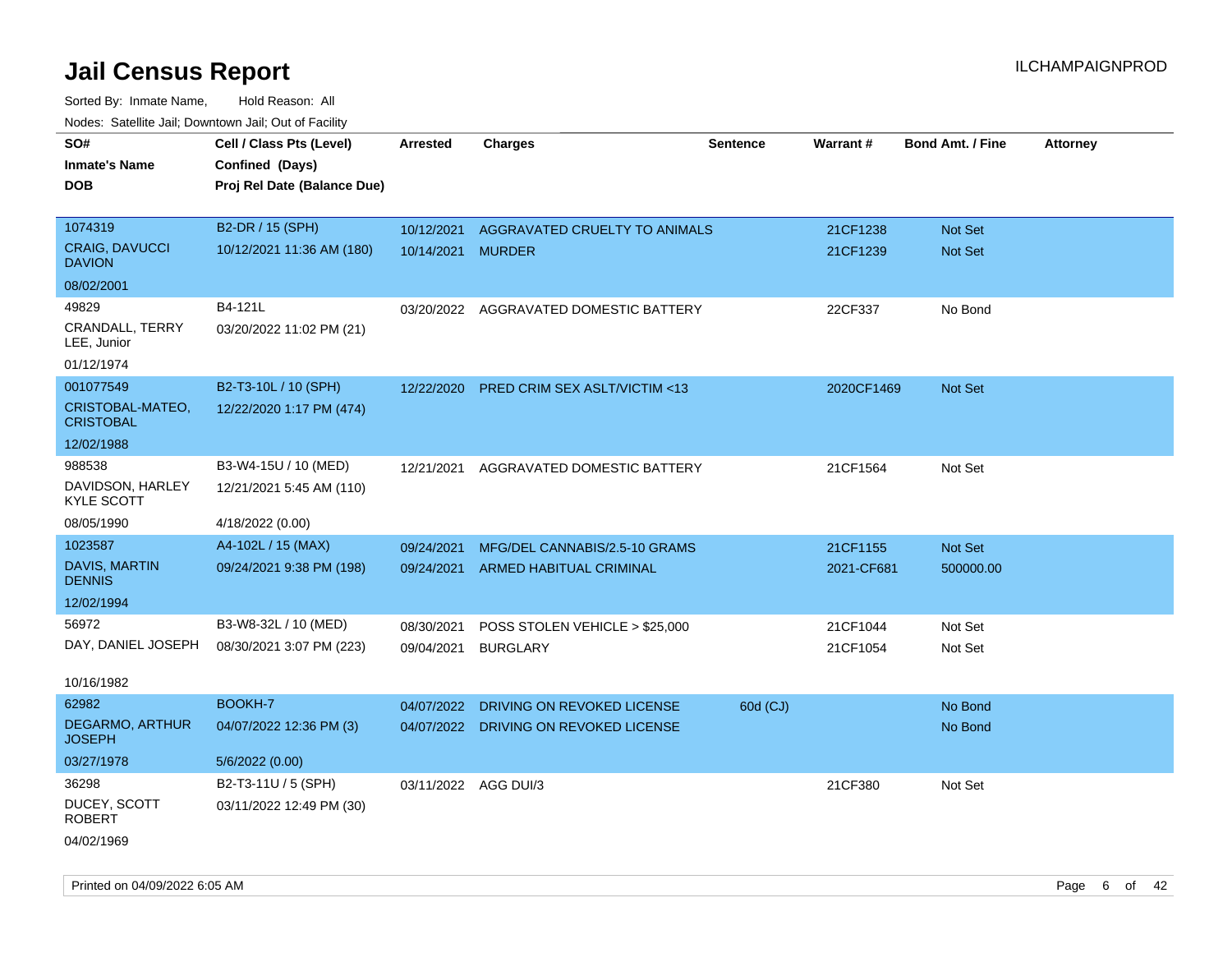| ivuutos. Saltiilit Jall, Duwilluwii Jall, Oul of Facility |                             |                   |                                          |          |                       |                         |                 |
|-----------------------------------------------------------|-----------------------------|-------------------|------------------------------------------|----------|-----------------------|-------------------------|-----------------|
| SO#                                                       | Cell / Class Pts (Level)    | Arrested          | <b>Charges</b>                           | Sentence | Warrant#              | <b>Bond Amt. / Fine</b> | <b>Attorney</b> |
| <b>Inmate's Name</b>                                      | Confined (Days)             |                   |                                          |          |                       |                         |                 |
| <b>DOB</b>                                                | Proj Rel Date (Balance Due) |                   |                                          |          |                       |                         |                 |
|                                                           |                             |                   |                                          |          |                       |                         |                 |
| 39880                                                     | B2-T3-09U / 10 (SPH)        |                   | 03/30/2022 DOMESTIC BATTERY              |          | 2y/6m (DOC) 2021CF991 | No Bond                 |                 |
| DUGE, JACKIE LEE,<br>Junior                               | 03/30/2022 4:25 PM (11)     |                   |                                          |          |                       |                         |                 |
| 02/03/1960                                                |                             |                   |                                          |          |                       |                         |                 |
| 1024895                                                   | B1-103L / 10 (MED)          | 12/15/2021        | MFG/DEL 100<400 GR COCA/ANLG             |          | 21CF1535              | Not Set                 |                 |
| EDWARDS, GEORGE<br><b>CORTEZ</b>                          | 12/15/2021 12:26 PM (116)   | 12/15/2021        | AGGRAVATED BATTERY                       |          | 21CF1536              | Not Set                 |                 |
| 06/19/1994                                                |                             |                   |                                          |          |                       |                         |                 |
| 1074720                                                   | B2-T4-13U / 15 (SPH)        |                   | 01/19/2022 PRED CRIM SEX ASLT/VICTIM <13 |          | 21CF1414              | 500000.00               |                 |
| ELVIR-REYES, JORGE<br><b>LEONARDO</b>                     | 01/19/2022 1:43 PM (81)     |                   |                                          |          |                       |                         |                 |
| 06/03/1988                                                |                             |                   |                                          |          |                       |                         |                 |
| 43977                                                     | B2-T1-02L / 5 (SPH)         | 12/20/2021        | AGG FLEEING POLICE/21 MPH OVER           |          | 21CF1566              | Not Set                 |                 |
| <b>EMKES, DOUGLAS</b><br>ALAN                             | 12/20/2021 9:59 AM (111)    | 12/20/2021        | PAROLE REVOCATION                        |          |                       | No Bond                 |                 |
| 06/08/1959                                                |                             |                   |                                          |          |                       |                         |                 |
| 987328                                                    | A2-123L / 10 (MED)          | 12/11/2021        | AGG ASLT PEACE OFF/FIRE/ER WRK           |          | 21CF1515              | Not Set                 |                 |
| ERVIN, DEIDRA ANN<br><b>RUTH</b>                          | 12/11/2021 8:48 PM (120)    |                   |                                          |          |                       |                         |                 |
| 04/15/1991                                                |                             |                   |                                          |          |                       |                         |                 |
| 60186                                                     | B3-W7-26L / 10 (MED)        |                   | 03/12/2022 AGG DOMESTIC BATTERY/STRANGLE |          | 22CF304               | Not Set                 |                 |
| EVANS, MICHAEL<br><b>WILLIAM</b>                          | 03/12/2022 6:03 PM (29)     |                   |                                          |          |                       |                         |                 |
| 08/08/1981                                                |                             |                   |                                          |          |                       |                         |                 |
| 1026175                                                   | B4-127U / 10 (MED)          | 02/06/2022        | <b>FELON FAIL/RETURN FRM FURLOUGH</b>    |          | 21CF1554              | No Bond                 |                 |
| FALCONER, AVERY                                           | 02/06/2022 4:49 AM (63)     | 02/06/2022        | <b>CITY OV ARREST</b>                    |          | 2021-OV-65            | 1000.00                 |                 |
| <b>FOX</b>                                                |                             |                   | 02/07/2022 MFG/DEL 1<15 GR COCAINE/ANLG  | 6y (DOC) | 2019CF1617            | No Bond                 |                 |
| 04/07/1989                                                |                             |                   |                                          |          |                       |                         |                 |
| 66468                                                     | A4-106L / 15 (MAX)          | 03/06/2022 MURDER |                                          |          | 22CF273               | 1000000.00              |                 |
| FERRELL, BRIAN<br>JAMAL                                   | 03/06/2022 9:04 PM (35)     |                   |                                          |          |                       |                         |                 |
| 11/15/1985                                                |                             |                   |                                          |          |                       |                         |                 |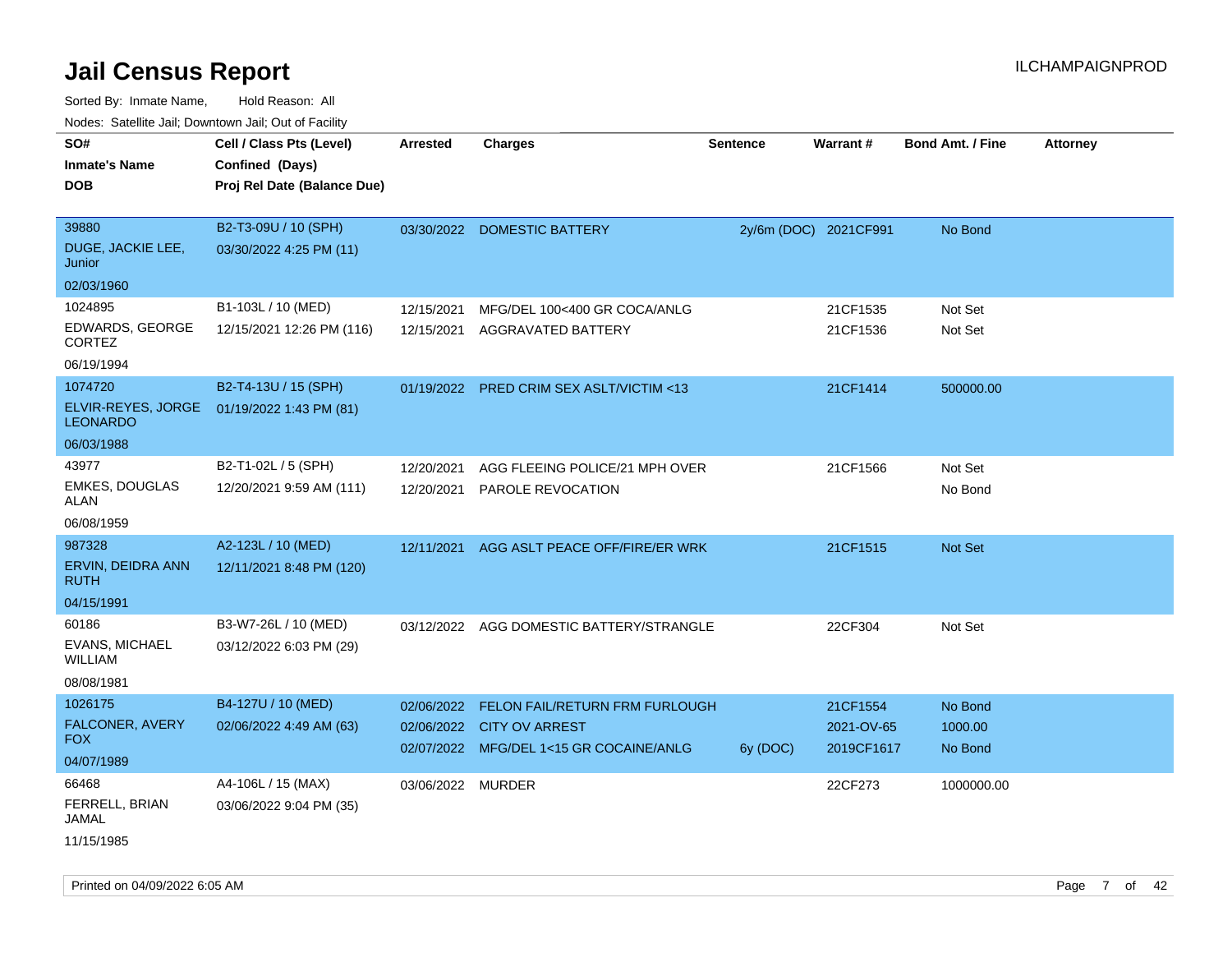| rouco. Calcinic Jan, Downtown Jan, Out of Facility |                                              |                   |                                           |                 |                 |                         |                 |
|----------------------------------------------------|----------------------------------------------|-------------------|-------------------------------------------|-----------------|-----------------|-------------------------|-----------------|
| SO#                                                | Cell / Class Pts (Level)                     | <b>Arrested</b>   | <b>Charges</b>                            | <b>Sentence</b> | <b>Warrant#</b> | <b>Bond Amt. / Fine</b> | <b>Attorney</b> |
| <b>Inmate's Name</b>                               | Confined (Days)                              |                   |                                           |                 |                 |                         |                 |
| <b>DOB</b>                                         | Proj Rel Date (Balance Due)                  |                   |                                           |                 |                 |                         |                 |
|                                                    |                                              |                   |                                           |                 |                 |                         |                 |
| 962759                                             | B2-DR / 15 (SPH)                             | 07/16/2021        | <b>METH DELIVERY&lt;5 GRAMS</b>           |                 | 21CF833         | Not Set                 |                 |
|                                                    | FINLEY, KEVIN DANTE 07/16/2021 9:44 PM (268) | 07/29/2021        | AGG CRIM SEX ASSAULT/FELONY               |                 | 21CF891         | No Bond                 |                 |
|                                                    |                                              |                   |                                           |                 |                 |                         |                 |
| 12/28/1988                                         |                                              |                   |                                           |                 |                 |                         |                 |
| 001078961                                          | B1-207L / 10 (MED)                           | 03/21/2022        | AGG BATTERY/DISCHARGE FIREARM             |                 | 22CF39          | 750000.00               |                 |
| FISCHER, KYRE<br>ORLANDO                           | 03/21/2022 1:21 PM (20)                      |                   |                                           |                 |                 |                         |                 |
| 04/14/2002                                         |                                              |                   |                                           |                 |                 |                         |                 |
| 1039744                                            | A3-114U / 15 (MAX)                           | 12/06/2021 MURDER |                                           |                 | 20CF959         | 1000000.00              |                 |
| FONVILLE, TREVOY<br><b>JERMAINE</b>                | 12/06/2021 10:52 AM (125)                    |                   |                                           |                 |                 |                         |                 |
| 01/13/1996                                         |                                              |                   |                                           |                 |                 |                         |                 |
| 001077819                                          | BOOKH-2 / 15 (MAX)                           |                   | 04/06/2022 MURDER/INTENT TO KILL/INJURE   |                 | 22CF416         | Not Set                 |                 |
| FORTUNE, DOMINIC<br><b>AUGUSTUS</b>                | 04/06/2022 7:15 AM (4)                       |                   |                                           |                 |                 |                         |                 |
| 02/16/1999                                         |                                              |                   |                                           |                 |                 |                         |                 |
| 001078863                                          | B4-226U / 15 (MAX)                           |                   | 02/19/2022 POSSESSION OF STOLEN FIREARM   |                 | 22CF203         | Not Set                 |                 |
| <b>FOSTER, JOHN</b><br><b>CARELL</b>               | 02/19/2022 6:01 AM (50)                      |                   |                                           |                 |                 |                         |                 |
| 03/13/1981                                         |                                              |                   |                                           |                 |                 |                         |                 |
| 518395                                             | B2-T3-12L / 15 (SPH)                         | 07/07/2020        | CRIMINAL SEXUAL ASSAULT                   |                 | 2020-CF735      | 250000.00               |                 |
|                                                    | FRANDLE, MARK RYAN 07/07/2020 3:42 PM (642)  |                   |                                           |                 |                 |                         |                 |
|                                                    |                                              |                   |                                           |                 |                 |                         |                 |
| 09/10/1985                                         |                                              |                   |                                           |                 |                 |                         |                 |
| 001079034                                          | BOOKH-3                                      |                   | 04/08/2022 AGG UNLAWFUL USE OF WEAPON/VEH |                 | 2022CFAWOW      | No Bond                 |                 |
| FRANKLIN, MICHAEL<br><b>ANDRAE</b>                 | 04/08/2022 1:53 PM (2)                       |                   |                                           |                 |                 |                         |                 |
| 12/18/1997                                         |                                              |                   |                                           |                 |                 |                         |                 |
| 001077934                                          | A1-125L / 10 (MED)                           | 08/22/2021        | <b>DOMESTIC BATTERY</b>                   |                 | 21 CM 172       | 10000.00                |                 |
| FREED, LOGAN<br><b>SUZANNE</b>                     | 08/22/2021 11:45 PM (231)                    | 08/22/2021        | AGG DUI/ACCIDENT/DEATH                    |                 | 21CF1024        | Not Set                 |                 |
| 08/18/1996                                         |                                              |                   |                                           |                 |                 |                         |                 |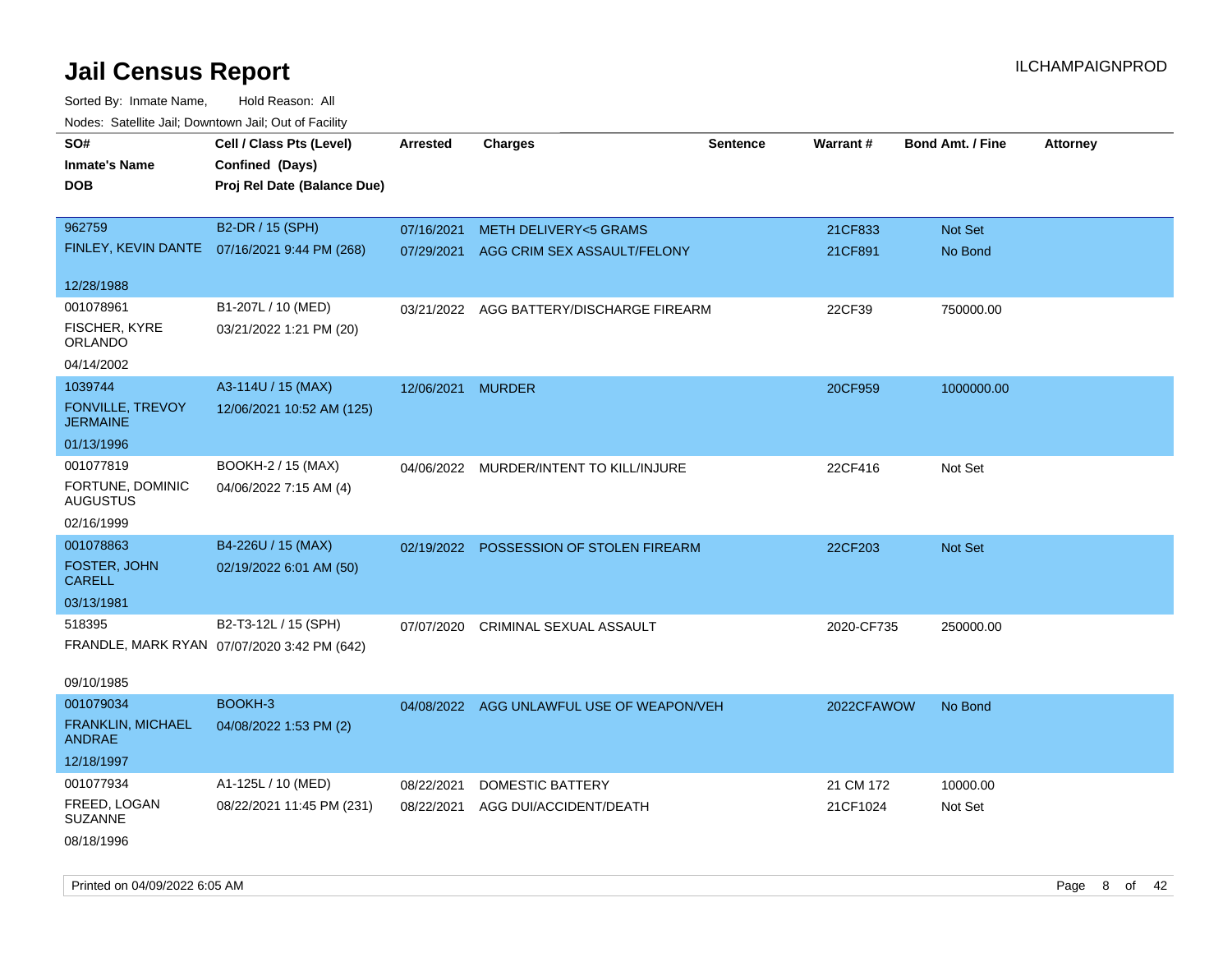| ivuutos. Saltiilit Jali, Duwilluwii Jali, Oul of Facility |                                            |            |                               |                 |              |                         |                 |
|-----------------------------------------------------------|--------------------------------------------|------------|-------------------------------|-----------------|--------------|-------------------------|-----------------|
| SO#                                                       | Cell / Class Pts (Level)                   | Arrested   | <b>Charges</b>                | <b>Sentence</b> | Warrant#     | <b>Bond Amt. / Fine</b> | <b>Attorney</b> |
| <b>Inmate's Name</b>                                      | Confined (Days)                            |            |                               |                 |              |                         |                 |
| <b>DOB</b>                                                | Proj Rel Date (Balance Due)                |            |                               |                 |              |                         |                 |
|                                                           |                                            |            |                               |                 |              |                         |                 |
| 001078290                                                 | A1-224L / 10 (ADS)                         | 08/19/2021 | MACHINE GUN/AUTO WEAPON/VEH   |                 | 21CF1012     | <b>Not Set</b>          |                 |
| <b>FREEMAN, ANGEL</b><br><b>JANILA KAY</b>                | 08/19/2021 1:26 AM (234)                   |            |                               |                 |              |                         |                 |
| 12/25/1995                                                |                                            |            |                               |                 |              |                         |                 |
| 001078444                                                 | BOOKF-2                                    | 04/08/2022 | DOMESTIC BATTERY              |                 | 2022CMAWOW   | Not Set                 |                 |
| FUQUA, ODELLA<br><b>LOUISE</b>                            | 04/08/2022 4:46 PM (2)                     |            |                               |                 |              |                         |                 |
| 10/28/2002                                                |                                            |            |                               |                 |              |                         |                 |
| 591514                                                    | B2-T2-07U / 10 (SPH)                       | 02/25/2022 | AGG CRIM SEX ABUSE/VIC 13-17  |                 | 22CF230      | 100000.00               |                 |
|                                                           | GAMBLE, SCOTT PAUL 02/25/2022 6:08 PM (44) |            |                               |                 |              |                         |                 |
|                                                           |                                            |            |                               |                 |              |                         |                 |
| 09/06/1968                                                |                                            |            |                               |                 |              |                         |                 |
| 1075614                                                   | A4-202U / 15 (MAX)                         | 03/19/2022 | AGGRAVATED DOMESTIC BATTERY   |                 | 22CF333      | Not Set                 |                 |
| <b>GANT, TEVIN</b><br><b>ODELROW</b>                      | 03/19/2022 5:29 PM (22)                    | 03/19/2022 | PAROLE REVOCATION             |                 | CM2201590    | No Bond                 |                 |
| 03/03/1991                                                |                                            |            |                               |                 |              |                         |                 |
| 001078154                                                 | B3-W1-01U / 10 (MED)                       | 01/09/2022 | DRVG UNDER INFLU OF ALCOHOL   |                 | 2021 DT 182  | 5000.00                 |                 |
| <b>GENTRY, DAMON</b><br><b>LIONEL</b>                     | 01/09/2022 4:41 PM (91)                    | 01/09/2022 | AGG DOMESTIC BATTERY/STRANGLE |                 | 2021 CF 1396 | 50000.00                |                 |
| 12/25/1971                                                |                                            |            |                               |                 |              |                         |                 |
| 1068620                                                   | BOOKH-3 / 10 (ADS)                         | 04/05/2022 | DOMESTIC BATTERY              |                 | 22DV56       | No Bond                 |                 |
| <b>GOLSON, BRANDON</b><br>LAVEL                           | 04/05/2022 12:40 PM (5)                    |            |                               |                 |              |                         |                 |
| 04/01/1991                                                |                                            |            |                               |                 |              |                         |                 |
| 001078633                                                 | B2-T4-15U / 25 (SPH)                       | 12/01/2021 | PRED CRIM SEX ASLT/VICTIM <13 |                 | 21CF1416     | 250000.00               |                 |
| GONZALEZ-GUILLEN,<br><b>EDWARD</b>                        | 12/01/2021 12:08 PM (130)                  |            |                               |                 |              |                         |                 |
| 08/25/2002                                                |                                            |            |                               |                 |              |                         |                 |
| 001078607                                                 | B4-221L / 15 (MAX)                         | 11/22/2021 | FELON POSS/USE FIREARM/PAROLE |                 | 21CF1437     | Not Set                 |                 |
| GRAY, WILLIAM<br>DA'VON                                   | 11/22/2021 2:57 PM (139)                   | 11/22/2021 | ATTEMPT (FIRST DEGREE MURDER) |                 | 21CF1435     | Not Set                 |                 |
| 04/18/1984                                                |                                            |            |                               |                 |              |                         |                 |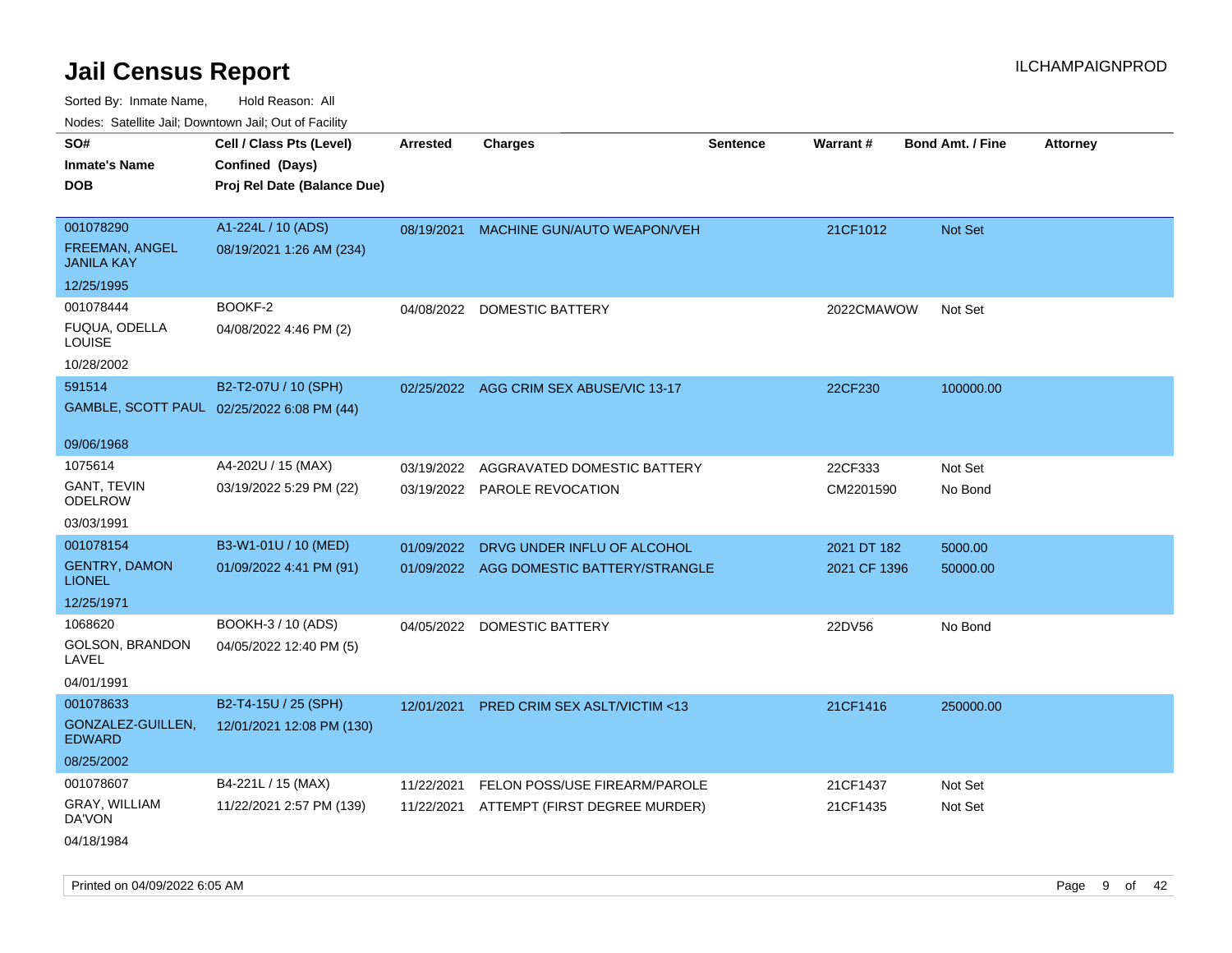| SO#                                     | Cell / Class Pts (Level)                   | <b>Arrested</b> | <b>Charges</b>                       | <b>Sentence</b> | Warrant # | <b>Bond Amt. / Fine</b> | <b>Attorney</b> |
|-----------------------------------------|--------------------------------------------|-----------------|--------------------------------------|-----------------|-----------|-------------------------|-----------------|
| <b>Inmate's Name</b>                    | Confined (Days)                            |                 |                                      |                 |           |                         |                 |
| <b>DOB</b>                              | Proj Rel Date (Balance Due)                |                 |                                      |                 |           |                         |                 |
|                                         |                                            |                 |                                      |                 |           |                         |                 |
| 56342                                   | B1-206L / 10 (MED)                         | 10/21/2021      | THEFT CONTROL INTENT <\$500          |                 | 17CF1451  | 10000.00                |                 |
| <b>GRIFFIN, NATHAN</b><br><b>EUGENE</b> | 10/21/2021 4:20 PM (171)                   | 10/21/2021      | DRIVING ON REVOKED LICENSE           |                 | 20TR1979  | 3000.00                 |                 |
| 02/24/1969                              |                                            | 10/21/2021      | <b>ARMED HABITUAL CRIMINAL</b>       |                 | 21CF1279  | <b>Not Set</b>          |                 |
| 544770                                  | A4-105U / 10 (MED)                         | 08/14/2021      | AGG DOMESTIC BATTERY/STRANGLE        | 7y (DOC)        | 2021CF514 | 25000.00                |                 |
| HAYES, DEVON<br><b>JERMAINE</b>         | 08/14/2021 2:56 AM (239)                   |                 |                                      |                 |           |                         |                 |
| 11/07/1987                              |                                            |                 |                                      |                 |           |                         |                 |
| 975293                                  | B2-T4-14L / 15 (SPH)                       | 07/21/2021      | VIO ORDER/PRIOR VIO OF ORDER         |                 | 21CF914   | No Bond                 |                 |
| HILL, JACOB MILES                       | 07/21/2021 8:43 PM (263)                   | 07/21/2021      | <b>STALKING</b>                      |                 | 2021CF863 | Not Set                 |                 |
|                                         |                                            | 07/25/2021      | <b>PAROLE REVOCATION</b>             |                 | CH2104646 | <b>Not Set</b>          |                 |
| 02/06/1988                              |                                            | 08/18/2021      | <b>HARASS WITNESS/FAMILY MBR/REP</b> |                 | 21CF992   | <b>Not Set</b>          |                 |
|                                         |                                            | 09/09/2021      | AGG STALKING/BODILY HARM             |                 | 21CF1073  | Not Set                 |                 |
| 980939                                  | B4-225U / 10 (MED)                         | 03/25/2022      | RECEIVE/POSS/SELL STOLEN VEH         |                 | 22CF357   | Not Set                 |                 |
| HILL, XAVIER<br><b>LENSHAUN</b>         | 03/25/2022 11:15 AM (16)                   |                 |                                      |                 |           |                         |                 |
| 06/18/1988                              |                                            |                 |                                      |                 |           |                         |                 |
| 1072876                                 | A1-226U / 5 (MIN)                          |                 | 02/10/2022 METH DELIVERY/5<15 GRAMS  | 4y (DOC)        | 21CF143   | No Bond                 |                 |
| <b>BELL</b>                             | HOUTCHINS, SAVANNA 02/10/2022 5:10 PM (59) |                 |                                      |                 |           |                         |                 |
| 07/10/1996                              | 2/17/2022 (0.00)                           |                 |                                      |                 |           |                         |                 |
| 001078884                               | A4-103L / 15 (MAX)                         | 02/27/2022      | ARMED VIOLENCE/CATEGORY I            | 6y (DOC)        | 22CF234   | Not Set                 |                 |
| HOWARD, TREVON<br><b>TITRESS</b>        | 02/27/2022 5:07 AM (42)                    |                 |                                      |                 |           |                         |                 |
| 03/20/1999                              |                                            |                 |                                      |                 |           |                         |                 |
| 51028                                   | B3-W6-21U / 10 (MED)                       | 02/23/2022      | AGG FLEEING/2+ CON DEVICES           |                 | 19CF1839  | 50000.00                |                 |
| HUFFMAN, MICHAEL<br><b>LEONARD</b>      | 02/23/2022 3:14 AM (46)                    | 02/23/2022      | <b>POSS STOLEN VEHICLE</b>           |                 | 20-CF-377 | No Bond                 |                 |
| 07/24/1980                              |                                            |                 |                                      |                 |           |                         |                 |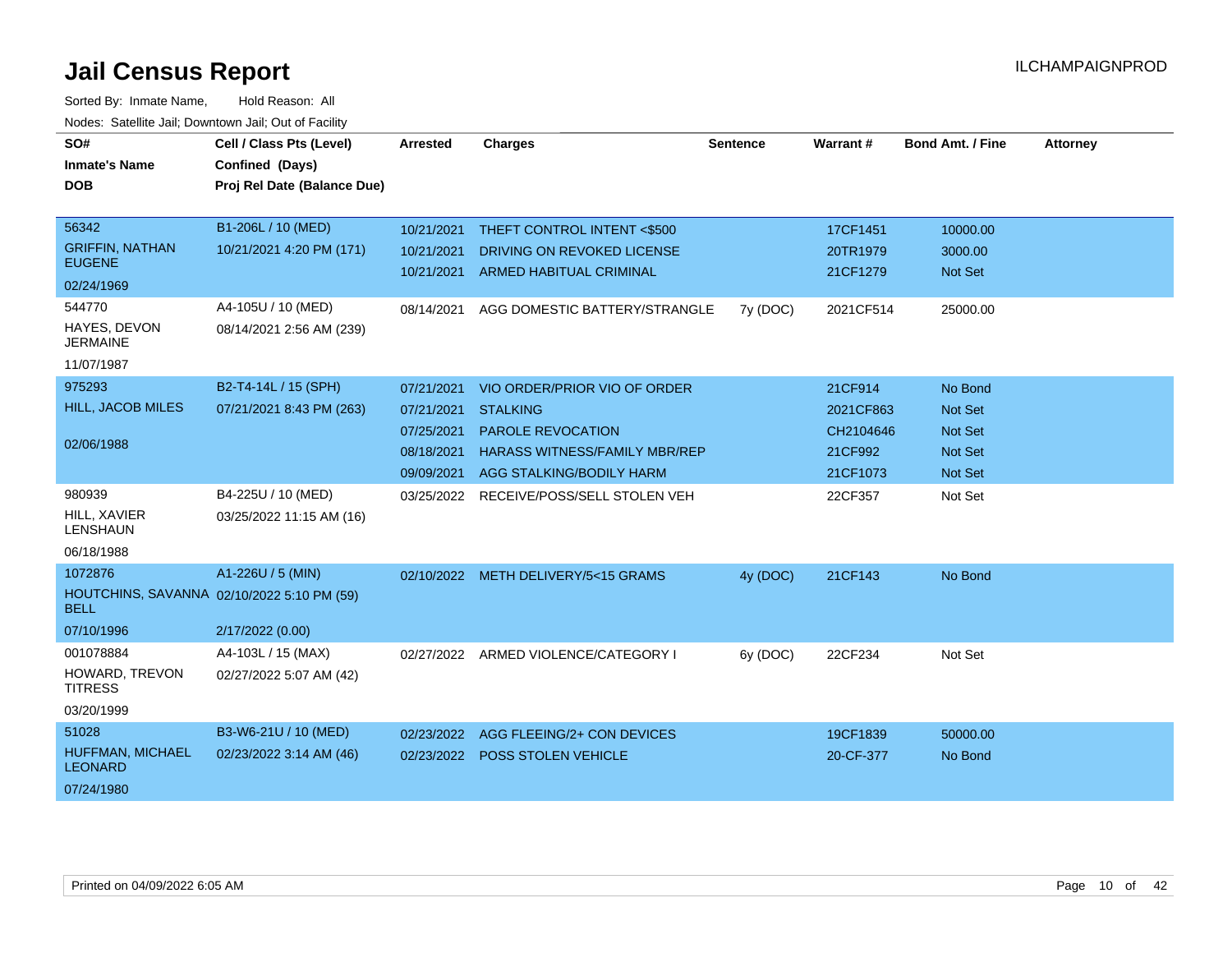Sorted By: Inmate Name, Hold Reason: All Nodes: Satellite Jail; Downtown Jail; Out of Facility

| rouco. Calcinic Jan, Downtown Jan, Out of Facility              |                                                                            |                                        |                                                                        |                      |                                   |                               |                 |
|-----------------------------------------------------------------|----------------------------------------------------------------------------|----------------------------------------|------------------------------------------------------------------------|----------------------|-----------------------------------|-------------------------------|-----------------|
| SO#<br>Inmate's Name<br>DOB                                     | Cell / Class Pts (Level)<br>Confined (Days)<br>Proj Rel Date (Balance Due) | <b>Arrested</b>                        | Charges                                                                | <b>Sentence</b>      | Warrant#                          | <b>Bond Amt. / Fine</b>       | <b>Attorney</b> |
| 1061186<br><b>INGRAM, CHERELL</b>                               | A1-224U / 15 (MAX)<br>03/16/2022 10:17 PM (25)                             |                                        | 03/16/2022 MURDER/STRONG PROB KILL/INJURE                              |                      | 22CF329                           | No Bond                       |                 |
| <b>LETRISE</b><br>10/01/1986                                    |                                                                            |                                        |                                                                        |                      |                                   |                               |                 |
| 38993<br>JACKSON, LAMONT<br>JEREMIE<br>07/31/1973               | A4-101L / 15 (MAX)<br>02/13/2021 7:45 AM (421)                             | 02/13/2021                             | ATTEMPT (FIRST DEGREE MURDER)                                          |                      | 21CF181                           | Not Set                       |                 |
| 001077487<br><b>JACKSON, TERRELL</b><br>DANDRE<br>08/11/1990    | B3-W8-30L / 10 (MED)<br>12/03/2020 10:18 AM (493)                          | 12/03/2020<br>11/09/2021               | FELON POSS/USE WEAPON/FIREARM<br>AGG DISCHARGE FIREARM/OCC VEH         | 8y (DOC)<br>8y (DOC) | 20CF1377<br>21CR0331401           | Not Set<br>No Bond            |                 |
| 001078703<br>JOHNS, SHANIQUH<br>THERESA<br>04/03/1992           | A1-124U / 15 (ADS)<br>12/22/2021 6:41 AM (109)                             | 12/20/2021                             | MURDER/INTENT TO KILL/INJURE                                           |                      | 21CF1574                          | Not Set                       |                 |
| 1073894<br>JOKICH, ANTON VEGO 04/07/2022 5:40 PM (3)            | <b>BOOKH-1</b>                                                             |                                        | 04/07/2022 PROBATION VIOLATION                                         |                      | 2021CF920                         | <b>Not Set</b>                |                 |
| 05/30/1969<br>1042582<br>JONES, DEONTA<br>DANTRAL<br>02/01/1993 | B1-107U / 15 (MAX)<br>03/10/2022 4:50 AM (31)                              |                                        | 03/10/2022 VIOLATE ORDER PROTECTION                                    |                      | 22CM61                            | Not Set                       |                 |
| 001078645<br>JONES, KELVIN<br><b>KHYRIC</b><br>02/27/2001       | B4-225L / 10 (MED)<br>12/02/2021 6:56 PM (129)                             | 12/02/2021                             | AGG DISCHARGE FIREARM                                                  |                      | 21CF1478                          | No Bond                       |                 |
| 956822<br>JONES, MARIO<br>NATHANIEL<br>10/27/1987               | A4-101U / 15 (MAX)<br>11/25/2021 10:37 AM (136)                            | 11/25/2021<br>11/25/2021<br>11/25/2021 | AGGRAVATED DOMESTIC BATTERY<br>PAROLE REVOCATION<br>UNLAWFUL RESTRAINT |                      | 21CF1442<br>CH2106361<br>21CF1443 | Not Set<br>No Bond<br>Not Set |                 |

Printed on 04/09/2022 6:05 AM **Page 11** of 42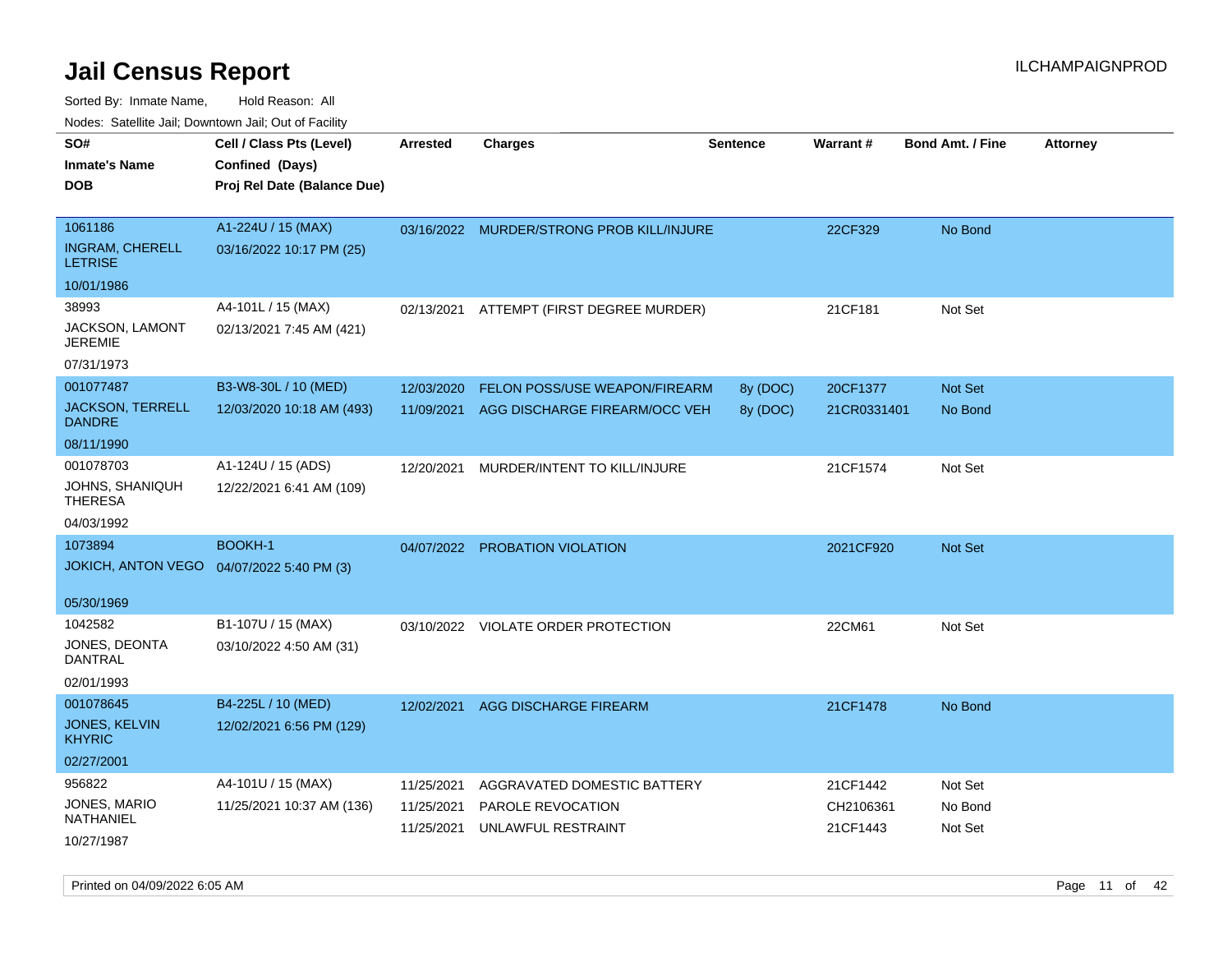| SO#                                      | Cell / Class Pts (Level)    | <b>Arrested</b> | <b>Charges</b>                            | <b>Sentence</b> | Warrant #  | <b>Bond Amt. / Fine</b> | <b>Attorney</b> |
|------------------------------------------|-----------------------------|-----------------|-------------------------------------------|-----------------|------------|-------------------------|-----------------|
| <b>Inmate's Name</b>                     | Confined (Days)             |                 |                                           |                 |            |                         |                 |
| <b>DOB</b>                               | Proj Rel Date (Balance Due) |                 |                                           |                 |            |                         |                 |
|                                          |                             |                 |                                           |                 |            |                         |                 |
| 59668                                    | B2-T1-04L / 10 (SPH)        |                 | 02/11/2022  FAIL TO RPT CHNG ADDRESS/EMPL |                 | 20 CF 1241 | 75000.00                |                 |
| <b>JONES, MARTELL</b><br><b>DEANGELO</b> | 02/11/2022 3:19 PM (58)     |                 | 02/11/2022 AGGRAVATED ARSON/BODILY HARM   |                 | 22 CF 169  | 75000.00                |                 |
| 07/11/1983                               |                             |                 |                                           |                 |            |                         |                 |
| 1008468                                  | B4-125L / 10 (MED)          | 12/01/2021      | FELON POSS/USE WEAPON/FIREARM             |                 | 21CF1472   | Not Set                 |                 |
| JONES, MARTEZ<br><b>LAMONTE</b>          | 12/01/2021 1:28 PM (130)    | 12/02/2021      | PROBATION VIOLATION                       |                 | 20CF1151   | Not Set                 |                 |
| 06/22/1993                               |                             |                 |                                           |                 |            |                         |                 |
| 001079039                                | BOOKH-3                     | 04/09/2022      | DRVG UNDER INFLU/BAC 0.08                 |                 | 2022DTAWOW | 1000.00                 |                 |
| <b>KELLY, DALTON LEE</b>                 | 04/09/2022 5:21 AM (1)      |                 | 04/09/2022 DRVG UNDER INFLU OF ALCOHOL    |                 | 2022DTAWOW | <b>Not Set</b>          |                 |
| 02/27/2001                               |                             |                 |                                           |                 |            |                         |                 |
| 1068501                                  | B3-W2-06L / 5 (MIN)         | 02/07/2022      | VIO ORDER/NOTICE/PRIOR VIO O/P            | 18m (DOC)       | 22CF156    | No Bond                 |                 |
| KING, JULIUS                             | 02/07/2022 7:06 PM (62)     |                 | 03/29/2022 RESIST/OBSTRUCT WITH INJURY    | 18m (DOC)       | 2021CF926  | No Bond                 |                 |
| <b>EMANUEL</b>                           |                             |                 |                                           |                 |            |                         |                 |
| 04/08/1985                               |                             |                 |                                           |                 |            |                         |                 |
| 65642                                    | BOOKH-7                     | 04/08/2022      | RET THEFT/DISP MERCH/>\$300               |                 | 21CF1556   | 970.00                  |                 |
| <b>KRAUS, SIMSON</b>                     | 04/08/2022 2:02 AM (2)      |                 |                                           |                 |            |                         |                 |
| 01/17/1972                               |                             |                 |                                           |                 |            |                         |                 |
| 24308                                    | B2-T1-01U / 15 (SPH)        |                 | 03/19/2022 RETAIL THEFT                   | 30m (DOC)       | 20CF79     | No Bond                 |                 |
| <b>KWIATKOWSKI,</b>                      | 03/19/2022 12:52 PM (22)    |                 |                                           |                 |            |                         |                 |
| ROBERT JOHN                              |                             |                 |                                           |                 |            |                         |                 |
| 08/08/1963                               |                             |                 |                                           |                 |            |                         |                 |
| 1068786                                  | B3-W6-22L / 10 (MED)        | 03/04/2022      | DOMESTIC BATTERY/OTHER PRIOR              |                 | 22CF270    | Not Set                 |                 |
| LACY, MALIK SHAKUR                       | 03/04/2022 7:25 PM (37)     | 03/04/2022      | DOMESTIC BATTERY/HARM/VIO O/P             |                 | 18CM478    | 2500.00                 |                 |
| 12/01/1996                               |                             |                 | 03/04/2022 WARRANT OUT OF COUNTY          |                 | 20TR4604   | 3000.00                 |                 |
| 1041648                                  | A4-206U / 15 (MAX)          | 01/11/2022      | <b>PAROLE REVOCATION</b>                  |                 | CH2200221  | Not Set                 |                 |
| LANE, DEMETRIUS<br>LAQUAN                | 01/11/2022 5:27 AM (89)     |                 | 01/11/2022 ARMED HABITUAL CRIMINAL        | 6y (DOC)        | 22CF41     | Not Set                 |                 |
| 07/04/1996                               |                             |                 |                                           |                 |            |                         |                 |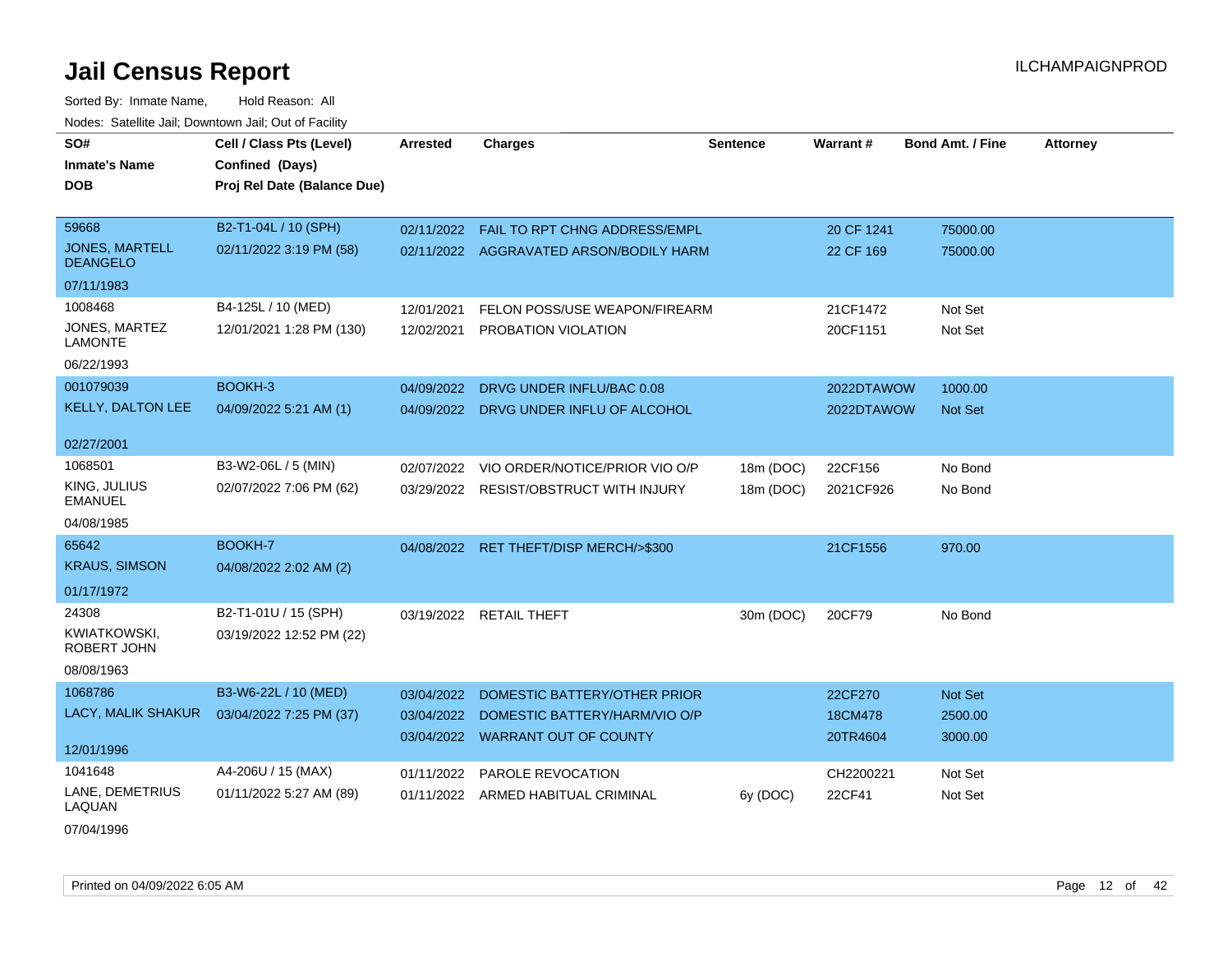| rouco. Calcillo Jali, Downtown Jali, Out of Facility            |                                                                            |                          |                                                                  |                 |                        |                           |                 |
|-----------------------------------------------------------------|----------------------------------------------------------------------------|--------------------------|------------------------------------------------------------------|-----------------|------------------------|---------------------------|-----------------|
| SO#<br>Inmate's Name<br>DOB                                     | Cell / Class Pts (Level)<br>Confined (Days)<br>Proj Rel Date (Balance Due) | <b>Arrested</b>          | <b>Charges</b>                                                   | <b>Sentence</b> | <b>Warrant#</b>        | <b>Bond Amt. / Fine</b>   | <b>Attorney</b> |
|                                                                 |                                                                            |                          |                                                                  |                 |                        |                           |                 |
| 1070011<br>LAWS, WILLIAM<br>ZARAK, Third                        | B4-122L / 10 (MED)<br>08/03/2021 3:53 PM (250)                             |                          | 08/03/2021 AGG DISCH FIREARM/1ST AID PERS                        |                 | 21CF929                | <b>Not Set</b>            |                 |
| 07/06/1999                                                      |                                                                            |                          |                                                                  |                 |                        |                           |                 |
| 548089<br>LEWIS, LAWRENCE<br>PAUL, Third                        | B1-204U / 15 (MAX)<br>12/04/2020 4:42 AM (492)                             | 12/04/2020               | ATTEMPT (FIRST DEGREE MURDER)                                    |                 | 20CF1378               | Not Set                   |                 |
| 02/08/1993                                                      |                                                                            |                          |                                                                  |                 |                        |                           |                 |
| 001078924<br><b>LIVINGSTON, MASON</b><br><b>RICHARD</b>         | A4-205L / 10 (MED)<br>03/09/2022 4:13 AM (32)                              | 03/09/2022               | DOMESTIC BATTERY/OTHER PRIOR<br>03/09/2022 WARRANT OUT OF COUNTY |                 | 22CF289<br>2019 CM 230 | <b>Not Set</b><br>5000.00 |                 |
| 08/23/1988                                                      |                                                                            |                          |                                                                  |                 |                        |                           |                 |
| 983917<br>LOPEZ-AGUILAR,<br>SERGIO                              | BOOKH-7<br>04/08/2022 12:35 AM (2)                                         | 04/07/2022<br>04/07/2022 | AGG DUI/NO VALID DL<br>LEAVING THE SCENE INVOLV VEHICLE          |                 | 2008CF329<br>2022MT484 | 50000.00<br>2470.00       |                 |
| 09/10/1981                                                      |                                                                            |                          |                                                                  |                 |                        |                           |                 |
| 001078320                                                       | A3-215L / 5 (MIN)                                                          | 04/03/2022               | <b>BURGLARY</b>                                                  |                 | 22CF395                | <b>Not Set</b>            |                 |
| MARSH, PAUL<br>OLUFUNMILAYO                                     | 04/03/2022 8:37 PM (7)                                                     | 04/03/2022               | <b>BURGLARY</b>                                                  |                 | 22CF396                | Not Set                   |                 |
| 07/13/1994                                                      |                                                                            |                          |                                                                  |                 |                        |                           |                 |
| 1038892<br>MCCAULEY, TIMOTHY<br>WILLIAM<br>03/05/1989           | B2-DR / 10 (MED)<br>02/16/2022 8:49 PM (53)                                | 02/16/2022               | PRED CRIM SEX ASLT/BODILY HARM                                   |                 | 22CF199                | No Bond                   |                 |
| 48792                                                           | B4-126L / 10 (MED)                                                         | 11/19/2021               | AGG BATTERY/DISCHARGE FIREARM                                    |                 | 21CF1425               | <b>Not Set</b>            |                 |
| MCCLAIN, HURCHEL<br>JOSEPH                                      | 11/20/2021 4:11 AM (141)                                                   |                          |                                                                  |                 |                        |                           |                 |
| 05/01/1979                                                      |                                                                            |                          |                                                                  |                 |                        |                           |                 |
| 1027034<br>MCFALL-DORSEY,<br><b>ESSENCE LEANN</b><br>03/20/1994 | A2-121L / 10 (ADS)<br>03/19/2022 1:11 AM (22)                              |                          | 03/19/2022 ARMED ROBBERY/ARMED W/FIREARM                         |                 | 22CF335                | No Bond                   |                 |
|                                                                 |                                                                            |                          |                                                                  |                 |                        |                           |                 |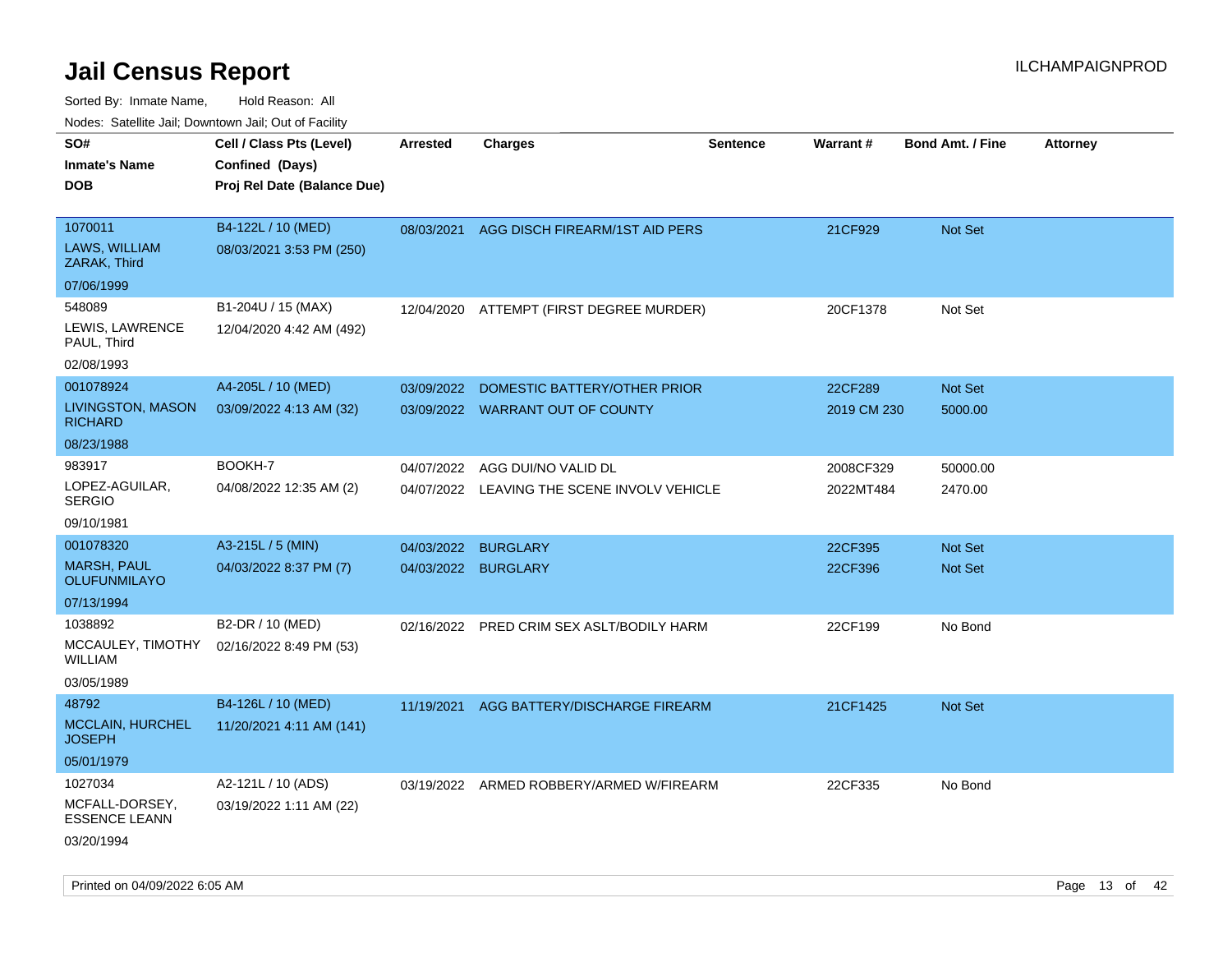| SO#                                   | Cell / Class Pts (Level)                     | Arrested   | <b>Charges</b>                           | <b>Sentence</b> | <b>Warrant#</b> | <b>Bond Amt. / Fine</b> | <b>Attorney</b> |
|---------------------------------------|----------------------------------------------|------------|------------------------------------------|-----------------|-----------------|-------------------------|-----------------|
| <b>Inmate's Name</b>                  | Confined (Days)                              |            |                                          |                 |                 |                         |                 |
| <b>DOB</b>                            | Proj Rel Date (Balance Due)                  |            |                                          |                 |                 |                         |                 |
|                                       |                                              |            |                                          |                 |                 |                         |                 |
| 001077938                             | <b>BOOKH-4 / 15 (ADS)</b>                    | 05/10/2021 | AGG KIDNAPING DISCH FIR/HARM             |                 | 21CF532         | Not Set                 |                 |
| MCGAHA,                               | 05/10/2021 7:02 PM (335)                     | 05/11/2021 | <b>MURDER</b>                            |                 | 2021-CF-215     | No Bond                 |                 |
| <b>CHRISTOPHER D</b>                  |                                              | 05/27/2021 | ESCAPE FROM DEPT OF CORRECTION           |                 | 21CF600         | Not Set                 |                 |
| 07/27/1991                            |                                              |            |                                          |                 |                 |                         |                 |
| 66710                                 | A4-207U / 15 (ADS)                           |            | 01/19/2022 ARMED VIOLENCE/CATEGORY I     |                 | 22CF88          | Not Set                 |                 |
| MEEKS, CASSARIOUS<br><b>MONTE</b>     | 01/20/2022 11:40 AM (80)                     |            |                                          |                 |                 |                         |                 |
| 06/22/1984                            |                                              |            |                                          |                 |                 |                         |                 |
| 1043071                               | A2-120L / 10 (MED)                           | 11/08/2021 | CRIM DMG/GOVT PROP/<\$500                |                 | 21CF1378        | Not Set                 |                 |
| <b>MERRELL-</b><br>SUTHERLAND, ALICIA | 11/08/2021 2:22 AM (153)                     |            |                                          |                 |                 |                         |                 |
| 11/26/1972                            |                                              |            |                                          |                 |                 |                         |                 |
| 41584                                 | B4-227L / 15 (MAX)                           | 12/01/2021 | ARMED HABITUAL CRIMINAL                  |                 | 21CF1467        | Not Set                 |                 |
|                                       | MILLER, JOSE LOVELL 12/02/2021 1:04 AM (129) |            |                                          |                 |                 |                         |                 |
|                                       |                                              |            |                                          |                 |                 |                         |                 |
| 10/07/1975                            |                                              |            |                                          |                 |                 |                         |                 |
| 39106                                 | B3-W3-10L / 10 (MED)                         | 10/12/2021 | DOMESTIC BATTERY/OTHER PRIOR             |                 | 21CF1217        | <b>Not Set</b>          |                 |
| Junior                                | MOORE, ANDREW LEE, 10/12/2021 1:02 AM (180)  |            |                                          |                 |                 |                         |                 |
| 04/12/1973                            | 4/10/2022 (0.00)                             |            |                                          |                 |                 |                         |                 |
| 1052889                               | B4-222U / 10 (MED)                           | 03/31/2022 | AGGRAVATED DOMESTIC BATTERY              |                 | 22CF375         | No Bond                 |                 |
| MOORE, JEREMIAH<br><b>THOMAS</b>      | 03/31/2022 2:39 AM (10)                      |            | 03/31/2022 DRIVING ON SUSPENDED LICENSE  |                 | 22MT388         | Not Set                 |                 |
| 07/21/1996                            |                                              |            |                                          |                 |                 |                         |                 |
| 539294                                | B1-205L / 10 (MED)                           | 01/11/2022 | AGG DUI/NO VALID DL                      |                 | 22CF49          | Not Set                 |                 |
| MOSLEY, JAMES<br><b>CALVIN</b>        | 01/11/2022 9:43 PM (89)                      |            | 01/11/2022 PAROLE REVOCATION             |                 | CH2200227       | No Bond                 |                 |
| 12/11/1985                            |                                              |            |                                          |                 |                 |                         |                 |
| 1012617                               | A4-207L / 10 (MED)                           |            | 04/01/2022 FELON POSS/USE WEAPON/FIREARM | $2y$ (CJ)       | 21CF889         | No Bond                 |                 |
| NEAL, ANDRE<br><b>LORENZO</b>         | 04/01/2022 11:56 AM (9)                      |            |                                          |                 |                 |                         |                 |
| 10/11/1993                            |                                              |            |                                          |                 |                 |                         |                 |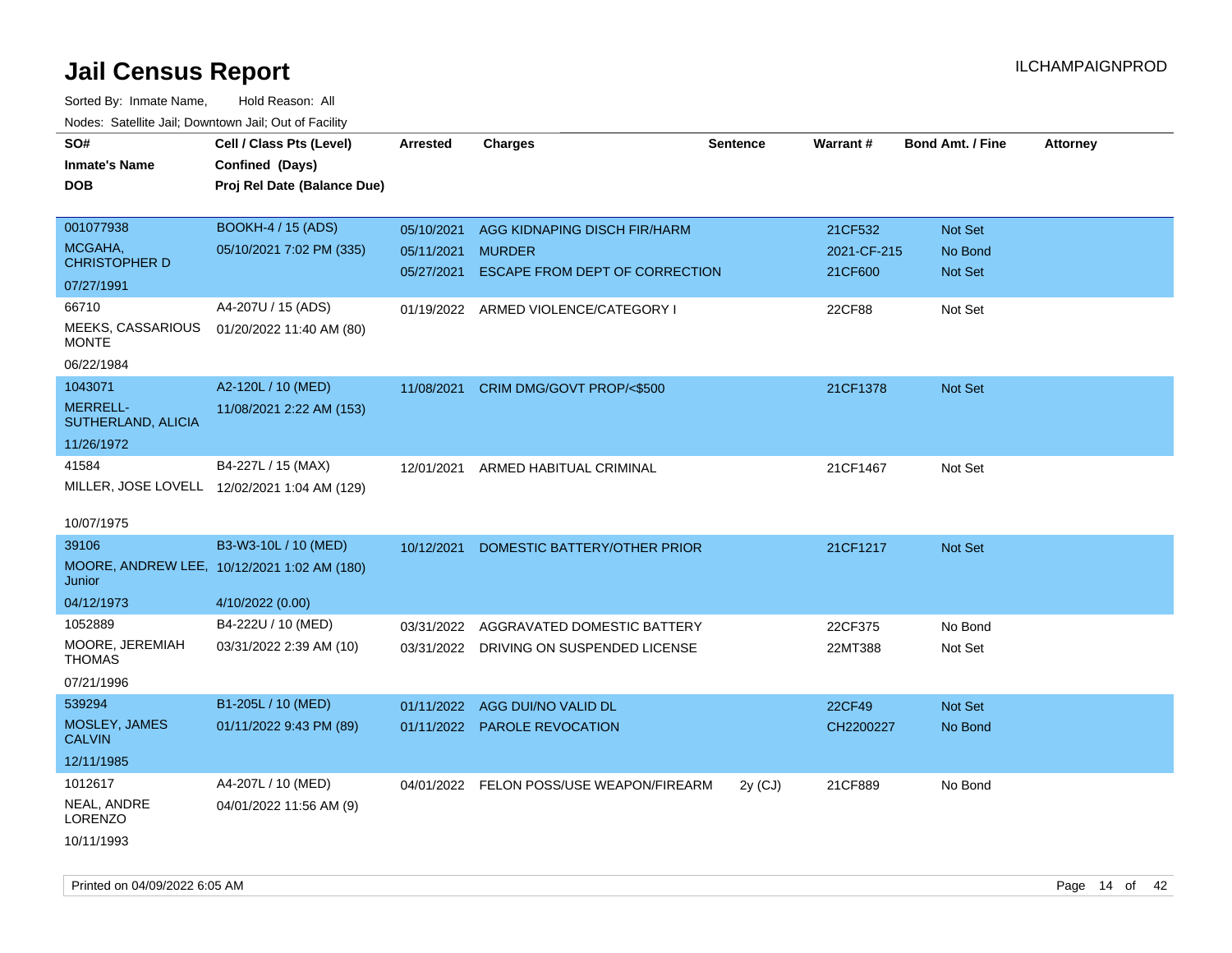Sorted By: Inmate Name, Hold Reason: All Nodes: Satellite Jail; Downtown Jail; Out of Facility

| soupois catomic can, Dominomii can, Cat or I domt               |                                                                            |                                        |                                                                                            |                 |                                     |                            |                 |
|-----------------------------------------------------------------|----------------------------------------------------------------------------|----------------------------------------|--------------------------------------------------------------------------------------------|-----------------|-------------------------------------|----------------------------|-----------------|
| SO#<br><b>Inmate's Name</b><br>DOB                              | Cell / Class Pts (Level)<br>Confined (Days)<br>Proj Rel Date (Balance Due) | Arrested                               | <b>Charges</b>                                                                             | <b>Sentence</b> | Warrant#                            | <b>Bond Amt. / Fine</b>    | <b>Attorney</b> |
| 001078517<br><b>NELSON, RORY</b><br><b>DEMOND</b>               | B1-102L / 15 (MAX)<br>10/19/2021 3:55 AM (173)                             |                                        | 10/19/2021 ATTEMPT (FIRST DEGREE MURDER)                                                   |                 | 21CF1267                            | <b>Not Set</b>             |                 |
| 08/14/1984<br>001078854<br>PATNAUDE, MARTY<br>WW.<br>08/26/2003 | B2-T2-05U / 15 (MAX)<br>02/15/2022 5:12 PM (54)                            | 02/15/2022                             | AGG BATTERY/DISCHARGE FIREARM<br>02/15/2022 ARMED VIOLENCE/CATEGORY I                      |                 | 2019JD22<br>22CF190                 | No Bond<br>Not Set         |                 |
| 1026607<br>PETERSON, KEVIN<br>JOSEPH<br>03/12/1963              | A3-117L / 5 (ADS)<br>04/04/2022 2:24 PM (6)<br>4/11/2022 (0.00)            |                                        | 04/04/2022 RETAIL THEFT/DISP MERCH/<\$300                                                  |                 | 2021CF760                           | No Bond                    |                 |
| 61251<br>PETMECKY, JOHN<br><b>ROBERT</b><br>03/09/1983          | BOOKF-1 / 15 (ADS)<br>12/27/2021 1:52 PM (104)                             | 12/27/2021                             | PRED CRIM SEX ASLT/VICTIM <13                                                              |                 | 21CF651                             | No Bond                    |                 |
| 1030954<br>PETTIGREW,<br><b>MALCOME JAMIESON</b><br>02/20/1995  | B4-223U / 15 (MAX)<br>01/15/2022 4:35 AM (85)                              | 01/14/2022                             | ARMED VIOLENCE/CATEGORY I<br>01/14/2022 MFG/DEL CANNABIS/10-30 GRAMS                       |                 | 22CF76<br>2020CF9                   | Not Set<br>15000.00        |                 |
| 1059394<br>PHILLIPS, ISAAC<br>TERRELL<br>12/27/1996             | B3-W1-04L / 5 (MIN)<br>02/16/2022 9:00 AM (53)<br>5/15/2022 (0.00)         |                                        | 02/16/2022 AGG DUI/NO VALID DL                                                             |                 | 2020CF1396                          | No Bond                    |                 |
| 1069766<br>PHILLIPS, REBEKAH<br>LOUISE<br>09/06/1985            | A2-221L / 5 (ADS)<br>04/05/2022 2:44 PM (5)                                | 04/05/2022<br>04/05/2022<br>04/05/2022 | THEFT CON INTENT PERSON <\$500<br>POSS HYPO/SYRINGE/NEEDLES/2ND+<br>DUI ANY AMOUNT OF DRUG |                 | 20CM292<br>20CF460<br>17-DT-00267-1 | 40.00<br>940.00<br>No Bond |                 |
| 1015033<br>PICKENS, DANTE<br><b>DEVON</b>                       | B1-203U / 10 (MED)<br>03/05/2022 4:01 AM (36)                              | 03/05/2022                             | POSSESSION OF STOLEN FIREARM<br>03/05/2022 POSS AMT CON SUB EXCEPT(A)/(D)                  |                 | 21CF1172<br>20CF109                 | 500000.00<br>20000.00      |                 |

01/05/1993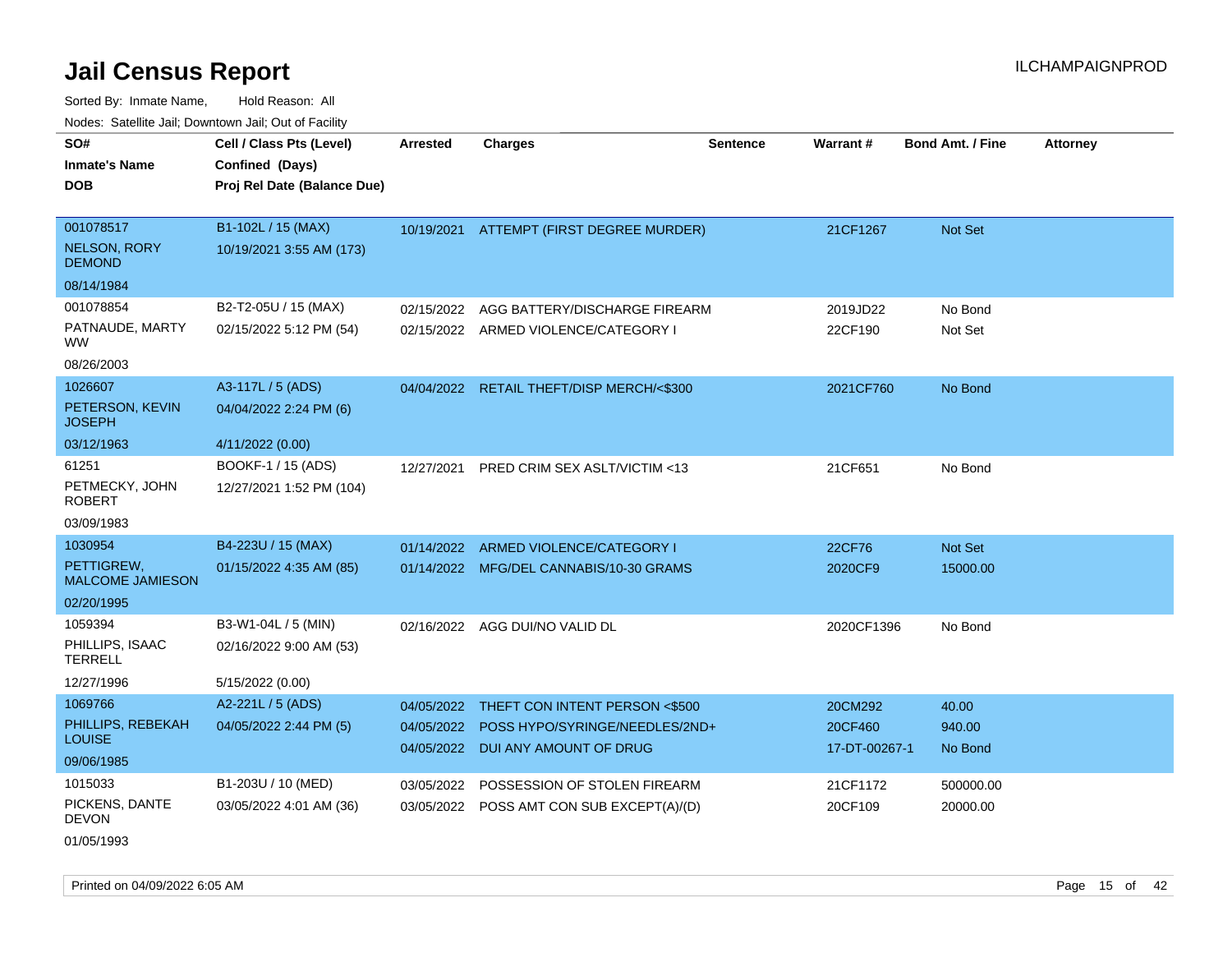| Noues. Salemie Jan, Downlown Jan, Out of Facility |                             |                     |                                          |                 |                 |                         |                 |
|---------------------------------------------------|-----------------------------|---------------------|------------------------------------------|-----------------|-----------------|-------------------------|-----------------|
| SO#                                               | Cell / Class Pts (Level)    | Arrested            | <b>Charges</b>                           | <b>Sentence</b> | <b>Warrant#</b> | <b>Bond Amt. / Fine</b> | <b>Attorney</b> |
| <b>Inmate's Name</b>                              | Confined (Days)             |                     |                                          |                 |                 |                         |                 |
| <b>DOB</b>                                        | Proj Rel Date (Balance Due) |                     |                                          |                 |                 |                         |                 |
|                                                   |                             |                     |                                          |                 |                 |                         |                 |
| 1022441                                           | B2-T1-03U / 10 (SPH)        | 10/27/2021          | AGG BATTERY/PEACE OFFICER                |                 | 2021 CF 12      | No Bond                 |                 |
| PICKENS, DONTRELL<br><b>DEMAR</b>                 | 10/27/2021 1:39 PM (165)    | 10/27/2021          | AGG BATTERY/PEACE OFFICER                |                 | 2020 CF 1488    | No Bond                 |                 |
| 12/10/1993                                        |                             |                     |                                          |                 |                 |                         |                 |
| 001079036                                         | BOOKH-3                     | 04/08/2022          | DISORDERLY CONDUCT                       |                 | 2022CFAWOW      | No Bond                 |                 |
| RAO, ADITYA KRISHNA 04/08/2022 3:20 PM (2)        |                             |                     |                                          |                 |                 |                         |                 |
| 10/15/2002                                        |                             |                     |                                          |                 |                 |                         |                 |
| 1069524                                           | B3-W5-18L / 10 (MED)        | 08/08/2021          | MFG/DEL CANNABIS/30-500 GRAMS            |                 | 21CF953         | Not Set                 |                 |
| RAY-DAVIS, KAMARI<br><b>DAYVON</b>                | 08/09/2021 2:44 AM (244)    |                     |                                          |                 |                 |                         |                 |
| 03/30/2000                                        |                             |                     |                                          |                 |                 |                         |                 |
| 001078482                                         | B1-204L / 10 (MED)          |                     | 03/14/2022 AGG DISCHARGE FIREARM/VEH/SCH |                 |                 | 250000.00               |                 |
| <b>REED, MONTRES</b><br><b>ANTRON</b>             | 03/14/2022 12:06 PM (27)    |                     |                                          |                 |                 |                         |                 |
| 02/26/2004                                        |                             |                     |                                          |                 |                 |                         |                 |
| 982660                                            | A4-203U / 10 (MED)          | 03/22/2022 BURGLARY |                                          |                 | 22CF339         | No Bond                 |                 |
| REYNOLDS, DAVID<br><b>ALLEN</b>                   | 03/22/2022 4:11 AM (19)     |                     |                                          |                 |                 |                         |                 |
| 03/27/2002                                        |                             |                     |                                          |                 |                 |                         |                 |
| 979485                                            | B2-T4-16L / 15 (SPH)        | 03/12/2021          | PRED CRIM SEX ASLT/VICTIM <13            |                 | 21CF282         | Not Set                 |                 |
| RODRIGUEZ, JOSHUA<br>ANTHONY                      | 03/12/2021 1:57 PM (394)    |                     |                                          |                 |                 |                         |                 |
| 04/06/1990                                        |                             |                     |                                          |                 |                 |                         |                 |
| 61330                                             | B4-224L / 15 (MAX)          | 12/01/2021          | <b>ARMED HABITUAL CRIMINAL</b>           |                 | 21CF1473        | <b>Not Set</b>          |                 |
| <b>RUFFIN, JONATHON</b><br><b>CECIL</b>           | 12/01/2021 5:34 AM (130)    | 12/01/2021          | PAROLE REVOCATION                        |                 | CH2107545       | No Bond                 |                 |
| 05/10/1984                                        |                             |                     |                                          |                 |                 |                         |                 |
| 001077681                                         | BOOKH-3                     | 04/08/2022          | VIO BAIL BOND/CLASS A OFFENSE            |                 | 2022CFAWOW      | Not Set                 |                 |
| SALES, ANDREW                                     | 04/08/2022 6:03 PM (2)      | 04/08/2022          | FELON ESCAPE/PEACE OFFICER               |                 | 2022CFAWOW      | Not Set                 |                 |
| <b>KEVIN</b>                                      |                             |                     | 04/08/2022 CRIM DMG/GOVT PROP/<\$500     |                 | 2022CFAWOW      | Not Set                 |                 |
| 02/25/1979                                        |                             |                     |                                          |                 |                 |                         |                 |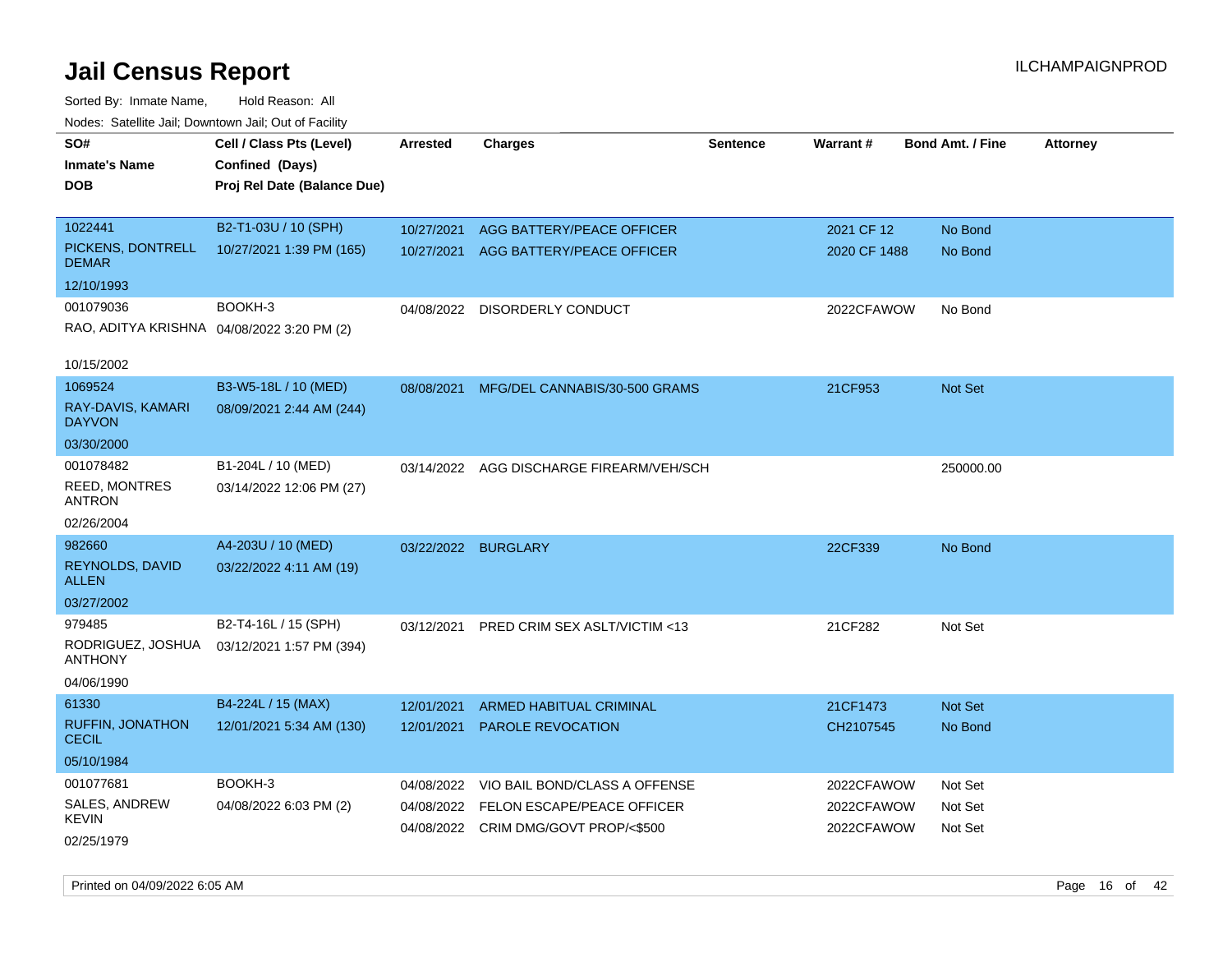| SO#                                 | Cell / Class Pts (Level)                    | <b>Arrested</b> | <b>Charges</b>                             | <b>Sentence</b> | Warrant#   | <b>Bond Amt. / Fine</b> | <b>Attorney</b> |
|-------------------------------------|---------------------------------------------|-----------------|--------------------------------------------|-----------------|------------|-------------------------|-----------------|
| <b>Inmate's Name</b>                | Confined (Days)                             |                 |                                            |                 |            |                         |                 |
| DOB                                 | Proj Rel Date (Balance Due)                 |                 |                                            |                 |            |                         |                 |
|                                     |                                             |                 |                                            |                 |            |                         |                 |
| 1071161                             | B4-124L / 15 (MAX)                          | 08/18/2021      | DELIVERY OF OR POSSESSION OF W/INT         |                 | 21CF1008   | No Bond                 |                 |
| SANDERS, MARKELL<br>LAMAR           | 08/18/2021 6:18 PM (235)                    |                 |                                            |                 |            |                         |                 |
| 02/02/2000                          |                                             |                 |                                            |                 |            |                         |                 |
| 001078898                           | A4-205U / 15 (MAX)                          |                 | 03/02/2022 AGG DISCHARGE FIREARM           |                 | 22CF254    | Not Set                 |                 |
| Е                                   | SAROLAS, JONATHAN  03/02/2022 9:20 AM (39)  |                 |                                            |                 |            |                         |                 |
| 07/16/1988                          |                                             |                 |                                            |                 |            |                         |                 |
| 001078441                           | BOOKF-3 / 15 (ADS)                          | 10/01/2021      | <b>ARMED HABITUAL CRIMINAL</b>             |                 | 21CF1182   | Not Set                 |                 |
| SINGLETON, CORRIE<br><b>DERRELL</b> | 10/01/2021 12:36 PM (191)                   | 12/20/2021      | SPEEDING 26-34 MPH OVER LIMIT              |                 | 2021TR2701 | 1000.00                 |                 |
| 05/07/1983                          |                                             |                 |                                            |                 |            |                         |                 |
| 001078765                           | B4-223L / 10 (MED)                          |                 | 01/13/2022 FELON POSS/USE WEAPON/FIREARM   |                 | 22CF66     | Not Set                 |                 |
|                                     | SMITH, COREY ADRIAN 01/13/2022 7:32 PM (87) |                 |                                            |                 |            |                         |                 |
| 09/01/1987                          |                                             |                 |                                            |                 |            |                         |                 |
| 62924                               | B4-226L / 10 (MED)                          | 03/11/2022      | FELON POSS/USE WEAPON/FIREARM              |                 | 22CF294    | Not Set                 |                 |
| <b>STARKS, JUSTIN</b>               | 03/11/2022 2:29 AM (30)                     |                 |                                            |                 | 19CF63     |                         |                 |
| <b>COURTNEY</b>                     |                                             |                 | 03/11/2022 CRIM DMG TO PROP \$500-10K      |                 |            | 3000.00                 |                 |
| 08/12/1984                          |                                             |                 |                                            |                 |            |                         |                 |
| 001077770                           | A1-225U / 5 (MIN)                           |                 | 01/06/2022 RESIDENTIAL BURGLARY            |                 | 21CF319    | Not Set                 |                 |
|                                     | STOFFLE, KELLY ANNE 01/06/2022 3:14 PM (94) |                 |                                            |                 |            |                         |                 |
|                                     |                                             |                 |                                            |                 |            |                         |                 |
| 04/12/1989                          |                                             |                 |                                            |                 |            |                         |                 |
| 38305                               | B2-T2-06L / 10 (SPH)                        | 03/18/2020      | <b>CRIMINAL SEXUAL ABUSE</b>               |                 | 20CF-343   | 500000.00               |                 |
| STOVER, JOSH<br><b>ANDREW</b>       | 03/18/2020 10:24 AM (753)                   |                 |                                            |                 |            |                         |                 |
| 08/18/1973                          |                                             |                 |                                            |                 |            |                         |                 |
| 1035647                             | A3-113L                                     |                 | 04/04/2022 CRIM DMG TO PROP \$500-10K      |                 | 21CF983    | 3000.00                 |                 |
| SUMO, DAVID KLON                    | 04/04/2022 9:33 AM (6)                      |                 | 04/04/2022 CRIM DMG/GOVT PROP/>\$500-\$10K |                 | 21CF984    | 3000.00                 |                 |
| 06/23/1975                          |                                             |                 |                                            |                 |            |                         |                 |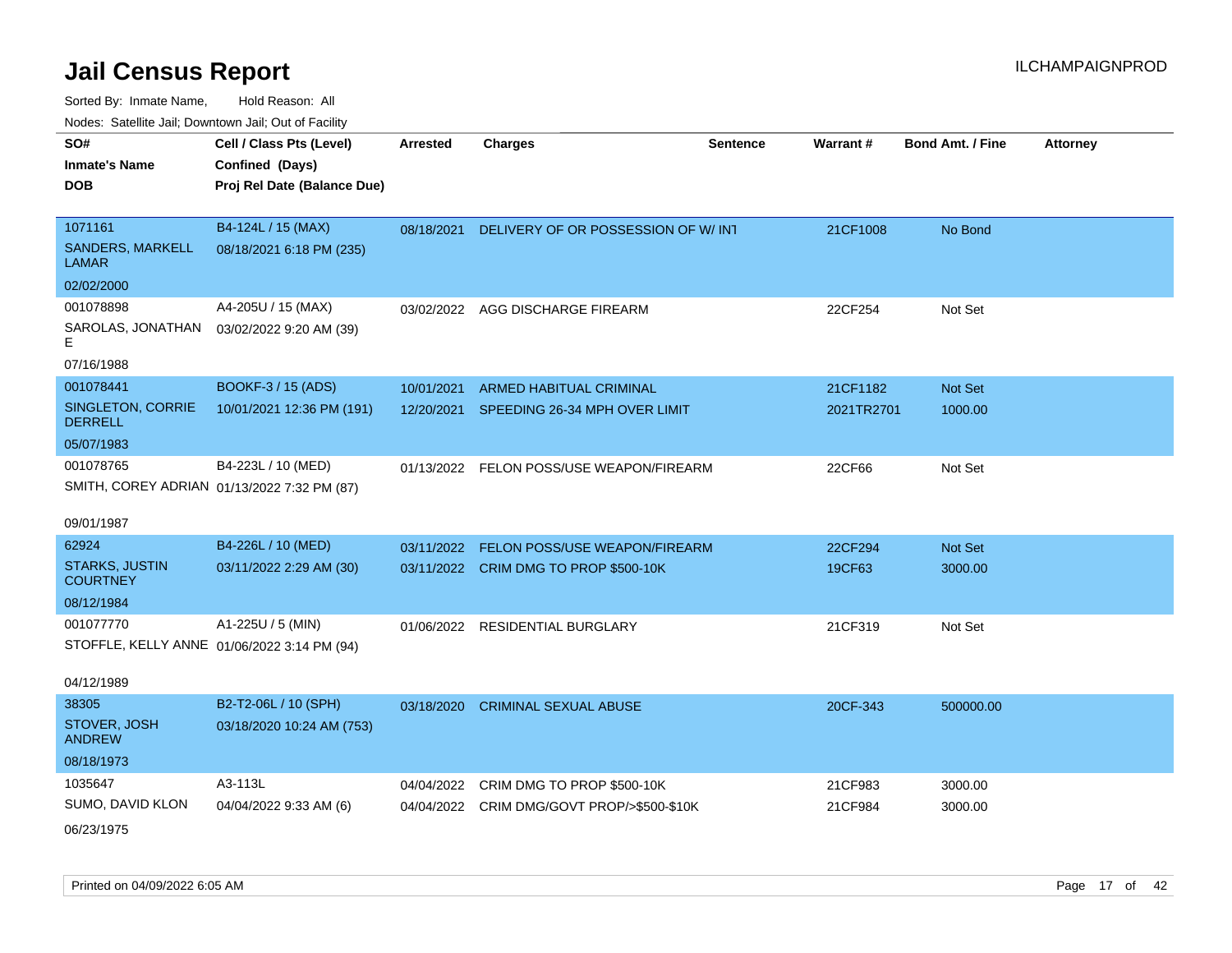Sorted By: Inmate Name, Hold Reason: All

Nodes: Satellite Jail; Downtown Jail; Out of Facility

| SO#<br><b>Inmate's Name</b><br><b>DOB</b>                | Cell / Class Pts (Level)<br>Confined (Days)<br>Proj Rel Date (Balance Due) | <b>Arrested</b>     | <b>Charges</b>                                                           | <b>Sentence</b> | <b>Warrant#</b>    | <b>Bond Amt. / Fine</b>          | <b>Attorney</b> |
|----------------------------------------------------------|----------------------------------------------------------------------------|---------------------|--------------------------------------------------------------------------|-----------------|--------------------|----------------------------------|-----------------|
| 001078742<br><b>TAYLOR, ERIKA LYNN</b>                   | A2-122L / 5 (ADS)<br>04/01/2022 10:15 AM (9)                               | 04/01/2022 BURGLARY |                                                                          |                 | 22CF33             | 10000.00                         |                 |
| 04/09/1996                                               |                                                                            |                     |                                                                          |                 |                    |                                  |                 |
| 001078471                                                | B4-221U / 10 (MED)                                                         | 10/11/2021          | AGG UUW/VEHICLE/<21                                                      | 18m (DOC)       | 21CF1210           | 100.00                           |                 |
| THATCH, OMARION<br><b>DIAMONTE</b>                       | 10/11/2021 1:26 AM (181)                                                   |                     |                                                                          |                 |                    |                                  |                 |
| 09/05/2003                                               |                                                                            |                     |                                                                          |                 |                    |                                  |                 |
| 001078997                                                | A4-203L / 10 (MED)                                                         |                     | 03/30/2022 UNLAWFUL USE OF A WEAPON                                      |                 | 22CF374            | No Bond                          |                 |
| <b>DEON</b>                                              | THOMAS, THEOPHILUS 03/30/2022 10:52 PM (11)                                |                     |                                                                          |                 |                    |                                  |                 |
| 09/17/2003                                               |                                                                            |                     |                                                                          |                 |                    |                                  |                 |
| 32058                                                    | B4-123U / 15 (MAX)                                                         | 06/14/2021          | <b>AGG DISCH FIREARM</b>                                                 |                 | 21CF690            | Not Set                          |                 |
| THOMPSON, STEVEN<br>ONEAL                                | 06/14/2021 6:44 AM (300)                                                   |                     |                                                                          |                 |                    |                                  |                 |
| 03/14/1969                                               |                                                                            |                     |                                                                          |                 |                    |                                  |                 |
| 001078792                                                | B4-121U / 15 (MAX)                                                         | 01/24/2022          | <b>FUGITIVE FROM JUSTICE</b>                                             |                 | 22CF99             | Not Set                          |                 |
| TRAMBLE, TOM<br><b>MARCUS</b>                            | 01/24/2022 10:24 AM (76)                                                   |                     | 01/24/2022 FUGITIVE FROM JUSTICE<br>01/24/2022 ARMED VIOLENCE/CATEGORY I |                 | 22CF100<br>22CF101 | <b>Not Set</b><br><b>Not Set</b> |                 |
| 02/28/1985                                               |                                                                            |                     |                                                                          |                 |                    |                                  |                 |
| 1076325                                                  | B1-201U / 15 (MAX)                                                         | 03/25/2022          | AGG UUW/LOADED/NO FCCA/FOID                                              |                 | 2020CF742          | 25000.00                         |                 |
| TURNER, PRINTISS                                         | 03/25/2022 3:15 PM (16)                                                    | 03/25/2022 MURDER   |                                                                          |                 | 2021CF1071         | 1500000.00                       |                 |
| VASHAWN-DEMAN,                                           |                                                                            | 03/25/2022          | <b>DOMESTIC BATTERY</b>                                                  |                 | 20CM468            | 1000.00                          |                 |
| 11/10/2001                                               |                                                                            | 03/25/2022          | AGG UUW/LOADED/NO FCCA/FOID                                              |                 | 21CF1520           | 50000.00                         |                 |
|                                                          |                                                                            | 03/28/2022          | <b>FUGITIVE FROM JUSTICE</b>                                             |                 | 22CF360            | 50000.00                         |                 |
| 001079035                                                | BOOKH-3                                                                    |                     | 04/08/2022 AGG CRIM SEXUAL ABUSE/FELONY                                  |                 | 2022CFAWOW         | <b>Not Set</b>                   |                 |
| VALESCO-FRANCISCO, 04/08/2022 2:52 PM (2)<br><b>ENRI</b> |                                                                            |                     |                                                                          |                 |                    |                                  |                 |
| 06/22/1996                                               |                                                                            |                     |                                                                          |                 |                    |                                  |                 |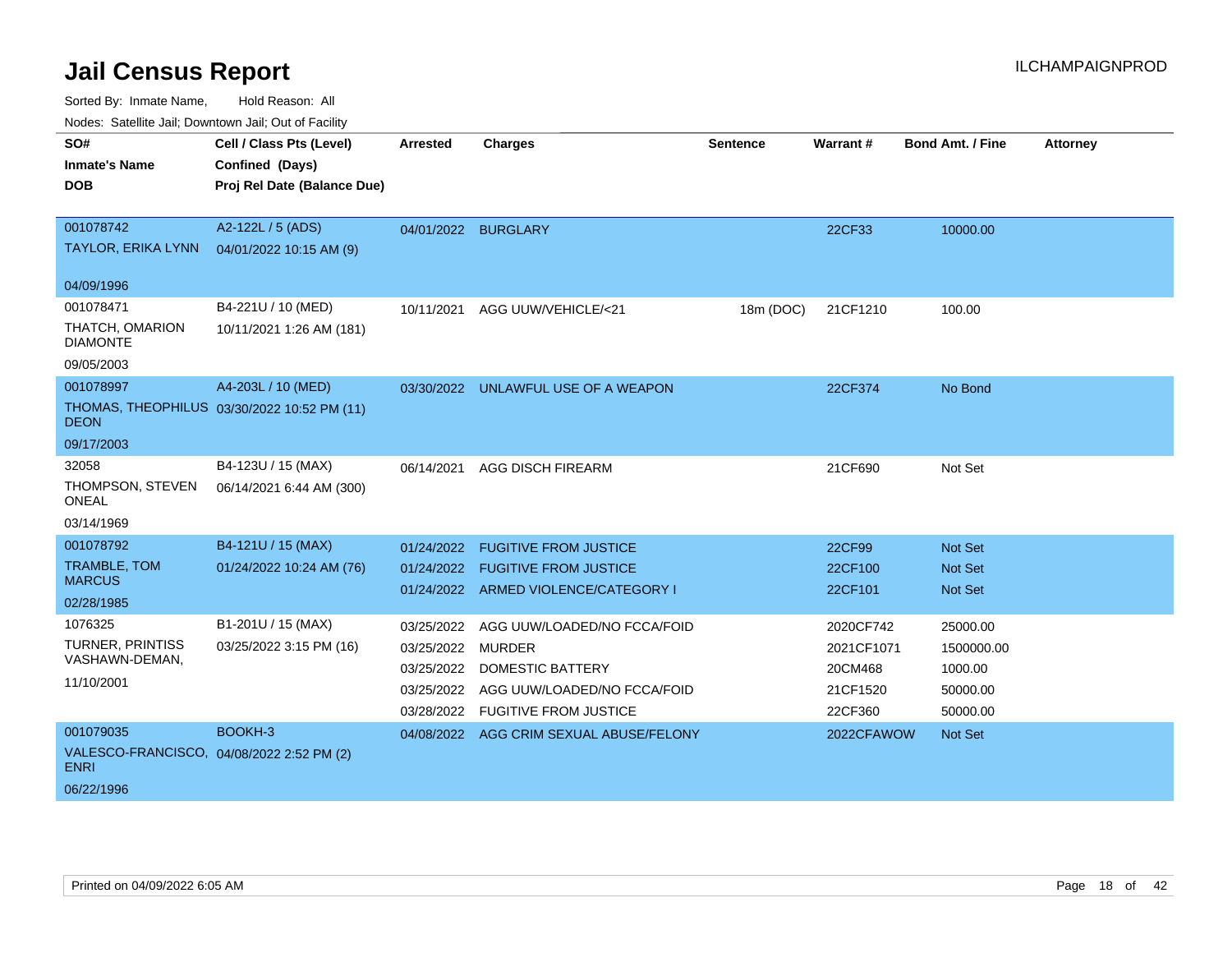| SO#<br><b>Inmate's Name</b><br><b>DOB</b>                | Cell / Class Pts (Level)<br>Confined (Days)<br>Proj Rel Date (Balance Due) | Arrested   | <b>Charges</b>                            | <b>Sentence</b> | <b>Warrant#</b> | <b>Bond Amt. / Fine</b> | <b>Attorney</b> |
|----------------------------------------------------------|----------------------------------------------------------------------------|------------|-------------------------------------------|-----------------|-----------------|-------------------------|-----------------|
| 50548<br><b>VINEYARD, SHORNOR</b><br><b>JAMAL</b>        | B3-W2-08L / 10 (MED)<br>03/29/2022 8:51 AM (12)                            |            | 03/29/2022 AGG UNLAWFUL USE OF WEAPON/VEH |                 | 21CF1067        | No Bond                 |                 |
| 12/14/1979                                               | 5/19/2022 (0.00)                                                           |            |                                           |                 |                 |                         |                 |
| 001077992<br>WADE, DONTE<br><b>LAMONT</b>                | B4-127L / 15 (MAX)<br>03/31/2022 1:25 PM (10)                              |            | 03/31/2022 ARMED ROBBERY/NO FIREARM       |                 | 21CF590         | 100000.00               |                 |
| 09/05/1986                                               |                                                                            |            |                                           |                 |                 |                         |                 |
| 001079004<br><b>WALLS, MICHAEL</b><br><b>DIANSIO</b>     | A3-211L / 15 (MED)<br>04/02/2022 4:16 AM (8)                               | 04/02/2022 | FELON POSS/USE WEAPON/FIREARM             |                 | 22CF391         | No Bond                 |                 |
| 06/21/1991                                               |                                                                            |            |                                           |                 |                 |                         |                 |
| 996098<br>WASHINGTON,<br><b>DANTAEVIOUS</b>              | B3-W7-28L / 10 (MED)<br>03/25/2022 10:18 AM (16)                           | 03/25/2022 | AGG UUW/PERSON/NO FOID                    |                 | 21CF1007        | No Bond                 |                 |
| 11/14/1991                                               | 4/23/2022 (0.00)                                                           |            |                                           |                 |                 |                         |                 |
| 1070737                                                  | A1-126L / 15 (MAX)                                                         |            | 10/14/2021 AGG KIDNAPG/<13/INTEL DISABL   | (DHS)           | 2020CF418       | 250000.00               |                 |
| <b>WASHINGTON,</b><br><b>JASTINA VIRGINIA</b>            | 10/14/2021 12:02 PM (178)                                                  |            |                                           |                 |                 |                         |                 |
| 04/11/2000                                               |                                                                            |            |                                           |                 |                 |                         |                 |
| 977140<br>WEBSTER, DERRIAL<br><b>DEVON</b><br>01/14/1990 | B1-203L / 10 (MED)<br>10/24/2021 2:46 AM (168)                             | 10/24/2021 | ARMED HABITUAL CRIMINAL                   |                 | 21CF1289        | Not Set                 |                 |
| 001078328                                                | B1-105L / 15 (MAX)                                                         | 08/30/2021 | FELON POSS/USE WEAPON/FIREARM             |                 | 21CF1045        | Not Set                 |                 |
| WHITE, JUSTIN<br><b>STEVEN</b>                           | 08/30/2021 10:48 AM (223)                                                  |            |                                           |                 |                 |                         |                 |
| 10/25/1995                                               |                                                                            |            |                                           |                 |                 |                         |                 |
| 1067830                                                  | BOOKH-3                                                                    |            | 04/08/2022 FUGITIVE FROM JUSTICE          |                 | 2022CF251       | 10000.00                |                 |
| WILLIAMS, MATTHEW<br><b>MICHAEL</b><br>03/27/1996        | 04/08/2022 5:22 PM (2)                                                     |            |                                           |                 |                 |                         |                 |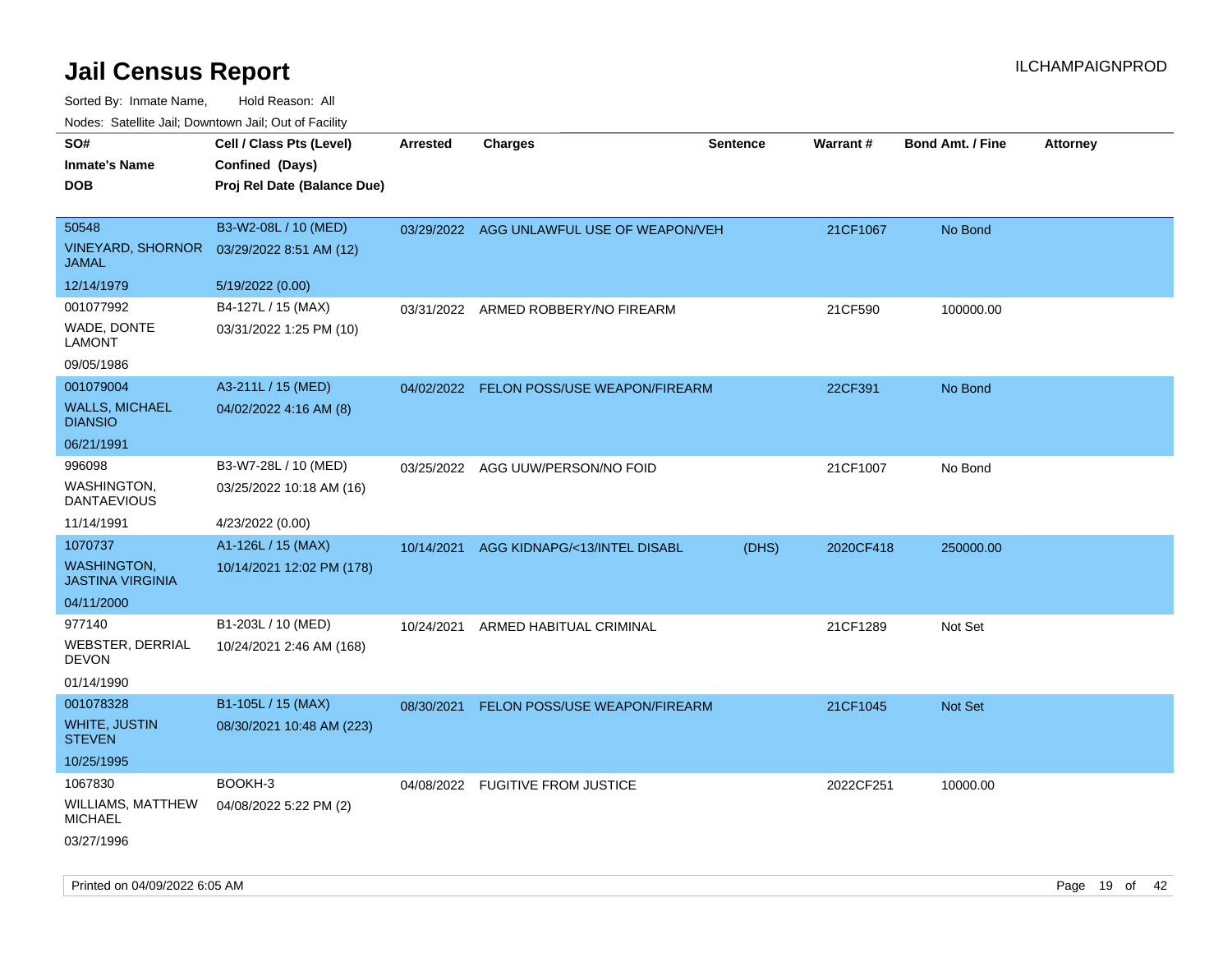Sorted By: Inmate Name, Hold Reason: All

Nodes: Satellite Jail; Downtown Jail; Out of Facility

| SO#                                        | Cell / Class Pts (Level)    | <b>Arrested</b>   | <b>Charges</b>                 | <b>Sentence</b> | Warrant#    | <b>Bond Amt. / Fine</b> | <b>Attorney</b> |
|--------------------------------------------|-----------------------------|-------------------|--------------------------------|-----------------|-------------|-------------------------|-----------------|
| <b>Inmate's Name</b>                       | Confined (Days)             |                   |                                |                 |             |                         |                 |
| <b>DOB</b>                                 | Proj Rel Date (Balance Due) |                   |                                |                 |             |                         |                 |
|                                            |                             |                   |                                |                 |             |                         |                 |
| 638552                                     | B2-T2-08L / 5 (SPH)         | 10/07/2021        | CHILD PORNOGRAPHY/PHOTOGRAPH   |                 | 2021CF1207  | No Bond                 |                 |
| <b>WILLIAMS, MICHAEL</b><br><b>JAMES</b>   | 10/07/2021 12:20 PM (185)   |                   |                                |                 |             |                         |                 |
| 03/29/1964                                 |                             |                   |                                |                 |             |                         |                 |
| 1066370                                    | B1-101L / 15 (MAX)          | 07/28/2021        | ARMED VIOLENCE/CATEGORY III    |                 | 2021 CF 882 | Not Set                 |                 |
| <b>WILLIAMS, REONTE</b><br><b>REMIR</b>    | 07/28/2021 5:40 AM (256)    |                   |                                |                 |             |                         |                 |
| 05/14/1999                                 |                             |                   |                                |                 |             |                         |                 |
| 001079013                                  | A3-111L / 10 (ADS)          |                   | 04/03/2022 DOMESTIC BATTERY    |                 | 22DV50      | Not Set                 |                 |
| <b>WILLIAMS, TRAVIS</b><br><b>CENTRELL</b> | 04/03/2022 7:49 AM (7)      |                   |                                |                 |             |                         |                 |
| 07/23/1984                                 |                             |                   |                                |                 |             |                         |                 |
| 1051953                                    | A1-226L / 10 (ADS)          | 02/02/2022        | DOMESTIC BATTERY/OTHER PRIOR   |                 | 22CF144     | Not Set                 |                 |
| <b>WINSTON, ALYSSIA</b><br><b>LETEECE</b>  | 02/02/2022 4:29 AM (67)     | 03/28/2022        | AGG ROBBERY/INDICATE ARM W/FIR |                 | 22CF353     | Not Set                 |                 |
| 03/17/1996                                 |                             |                   |                                |                 |             |                         |                 |
| 001079007                                  | A3-116L / 10 (ADS)          | 04/02/2022        | DOMESTIC BATTERY/OTHER PRIOR   |                 | 22CF393     | Not Set                 |                 |
| ZIEBART, LANCE<br><b>DANIEL</b>            | 04/03/2022 12:33 AM (7)     | 04/02/2022        | <b>BURGLARY</b>                |                 | 22CF180     | 30000.00                |                 |
| 12/17/1982                                 |                             |                   |                                |                 |             |                         |                 |
| <b>Total Satellite Jail: 153</b>           |                             | <b>Males: 133</b> | Females: 20<br>Unknown: 0      |                 |             |                         |                 |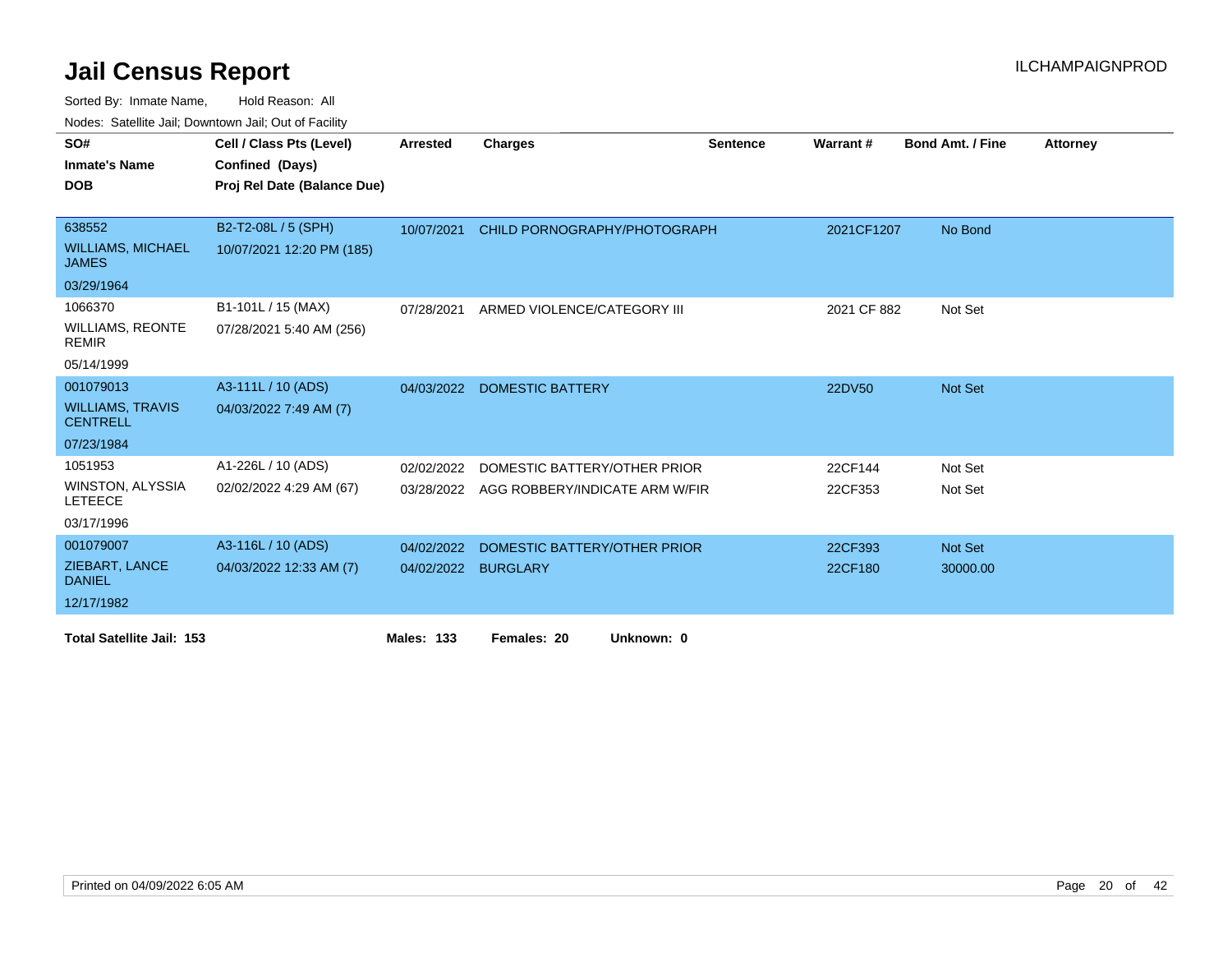| <b>Downtown Jail</b>                             |                                           |            |                                       |          |                 |                         |                 |
|--------------------------------------------------|-------------------------------------------|------------|---------------------------------------|----------|-----------------|-------------------------|-----------------|
| SO#                                              | Cell / Class Pts (Level)                  | Arrested   | <b>Charges</b>                        | Sentence | <b>Warrant#</b> | <b>Bond Amt. / Fine</b> | <b>Attorney</b> |
| <b>Inmate's Name</b>                             | Confined (Days)                           |            |                                       |          |                 |                         |                 |
| <b>DOB</b>                                       | Proj Rel Date (Balance Due)               |            |                                       |          |                 |                         |                 |
|                                                  |                                           |            |                                       |          |                 |                         |                 |
| 983810                                           | C7L / 15 (ADS)                            | 12/14/2021 | <b>ARMED HABITUAL CRIMINAL</b>        |          | 21CF1526        | Not Set                 |                 |
| AKINS, KEVIN IVAN                                | 12/14/2021 5:34 PM (117)                  |            |                                       |          |                 |                         |                 |
| 09/23/1990                                       |                                           |            |                                       |          |                 |                         |                 |
| 952871                                           | G3U / 5 (MIN)                             |            | 03/13/2022 METH DELIVERY/5<15 GRAMS   |          | 22CF300         | No Bond                 |                 |
| DAVID                                            | AUTEBERRY, JOSHUA 03/13/2022 7:24 PM (28) |            |                                       |          |                 |                         |                 |
| 12/28/1984                                       |                                           |            |                                       |          |                 |                         |                 |
| 001078218                                        | D1 / 5 (ADS)                              | 03/23/2022 | <b>CRIMINAL TRESPASS TO LAND</b>      |          | 21CM340         | 1000.00                 |                 |
| <b>BAKER, REED ALLEN</b>                         | 03/23/2022 6:55 PM (18)                   | 03/23/2022 | <b>DISORDERLY CONDUCT</b>             |          | 20OV0267        | 1000.00                 |                 |
|                                                  |                                           | 03/24/2022 | <b>RETAIL THEFT</b>                   |          | 20CM658         | 5000.00                 |                 |
| 07/28/1981                                       |                                           |            |                                       |          |                 |                         |                 |
| 001077899                                        | G7U / 5 (MIN)                             | 03/20/2022 | <b>BURGLARY</b>                       |          | 21CF593         | 20000.00                |                 |
| BARKSDALE, RAY<br><b>SHAWN</b>                   | 03/20/2022 2:40 PM (21)                   | 03/20/2022 | POSSESSION OF METH/5<15 GRAMS         |          | 21CF655         | 20000.00                |                 |
| 10/31/1990                                       |                                           | 03/20/2022 | POSS STOLEN VEHICLE                   |          | 21CF505         | 20000.00                |                 |
|                                                  |                                           |            |                                       |          |                 |                         |                 |
| 517915                                           | $C2L / 5$ (MIN)                           | 08/03/2021 | <b>BURGLARY</b>                       |          | 21CF289         | 20000.00                |                 |
| <b>BOXLEY, CHARLES</b><br><b>OMAR</b>            | 08/03/2021 2:18 PM (250)                  | 08/03/2021 | <b>BURGLARY</b>                       |          | 21CF679         | 20000.00                |                 |
| 01/10/1985                                       |                                           | 08/03/2021 | FORGERY/ISSUE/DELIVER DOCUMENT        |          |                 | No Bond                 |                 |
| 47897                                            | J5L / 15 (ADS)                            | 01/19/2022 | <b>VIOLATE ORDER PROTECTION</b>       |          | 22CF85          | Not Set                 |                 |
| BRANAMAN,                                        | 01/19/2022 9:21 PM (81)                   | 01/19/2022 | DRVG REVOKED/2+/PERS INJ/DEATH        |          | 22CF84          | Not Set                 |                 |
| <b>CLIFFORD EARL</b>                             |                                           | 01/19/2022 | <b>PAROLE REVOCATION</b>              |          | VA2201139       | No Bond                 |                 |
| 03/09/1975                                       |                                           |            | 02/08/2022 DRIVE REVOKED/RECK HOMIC/3 |          | 21CF1280        | Not Set                 |                 |
|                                                  |                                           | 02/08/2022 | DRIVING ON REVOKED LICENSE            |          | 21TR8305        | Not Set                 |                 |
| 1027929                                          | F6L / 15 (MAX)                            | 12/18/2021 | <b>HOME INVASION/CAUSE INJURY</b>     |          | 21CF1560        | No Bond                 |                 |
| <b>BROUGHTON, MARK</b><br><b>ANTHONY, Junior</b> | 12/18/2021 2:55 AM (113)                  |            |                                       |          |                 |                         |                 |
| 02/15/1990                                       |                                           |            |                                       |          |                 |                         |                 |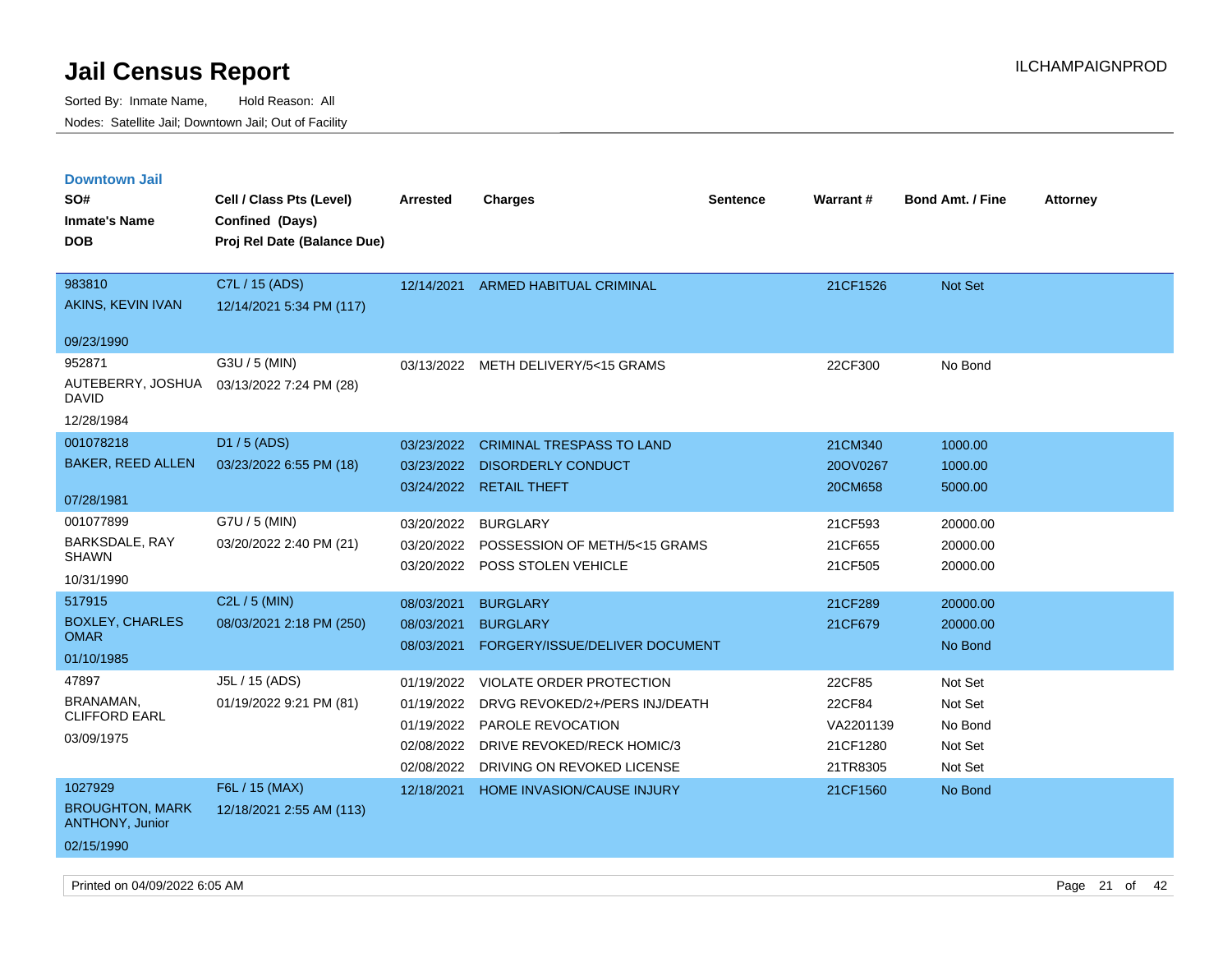| rougs. Calcing Jan, Downtown Jan, Out of Facility |                                              |                 |                                         |                 |            |                         |                 |
|---------------------------------------------------|----------------------------------------------|-----------------|-----------------------------------------|-----------------|------------|-------------------------|-----------------|
| SO#                                               | Cell / Class Pts (Level)                     | <b>Arrested</b> | <b>Charges</b>                          | <b>Sentence</b> | Warrant#   | <b>Bond Amt. / Fine</b> | <b>Attorney</b> |
| <b>Inmate's Name</b>                              | Confined (Days)                              |                 |                                         |                 |            |                         |                 |
| <b>DOB</b>                                        | Proj Rel Date (Balance Due)                  |                 |                                         |                 |            |                         |                 |
|                                                   |                                              |                 |                                         |                 |            |                         |                 |
| 1067476                                           | F7U / 10 (MED)                               | 11/13/2021      | AGG DOMESTIC BATTERY/STRANGLE           |                 | 20CF575    | 5000.00                 |                 |
| <b>BROWN, JAMES</b><br><b>BRONELL</b>             | 11/13/2021 2:35 AM (148)                     | 11/13/2021      | <b>RESIDENTIAL BURGLARY</b>             |                 | 21CF385    | 25000.00                |                 |
| 01/08/1996                                        |                                              |                 |                                         |                 |            |                         |                 |
| 995432                                            | H5L / 10 (ADS)                               | 12/20/2021      | FAIL TO RPT WKLY/NO FIXED ADDR          |                 | 21CF1559   | Not Set                 |                 |
| BROWN, JAVON<br><b>SHANTEZ</b>                    | 12/20/2021 2:06 AM (111)                     |                 |                                         |                 |            |                         |                 |
| 10/14/1991                                        |                                              |                 |                                         |                 |            |                         |                 |
| 001078900                                         | J7L / 15 (ADS)                               |                 | 03/02/2022 MURDER/INTENT TO KILL/INJURE |                 | 22CF252    | <b>Not Set</b>          |                 |
| <b>BYRD, ANDREW</b><br><b>DARNELL</b>             | 03/02/2022 11:59 PM (39)                     |                 |                                         |                 |            |                         |                 |
| 12/30/2003                                        |                                              |                 |                                         |                 |            |                         |                 |
| 001077954                                         | F9L / 10 (MED)                               | 12/21/2021      | RESIDENTIAL BURGLARY                    |                 | 21CF1570   | Not Set                 |                 |
|                                                   | CALKINS, STEVEN RAY 12/21/2021 6:35 AM (110) |                 |                                         |                 |            |                         |                 |
|                                                   |                                              |                 |                                         |                 |            |                         |                 |
| 01/01/1992                                        |                                              |                 |                                         |                 |            |                         |                 |
| 001078092                                         | H2U / 10 (ADS)                               | 12/27/2021      | AGG BATTERY/PUBLIC PLACE                |                 | 2021CF1042 | 5000.00                 |                 |
| <b>WILLIAM</b>                                    | CHOUNARD, STANLEY 12/27/2021 10:47 PM (104)  |                 |                                         |                 |            |                         |                 |
| 06/25/1986                                        |                                              |                 |                                         |                 |            |                         |                 |
| 56241                                             | E2U / 5 (MIN)                                | 01/13/2022      | VIOLATE ORDER/PRIOR DOM BTRY            |                 | 22CF59     | Not Set                 |                 |
| CLARK, DAMON<br><b>GILLMORE</b>                   | 01/13/2022 4:36 AM (87)                      |                 | 04/04/2022 CIVIL FTA WARRANT            |                 | 2007D200   | 100000.00               |                 |
| 12/21/1976                                        |                                              |                 |                                         |                 |            |                         |                 |
| 001078838                                         | D <sub>2</sub> / 15 (ADS)                    | 02/12/2022      | PRED CRIM SEX ASLT/BODILY HARM          |                 | 21CF30     | 150000.00               |                 |
| <b>CLAYTON, KAREEM</b><br>JAMAL                   | 02/12/2022 8:55 AM (57)                      |                 |                                         |                 |            |                         |                 |
| 02/03/1974                                        |                                              |                 |                                         |                 |            |                         |                 |
| 1075361                                           | $15/5$ (ADS)                                 | 04/16/2021      | <b>BURGLARY</b>                         |                 | 21CF414    | Not Set                 |                 |
| COWART, TORREY<br>BENJAMEN, Junior                | 04/16/2021 9:17 PM (359)                     |                 |                                         |                 |            |                         |                 |
| 11/22/1987                                        |                                              |                 |                                         |                 |            |                         |                 |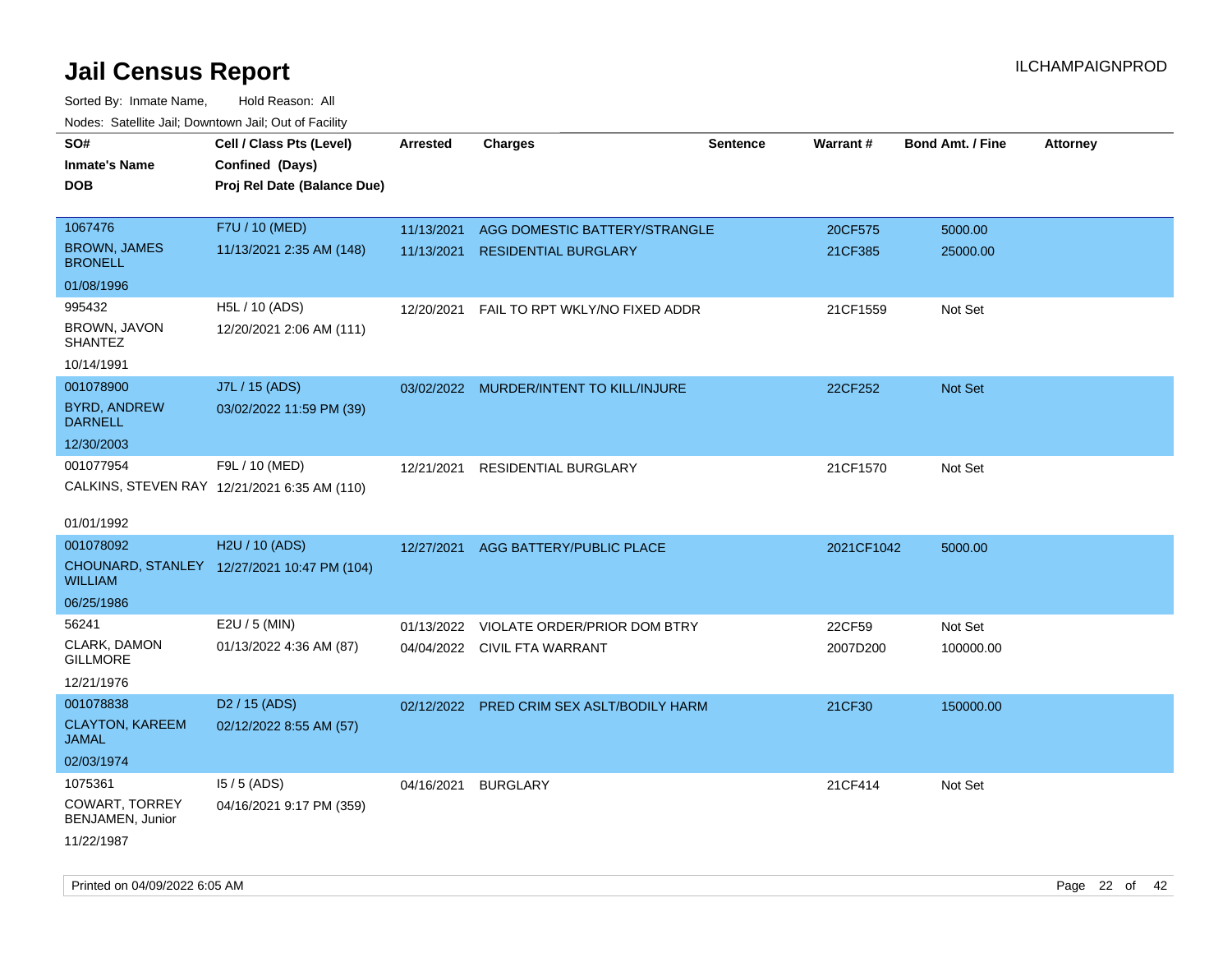| ivouss. Satellite Jali, Downtown Jali, Out of Facility            |                                                                            |                          |                                                                   |                 |                          |                                  |                 |
|-------------------------------------------------------------------|----------------------------------------------------------------------------|--------------------------|-------------------------------------------------------------------|-----------------|--------------------------|----------------------------------|-----------------|
| SO#<br>Inmate's Name<br><b>DOB</b>                                | Cell / Class Pts (Level)<br>Confined (Days)<br>Proj Rel Date (Balance Due) | <b>Arrested</b>          | <b>Charges</b>                                                    | <b>Sentence</b> | Warrant#                 | <b>Bond Amt. / Fine</b>          | <b>Attorney</b> |
| 1067370<br>DAVIS, AUSTIN<br><b>CHRISTOPHER</b><br>08/11/1997      | E6L / 15 (ADS)<br>11/06/2021 12:23 AM (155)                                | 11/05/2021               | FIREARM/FOID INVALID/NOT ELIG                                     | 2y (DOC)        | 21CF1370                 | Not Set                          |                 |
| 001077214<br>DAVIS-MURDOCK,<br><b>ERION VASSHAD</b><br>06/22/1998 | F8L / 15 (MAX)<br>12/21/2021 10:13 AM (110)                                | 12/20/2021               | MURDER                                                            |                 | 21CF1572                 | Not Set                          |                 |
| 64070<br>DECKER, ANTHONY V<br>11/27/1982                          | C8L / 10 (MED)<br>02/18/2022 6:52 PM (51)                                  | 02/18/2022               | <b>BURGLARY</b>                                                   |                 | 21CF1176                 | 20000.00                         |                 |
| 001078223<br>DIEGO-MATEO,<br>JOAQUIN<br>01/23/2002                | G6L / 5 (MIN)<br>11/09/2021 10:52 PM (152)                                 | 11/09/2021               | AGG DUI/NO VALID DL                                               |                 | 21CF1382                 | Not Set                          |                 |
| 571307<br><b>DOMINGO-</b><br>CASTANEDA,<br>09/29/1989             | J3L / 15 (ADS)<br>09/14/2020 11:19 PM (573)                                | 09/14/2020<br>09/14/2020 | <b>CRIM SEXUAL ABUSE/CONSENT</b><br>PRED CRIM SEX ASLT/VICTIM <13 |                 | 2020CF1026<br>2020CF1025 | <b>Not Set</b><br><b>Not Set</b> |                 |
| 527379<br>DRAKE, MARCELL<br>DEON<br>04/20/1987                    | D6 / 15 (ADS)<br>10/25/2021 5:05 PM (167)                                  | 10/25/2021<br>10/27/2021 | ARMED HABITUAL CRIMINAL<br>AGG DOMESTIC BATTERY/STRANGLE          |                 | 21CF1297<br>21CF1245     | Not Set<br>Not Set               |                 |
| 959292<br>DUNCAN, COREYON<br>ANTHONY<br>01/17/1989                | K1 / 15 (ADS)<br>04/01/2021 8:46 PM (374)                                  | 04/01/2021<br>12/17/2021 | ATTEMPT (FIRST DEGREE MURDER)<br><b>MURDER</b>                    |                 | 2020CF565<br>21CF1542    | 2000000.00<br>Not Set            |                 |
| 1053207<br>FAUST, JAQUAVEON<br>LAVELL<br>07/25/1996               | K3 / 15 (SPH)<br>06/06/2019 2:24 PM (1,039)                                |                          | 06/06/2019 MURDER/INTENT TO KILL/INJURE                           |                 | 2019-CF849               | 2000000.00                       |                 |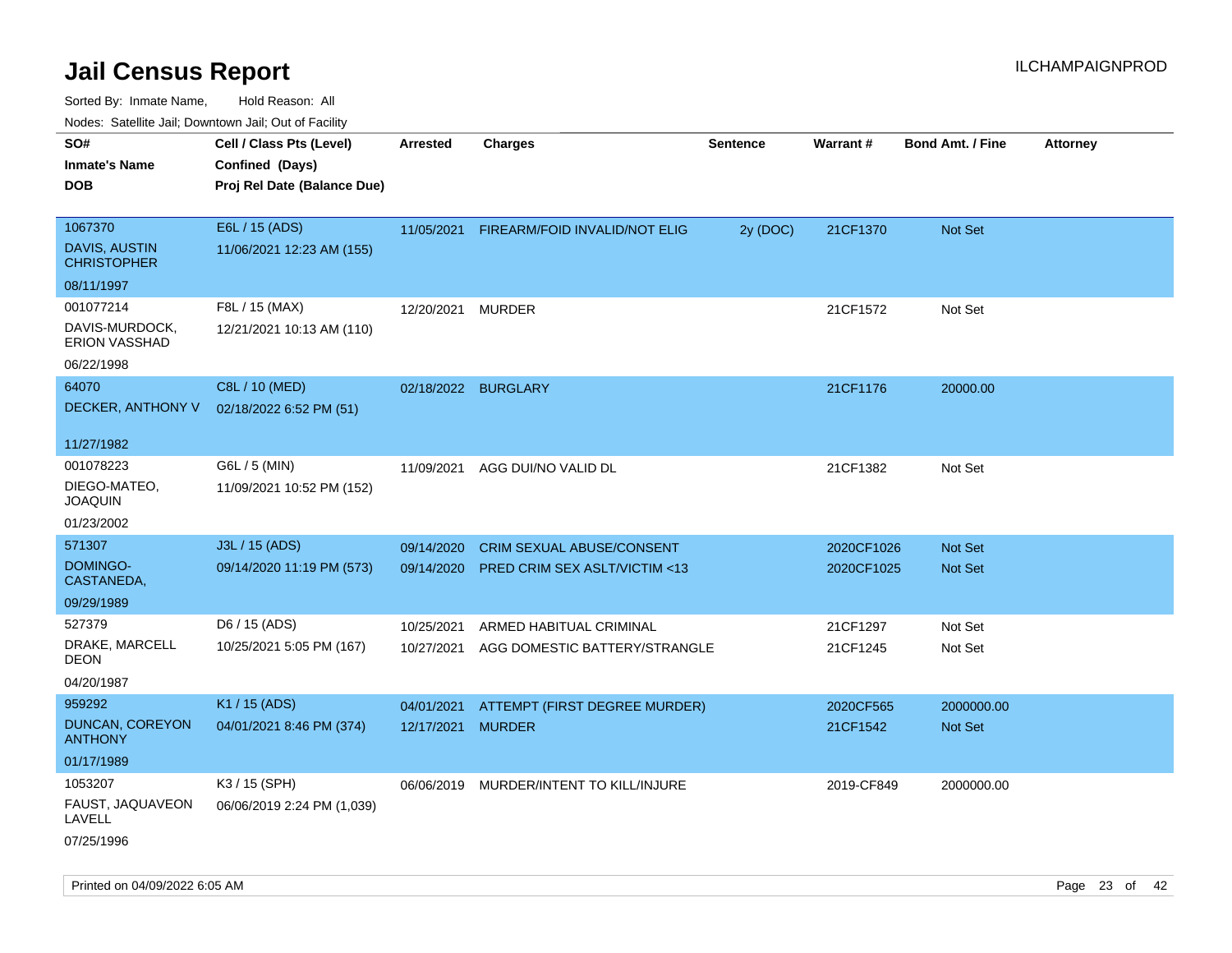| SO#                                           | Cell / Class Pts (Level)    | <b>Arrested</b> | <b>Charges</b>                            | <b>Sentence</b> | Warrant#    | <b>Bond Amt. / Fine</b> | <b>Attorney</b> |
|-----------------------------------------------|-----------------------------|-----------------|-------------------------------------------|-----------------|-------------|-------------------------|-----------------|
| <b>Inmate's Name</b>                          | Confined (Days)             |                 |                                           |                 |             |                         |                 |
| <b>DOB</b>                                    | Proj Rel Date (Balance Due) |                 |                                           |                 |             |                         |                 |
|                                               |                             |                 |                                           |                 |             |                         |                 |
| 527081                                        | F9U / 10 (MED)              |                 | 09/06/2021 ARSON/REAL/PERSONAL PROP>\$150 |                 | 2021 CF 797 | 25000.00                |                 |
| <b>FERGUSON,</b><br><b>CHRISTOPHER</b>        | 09/06/2021 1:18 PM (216)    |                 |                                           |                 |             |                         |                 |
| 12/21/1981                                    |                             |                 |                                           |                 |             |                         |                 |
| 524764                                        | G3L / 5 (MIN)               | 09/18/2021      | METH DELIVERY/15<100 GRAMS                |                 | 21CF627     | 50000.00                |                 |
| FISCUS, ROBERT<br><b>LOWELL</b>               | 09/18/2021 10:50 AM (204)   |                 |                                           |                 |             |                         |                 |
| 02/17/1986                                    |                             |                 |                                           |                 |             |                         |                 |
| 1068917                                       | $12/5$ (ADS)                |                 | 08/11/2021 VIO ORDER/PRIOR VIO OF ORDER   |                 | 21CF965     | Not Set                 |                 |
| <b>GARCIA, JUAN</b><br><b>CARLOS</b>          | 08/11/2021 9:24 PM (242)    |                 |                                           |                 |             |                         |                 |
| 10/21/1997                                    |                             |                 |                                           |                 |             |                         |                 |
| 32913                                         | $11 / 15$ (ADS)             | 12/03/2021      | PRED CRIM SEX ASLT/VICTIM <13             |                 | 21CF1481    | Not Set                 |                 |
| GROB, WARREN A,<br>Junior                     | 12/03/2021 4:24 PM (128)    |                 |                                           |                 |             |                         |                 |
| 12/07/1950                                    |                             |                 |                                           |                 |             |                         |                 |
| 001078871                                     | G9U / 5 (ADS)               | 02/22/2022      | <b>ESCAPE/VIOLATE ELEC MONITORING</b>     |                 | 22CF316     | 150000.00               |                 |
| <b>HARRIS, MARTELL</b>                        | 02/22/2022 3:44 PM (47)     |                 | 02/22/2022 RESIDENTIAL BURGLARY           |                 | 2020JD14    | No Bond                 |                 |
| <b>TE'SHAWN</b>                               |                             |                 | 02/22/2022 INDIRECT CRIMINAL CONTEMPT     |                 | 2020CC9     | 20000.00                |                 |
| 07/02/2003                                    |                             |                 |                                           |                 |             |                         |                 |
| 001078868                                     | C6L / 5 (ADS)               |                 | 02/24/2022 STALKING/CAUSE FEAR FOR SAFETY |                 | 22CF227     | 150000.00               |                 |
| HARRIS-MINER,<br><b>NICHOLAS</b>              | 02/24/2022 3:56 PM (45)     |                 |                                           |                 |             |                         |                 |
| 07/08/1998                                    |                             |                 |                                           |                 |             |                         |                 |
| 1073611                                       | G4L / 5 (MIN)               | 02/09/2021      | MFG 15>100 GR ECSTASY/ANALOG              |                 | 21CF121     | 500000.00               |                 |
| <b>HAYES, CAMERON</b><br><b>TAYLOR MALEEK</b> | 02/09/2021 3:10 PM (425)    | 02/09/2021      | DELIVERY OF OR POSSESSION OF W/ INT       |                 | 21CF160     | Not Set                 |                 |
| 08/10/1998                                    |                             |                 |                                           |                 |             |                         |                 |
| 987949                                        | B1 / 10 (ADS)               | 03/29/2022      | <b>FELON POSS/FIREARM</b>                 |                 | 22CF365     | Not Set                 |                 |
| HOLT, TERRELL<br>VALENTINO                    | 03/29/2022 12:53 AM (12)    |                 | 03/29/2022 FUGITIVE FROM JUSTICE          |                 | 22CF364     | Not Set                 |                 |
| 02/17/1991                                    |                             |                 |                                           |                 |             |                         |                 |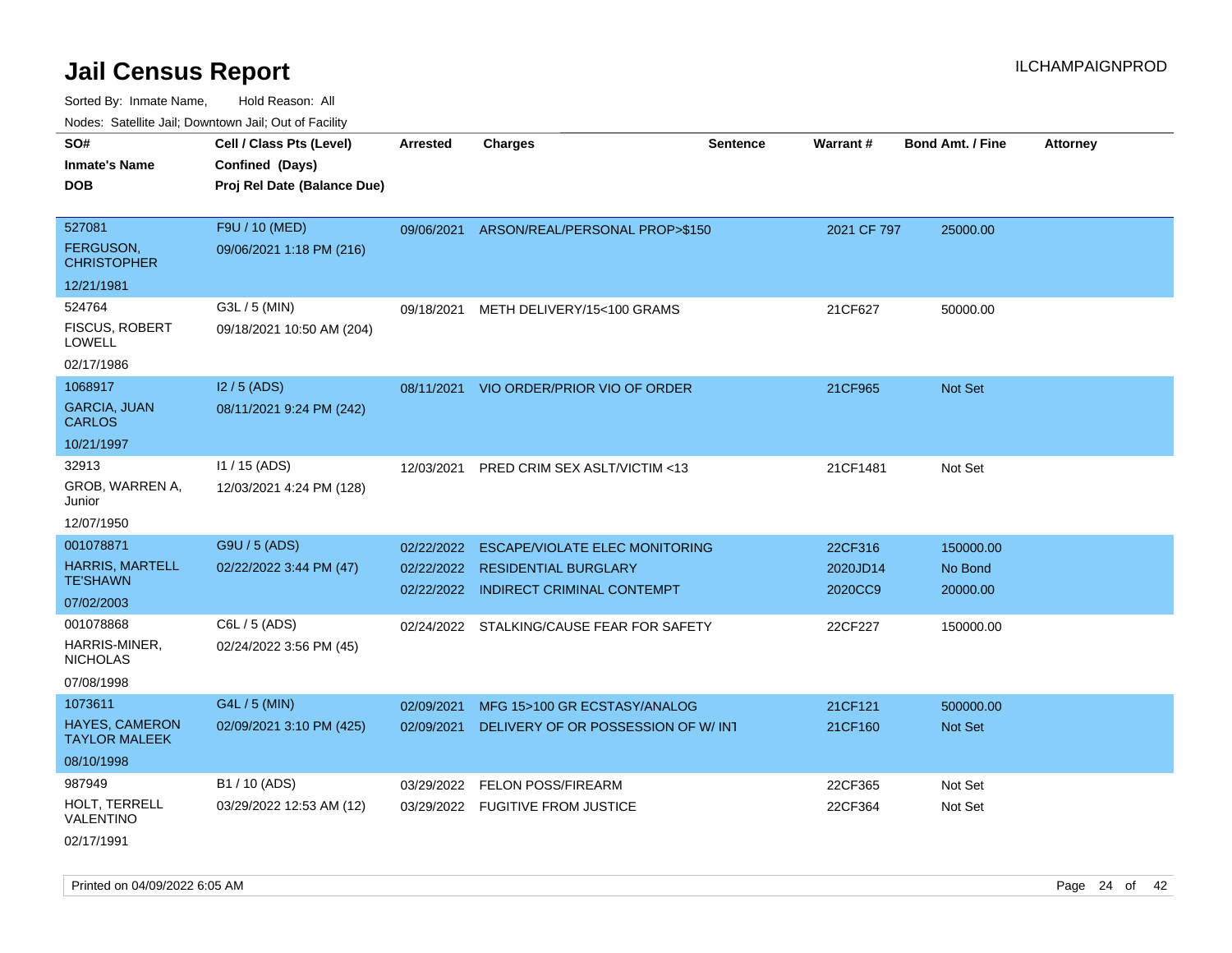Sorted By: Inmate Name, Hold Reason: All

|  |  |  | Nodes: Satellite Jail; Downtown Jail; Out of Facility |  |
|--|--|--|-------------------------------------------------------|--|
|--|--|--|-------------------------------------------------------|--|

| SO#<br><b>Inmate's Name</b><br><b>DOB</b> | Cell / Class Pts (Level)<br>Confined (Days)<br>Proj Rel Date (Balance Due) | <b>Arrested</b>  | <b>Charges</b>                           | <b>Sentence</b> | Warrant# | <b>Bond Amt. / Fine</b> | <b>Attorney</b> |
|-------------------------------------------|----------------------------------------------------------------------------|------------------|------------------------------------------|-----------------|----------|-------------------------|-----------------|
|                                           |                                                                            |                  |                                          |                 |          |                         |                 |
| 518711                                    | G5L / 5 (MIN)                                                              | 01/30/2022 THEFT |                                          |                 | 22CF133  | Not Set                 |                 |
| <b>INGERSON, LUCUS</b><br><b>JAMES</b>    | 01/30/2022 4:57 PM (70)                                                    |                  |                                          |                 |          |                         |                 |
| 09/16/1979                                |                                                                            |                  |                                          |                 |          |                         |                 |
| 001078766                                 | $13/5$ (ADS)                                                               | 02/08/2022       | AGGRAVATED BATTERY                       |                 | 22CF160  | Not Set                 |                 |
| JOHNSON, IYONZI                           | 02/08/2022 11:56 AM (61)                                                   |                  | 02/08/2022 BURGLARY                      |                 | 22CF63   | 3000.00                 |                 |
| 07/16/1994                                |                                                                            |                  |                                          |                 |          |                         |                 |
| 001078818                                 | D3 / 10 (MED)                                                              |                  | 02/04/2022 DOMESTIC BATTERY/OTHER PRIOR  |                 | 22CF148  | Not Set                 |                 |
| KINSEL, EVERAL<br><b>MICHAEL WILLIAM</b>  | 02/04/2022 7:37 PM (65)                                                    |                  |                                          |                 |          |                         |                 |
| 10/16/1985                                |                                                                            |                  |                                          |                 |          |                         |                 |
| 527447                                    | J1L / 10 (ADS)                                                             | 02/22/2022       | <b>BURGLARY</b>                          |                 | 22CF224  | Not Set                 |                 |
| KIRKWOOD, TYLER                           | 02/22/2022 10:47 AM (47)                                                   | 02/22/2022       | AGG BATTERY/GREAT BODILY HARM            |                 | 22CF223  | Not Set                 |                 |
| <b>JAMES</b>                              |                                                                            | 02/23/2022       | <b>BURGLARY</b>                          |                 | 22CF152  | Not Set                 |                 |
| 10/04/1985                                |                                                                            |                  | 04/05/2022 RESIDENTIAL BURGLARY          |                 | 22CF383  | Not Set                 |                 |
| 001077710                                 | G2L / 5 (MIN)                                                              | 03/31/2022       | AGG DOMESTIC BATTERY/STRANGLE            |                 | 21CF212  | No Bond                 |                 |
| LANGE, DEVONTAE<br><b>AND'RE</b>          | 03/31/2022 2:21 PM (10)                                                    |                  | 03/31/2022 AGG BATTERY/PUBLIC PLACE      |                 | 21CF279  | No Bond                 |                 |
| 03/05/1994                                |                                                                            |                  |                                          |                 |          |                         |                 |
| 29681                                     | J2L / 15 (ADS)                                                             | 07/14/2020       | PREDATORY CRIMINAL SEX ASSLT/CHILD       |                 | 20CF-781 | 250000.00               |                 |
| LENOIR, JOHN<br><b>CHRISTOPHER</b>        | 07/14/2020 12:51 PM (635)                                                  |                  |                                          |                 |          |                         |                 |
| 04/20/1966                                |                                                                            |                  |                                          |                 |          |                         |                 |
| 001078797                                 | 14 / 10 (ADS)                                                              |                  | 01/26/2022 VIO STALKING NO CONTACT ORDER |                 | 22CM31   | Not Set                 |                 |
| LEVIN, DANIEL DAVID                       | 01/26/2022 3:00 PM (74)                                                    |                  |                                          |                 |          |                         |                 |
| 08/08/1984                                |                                                                            |                  |                                          |                 |          |                         |                 |
| 1005717                                   | G9L / 5 (MIN)                                                              | 03/31/2022       | AGG DUI/3                                |                 | 22CF372  | 100000.00               |                 |
| LEWIS, ORLANDO<br><b>DESHONE</b>          | 03/31/2022 1:56 PM (10)                                                    |                  | 03/31/2022 AGG DUI/3                     |                 | 22CF373  | 100000.00               |                 |
| 01/31/1987                                |                                                                            |                  |                                          |                 |          |                         |                 |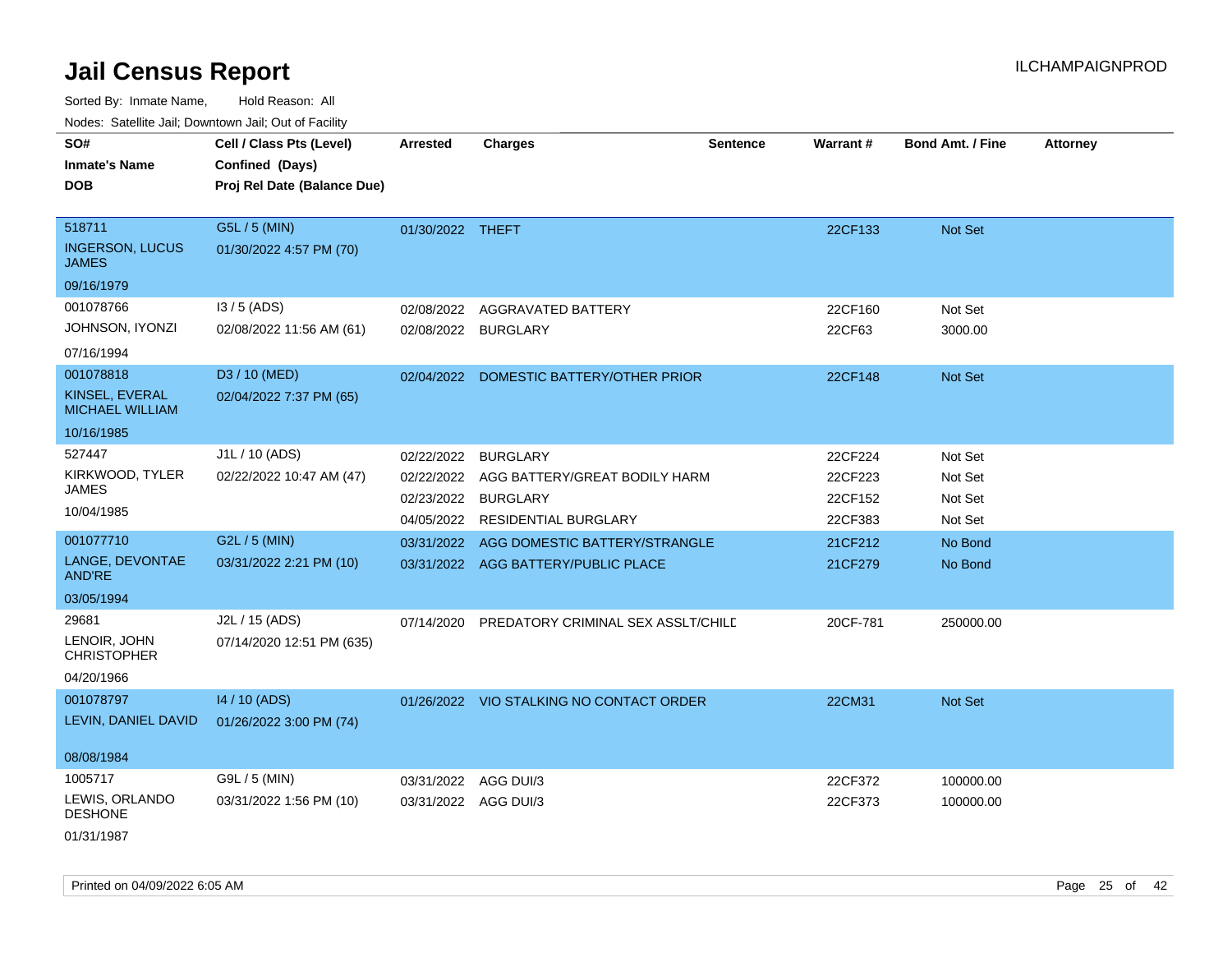Sorted By: Inmate Name, Hold Reason: All Nodes: Satellite Jail; Downtown Jail; Out of Facility

| SO#<br><b>Inmate's Name</b><br><b>DOB</b>          | Cell / Class Pts (Level)<br>Confined (Days)<br>Proj Rel Date (Balance Due) | <b>Arrested</b>                 | <b>Charges</b>                     | <b>Sentence</b>      | Warrant#           | <b>Bond Amt. / Fine</b> | <b>Attorney</b> |
|----------------------------------------------------|----------------------------------------------------------------------------|---------------------------------|------------------------------------|----------------------|--------------------|-------------------------|-----------------|
| 45113<br><b>MARTIN, JEREMIAH</b><br><b>FRANCIS</b> | H <sub>4</sub> L<br>11/20/2021 1:18 AM (141)                               | 11/20/2021                      | ARMED HABITUAL CRIMINAL            | 6y/6m (DOC) 21CF1424 |                    | No Bond                 |                 |
| 01/18/1977                                         |                                                                            |                                 |                                    |                      |                    |                         |                 |
| 1063030                                            | D4 / 15 (ADS)                                                              | 12/20/2021                      | <b>MURDER</b>                      |                      | 21CF1571           | Not Set                 |                 |
|                                                    | MASON, RYAN ONEIAL 12/21/2021 9:30 AM (110)                                | 12/22/2021                      | PAROLE REVOCATION                  |                      | CH2107979          | Not Set                 |                 |
| 02/22/1991                                         |                                                                            |                                 |                                    |                      |                    |                         |                 |
| 1066623                                            | G6U / 5 (MIN)                                                              | 11/17/2021                      | MFG/DEL 15<100 GR COCA/ANALOG      |                      | 17CF1093           | 75000.00                |                 |
| MATA-OROZCO,<br><b>OLEGARIO</b>                    | 11/17/2021 5:08 PM (144)                                                   |                                 |                                    |                      |                    |                         |                 |
| 03/06/1995                                         |                                                                            |                                 |                                    |                      |                    |                         |                 |
| 1076591                                            | G8U / 5 (MIN)                                                              | 02/22/2022                      | DELIVERY OF OR POSSESSION OF W/INT |                      | 20CF961            | 500000.00               |                 |
| MATTHEWS,<br><b>CHRISTIAN ANTHONY</b>              | 02/22/2022 7:42 PM (47)                                                    |                                 | 02/23/2022 MAIL FRAUD              |                      | 2:21CR173          | No Bond                 |                 |
| 03/15/1989                                         |                                                                            |                                 |                                    |                      |                    |                         |                 |
| 40235                                              | G1L / 5 (MIN)                                                              | 10/04/2021                      | AGG DUI/4                          |                      | 2021CF1145         | 35000.00                |                 |
| MERRIWEATHER,<br><b>MARCUS TODD</b>                | 10/04/2021 4:41 PM (188)                                                   |                                 |                                    |                      |                    |                         |                 |
| 11/28/1967                                         |                                                                            |                                 |                                    |                      |                    |                         |                 |
| 1040273                                            | E5U / 15 (ADS)                                                             | 09/30/2021                      | PRED CRIM SEX ASLT/VICTIM <13      |                      | 21CF329            | 500000.00               |                 |
| METCALFE, LANELL<br>JARON                          | 09/30/2021 11:32 PM (192)                                                  |                                 |                                    |                      |                    |                         |                 |
| 09/22/1988                                         |                                                                            |                                 |                                    |                      |                    |                         |                 |
| 1075635                                            | K <sub>2</sub> / 10 (ADS)                                                  | 05/11/2021                      | MFG/DEL CANNABIS/30-500 GRAMS      |                      | 20CF1402           | 100000.00               |                 |
| MILES, DEVLON VON,<br>Junior                       | 05/11/2021 10:39 PM (334)                                                  | 05/11/2021<br>02/23/2022 MURDER | AGG DISCHARGE FIREARM/OCC VEH      |                      | 21CF538<br>22CF219 | Not Set<br>Not Set      |                 |
| 11/04/2000                                         |                                                                            |                                 |                                    |                      |                    |                         |                 |
| 1042168<br>MONTALVO, ANTONIO                       | G5U / 5 (MIN)<br>02/26/2022 6:14 AM (43)                                   | 02/26/2022 AGG DUI/4            |                                    |                      | 22CF238            | Not Set                 |                 |

05/03/1976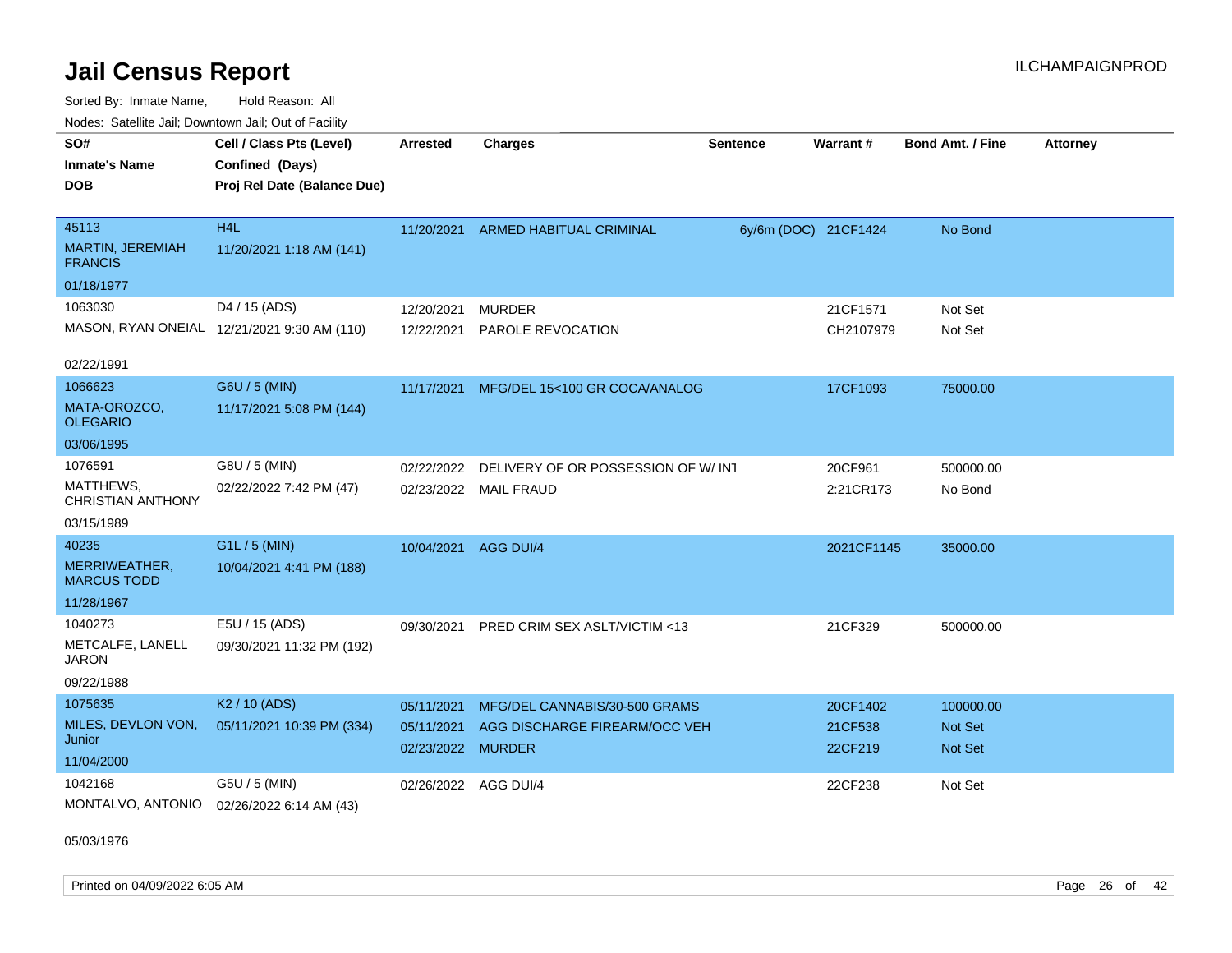| rouco. Calcinic Jan, Downtown Jan, Out of Facility |                                                                            |                          |                                                                |                 |                      |                         |                 |
|----------------------------------------------------|----------------------------------------------------------------------------|--------------------------|----------------------------------------------------------------|-----------------|----------------------|-------------------------|-----------------|
| SO#<br><b>Inmate's Name</b><br><b>DOB</b>          | Cell / Class Pts (Level)<br>Confined (Days)<br>Proj Rel Date (Balance Due) | <b>Arrested</b>          | <b>Charges</b>                                                 | <b>Sentence</b> | <b>Warrant#</b>      | <b>Bond Amt. / Fine</b> | <b>Attorney</b> |
| 1069209<br>MOORE, DEVONTE<br>JAMAL                 | <b>H1L / 10 (ADS)</b><br>04/07/2021 6:25 PM (368)                          | 04/07/2021               | AGG BATTERY/GREAT BODILY HARM                                  |                 | 21CF376              | Not Set                 |                 |
| 09/24/1995                                         |                                                                            |                          |                                                                |                 |                      |                         |                 |
| 001078993<br>MURPHY, JUSTIN RAY<br>03/12/1997      | E1L / 10 (ADS)<br>03/29/2022 6:40 PM (12)                                  |                          | 03/29/2022 AGG ASLT PEACE OFF/FIRE/ER WRK                      |                 | 22CM87               | Not Set                 |                 |
| 1067146                                            | G7L / 5 (MIN)                                                              |                          |                                                                |                 |                      |                         |                 |
| <b>OMALLEY, ROBERT</b><br>FRED                     | 03/23/2022 5:10 PM (18)                                                    | 03/23/2022               | LEAVING SCENE-ACCIDENT/DEATH/INJUF 13y (DOC)                   |                 | 2020CF1197           | No Bond                 |                 |
| 04/30/1979                                         |                                                                            |                          |                                                                |                 |                      |                         |                 |
| 001078357                                          | A2L / 15 (SPH)                                                             | 09/17/2021               | ARMED ROBBERY/ARMED W/FIREARM                                  |                 | 22-CF-7              | 500000.00               |                 |
| PETTIGREW, CAREY<br><b>CORNITRIAS DEOBLO</b>       | 09/17/2021 9:56 AM (205)                                                   | 09/17/2021<br>09/17/2021 | ARMED ROBBERY/ARMED W/FIREARM<br>ARMED ROBBERY/ARMED W/FIREARM |                 | 21CF1128<br>21CF1129 | Not Set<br>Not Set      |                 |
| 08/31/1986                                         |                                                                            | 09/17/2021               | ARMED ROBBERY/ARMED W/FIREARM                                  |                 | 21CF1230             | Not Set                 |                 |
| 1008308                                            | F5L / 10 (MED)                                                             | 01/30/2022               | <b>ASSAULT</b>                                                 |                 | 19CM364              | 4000.00                 |                 |
| PETTIGREW, MARIO<br><b>TRAVINIO</b>                | 01/30/2022 6:15 AM (70)                                                    | 01/30/2022               | AGG BTRY/GREAT BOD HARM/60+                                    |                 | 22CF131              | No Bond                 |                 |
| 08/11/1992                                         |                                                                            |                          |                                                                |                 |                      |                         |                 |
| 1070610                                            | J6L / 10 (ADS)                                                             | 03/03/2022               | AGG BATTERY/PUBLIC PLACE                                       |                 | 21CF930              | Not Set                 |                 |
| PHILLIS, AARON<br><b>MONTRELL</b>                  | 03/03/2022 2:49 PM (38)                                                    | 03/03/2022               | AGG BATTERY/GREAT BODILY HARM                                  |                 | 21CF482              | 5000.00                 |                 |
| 03/26/1999                                         |                                                                            |                          |                                                                |                 |                      |                         |                 |
| 001078005                                          | E4L / 10 (MED)                                                             | 03/08/2022               | <b>HOME INVASION/CAUSE INJURY</b>                              |                 | 22CF280              | <b>Not Set</b>          |                 |
| PINEX, MARCHELLO D                                 | 03/08/2022 2:54 AM (33)                                                    | 03/08/2022               | AGGRAVATED BATTERY/STRANGLE                                    |                 | 19CR605101           | No Bond                 |                 |
| 12/25/1991                                         |                                                                            |                          |                                                                |                 |                      |                         |                 |
| 001078942<br>QATTOUM, ADHAM M                      | G2U / 5 (MIN)<br>03/13/2022 11:31 PM (28)                                  |                          | 03/13/2022 MFG/DEL CANNABIS/500<2000 GR                        |                 | 22CF307              | Not Set                 |                 |
| 07/22/1994                                         |                                                                            |                          |                                                                |                 |                      |                         |                 |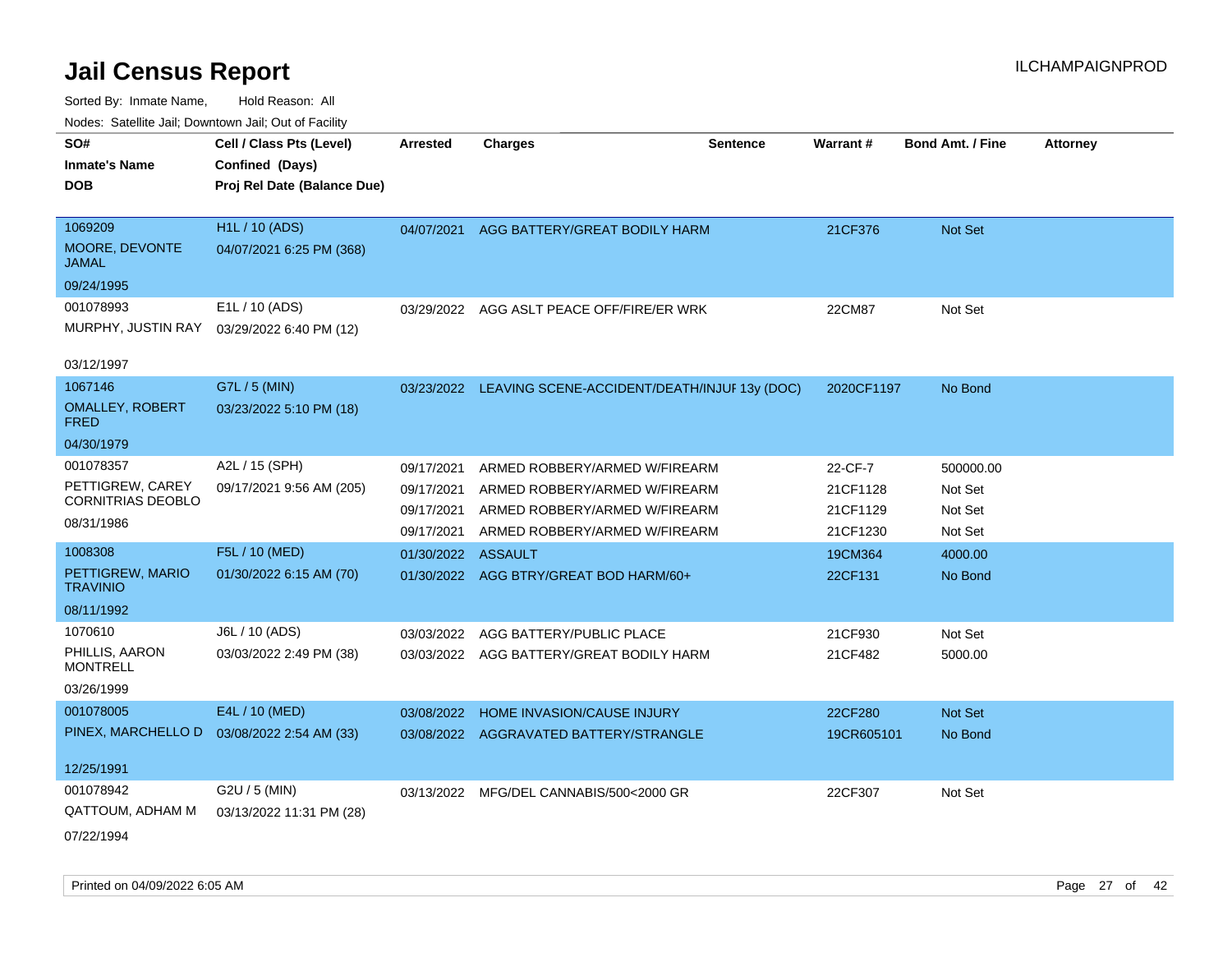| ivoues. Salellite Jali, Downtown Jali, Out of Facility |                                           |            |                                         |                 |                 |                         |                 |
|--------------------------------------------------------|-------------------------------------------|------------|-----------------------------------------|-----------------|-----------------|-------------------------|-----------------|
| SO#                                                    | Cell / Class Pts (Level)                  | Arrested   | <b>Charges</b>                          | <b>Sentence</b> | <b>Warrant#</b> | <b>Bond Amt. / Fine</b> | <b>Attorney</b> |
| <b>Inmate's Name</b>                                   | Confined (Days)                           |            |                                         |                 |                 |                         |                 |
| <b>DOB</b>                                             | Proj Rel Date (Balance Due)               |            |                                         |                 |                 |                         |                 |
|                                                        |                                           |            |                                         |                 |                 |                         |                 |
| 001077783                                              | H6L / 10 (ADS)                            |            | 01/05/2022 AGGRAVATED BATTERY           |                 | 21CF325         | Not Set                 |                 |
| RIVERA, DARYL<br><b>ANTONIO</b>                        | 01/05/2022 4:20 PM (95)                   |            |                                         |                 |                 |                         |                 |
| 11/14/1981                                             |                                           |            |                                         |                 |                 |                         |                 |
| 1072114                                                | A1U / 15 (SPH)                            | 01/17/2021 | ATTEMPT (FIRST DEGREE MURDER)           |                 | 2021CF65        | Not Set                 |                 |
| ROBINSON, DONNELL<br><b>LEVON</b>                      | 01/17/2021 2:40 PM (448)                  | 01/17/2021 | ARMED ROBBERY/NO FIREARM                |                 | 2020CF824       | 75000.00                |                 |
| 10/23/2000                                             |                                           |            | 02/17/2021 AGGRAVATED BATTERY           | 4y (DOC)        |                 | 250000.00               |                 |
| 1000820                                                | F2U / 15 (MAX)                            | 01/24/2022 | <b>FELON POSS/USE WEAPON/FIREARM</b>    |                 | 22CF105         | Not Set                 |                 |
| <b>MICHAEL</b>                                         | SCHNEIDER, SONGAN 01/24/2022 8:20 AM (76) |            | 01/24/2022 AGGRAVATED DOMESTIC BATTERY  |                 | 21CF1433        | 25000.00                |                 |
| 08/18/1992                                             |                                           |            |                                         |                 |                 |                         |                 |
| 47195                                                  | G8L / 5 (MIN)                             | 12/27/2021 | RESIDENTIAL BURGLARY                    |                 | 2020CF1222      | 10000.00                |                 |
| SIMMONS, JAMES<br><b>ROBERT</b>                        | 12/27/2021 8:42 AM (104)                  | 12/28/2021 | <b>RESIDENTIAL BURGLARY</b>             |                 | 2021CF1596      | Not Set                 |                 |
| 03/13/1975                                             |                                           |            |                                         |                 |                 |                         |                 |
| 1064798                                                | B3 / 15 (ADS)                             | 01/17/2022 | <b>MURDER</b>                           |                 | 2021CF695       | 1500000.00              |                 |
| <b>STENNIS, BRUCE</b><br><b>DEONTAY</b>                | 01/17/2022 1:29 PM (83)                   |            | 01/17/2022 MFG/DEL 1<15 GR COCAINE/ANLG |                 | 21CF520         | 50000.00                |                 |
| 08/12/1998                                             |                                           |            |                                         |                 |                 |                         |                 |
| 1036650                                                | F4U / 10 (MED)                            |            | 02/16/2022 ARMED VIOLENCE/CATEGORY I    | 10y (DOC)       | 21CF845         | 250000.00               |                 |
| TAYLOR, KORRION<br><b>VELEZ</b>                        | 02/16/2022 4:33 PM (53)                   |            |                                         |                 |                 |                         |                 |
| 03/18/1997                                             |                                           |            |                                         |                 |                 |                         |                 |
| 1056971                                                | B2 / 10 (SPH)                             | 08/07/2021 | <b>FELON POSS/USE WEAPON/FIREARM</b>    |                 | 21CF948         | No Bond                 |                 |
| <b>TRAVIS, DENZEL</b><br><b>DANTRELL</b>               | 08/07/2021 7:36 AM (246)                  | 08/08/2021 | AGG BATTERY/PUBLIC PLACE                |                 | 2020CF647       | 25000.00                |                 |
| 03/21/1993                                             |                                           |            |                                         |                 |                 |                         |                 |
| 001078250                                              | C9L / 10 (ADS)                            | 08/07/2021 | FELON POSS WEAPON/BODY ARMOR            |                 | 21CF950         | Not Set                 |                 |
| TRAVIS, JORDAN<br><b>TESHAUN</b>                       | 08/07/2021 10:27 AM (246)                 |            |                                         |                 |                 |                         |                 |
| 03/03/1996                                             |                                           |            |                                         |                 |                 |                         |                 |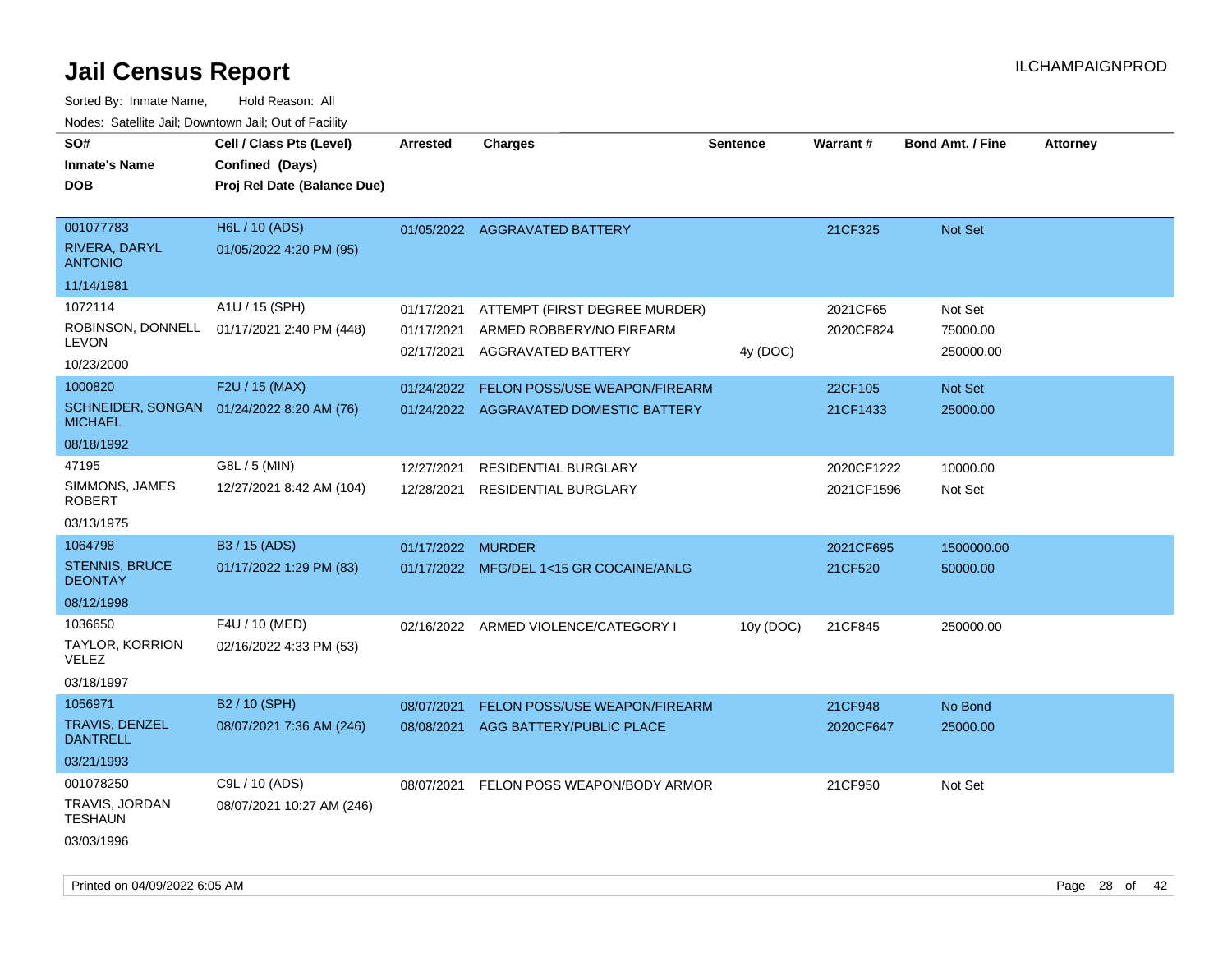| rougs. Calcing Jan, Downtown Jan, Out of Facility                                |                                                                            |                                        |                                                                                       |          |                                    |                                |                 |
|----------------------------------------------------------------------------------|----------------------------------------------------------------------------|----------------------------------------|---------------------------------------------------------------------------------------|----------|------------------------------------|--------------------------------|-----------------|
| SO#<br><b>Inmate's Name</b><br><b>DOB</b>                                        | Cell / Class Pts (Level)<br>Confined (Days)<br>Proj Rel Date (Balance Due) | Arrested                               | <b>Charges</b>                                                                        | Sentence | Warrant#                           | <b>Bond Amt. / Fine</b>        | <b>Attorney</b> |
| 512160<br><b>TURNER, CHARLES</b><br><b>EDWARD</b>                                | F1L / 15 (MAX)<br>03/10/2022 12:00 PM (31)                                 |                                        | 03/10/2022 ARMED HABITUAL CRIMINAL<br>03/11/2022 PAROLE REVOCATION                    |          | 22CF296<br>CH2201422               | Not Set<br>No Bond             |                 |
| 09/05/1986<br>30108<br>VANDYKE, DARYL<br><b>ANTHONY</b>                          | J4L / 15 (ADS)<br>07/30/2021 8:29 PM (254)                                 | 07/30/2021                             | <b>MURDER</b>                                                                         |          | 21CF902                            | 2000000.00                     |                 |
| 10/04/1965<br>968681<br><b>WADE, DEMETRIUS</b><br><b>DARYL</b>                   | D5 / 15 (ADS)<br>08/27/2021 2:25 AM (226)                                  | 08/27/2021<br>08/27/2021               | AGG CRIM SX AB/VIC 13<18/TRUST<br><b>INDIRECT CRIMINAL CONTEMPT</b>                   | 3y(DOC)  | 2020CF499<br>2021CC16              | 250000.00<br>No Bond           |                 |
| 01/07/1987<br>1035462<br><b>WASHINGTON, MARK</b><br><b>ANTHONY</b><br>01/06/1994 | C7U / 15 (ADS)<br>03/25/2022 8:47 AM (16)                                  |                                        | 03/25/2022 ARMED HABITUAL CRIMINAL                                                    |          | 22CF186                            | 750000.00                      |                 |
| 1070971<br><b>WEIR, CLINTON</b><br><b>HOWARD</b><br>03/15/1983                   | H3L / 5 (ADS)<br>12/08/2021 3:45 AM (123)                                  | 12/07/2021<br>12/07/2021               | <b>IDENTITY THEFT/&lt;\$300</b><br><b>RECKLESS DRIVING</b>                            |          | 20CF922<br>19TR2348                | <b>Not Set</b><br>Not Set      |                 |
| 54212<br>WHITLOCK, GEORGE<br>ABRAM<br>11/10/1978                                 | E3U / 10 (ADS)<br>12/21/2021 1:20 PM (110)                                 | 12/21/2021<br>12/21/2021<br>12/21/2021 | RECEIVE/POSS/SELL STOLEN VEH<br>VIOLATE ORDER PROTECTION<br>ARMED VIOLENCE/CATEGORY I |          | 2021CF669<br>2021CM391<br>21CF1576 | 10000.00<br>1000.00<br>Not Set |                 |
| 001077917<br>WILLIAMS, EDDIE SIM<br>02/04/1972                                   | G4U / 5 (MIN)<br>03/15/2022 3:17 AM (26)                                   | 03/15/2022                             | <b>RESIDENTIAL BURGLARY</b>                                                           |          | 2022CF311                          | <b>Not Set</b>                 |                 |
| 1058072<br>WILLIAMS, KENNETH<br><b>BERNARD</b><br>10/04/1985                     | A2U / 15 (SPH)<br>02/25/2021 3:24 PM (409)                                 | 02/25/2021                             | ARMED HABITUAL CRIMINAL                                                               |          |                                    | Not Set                        |                 |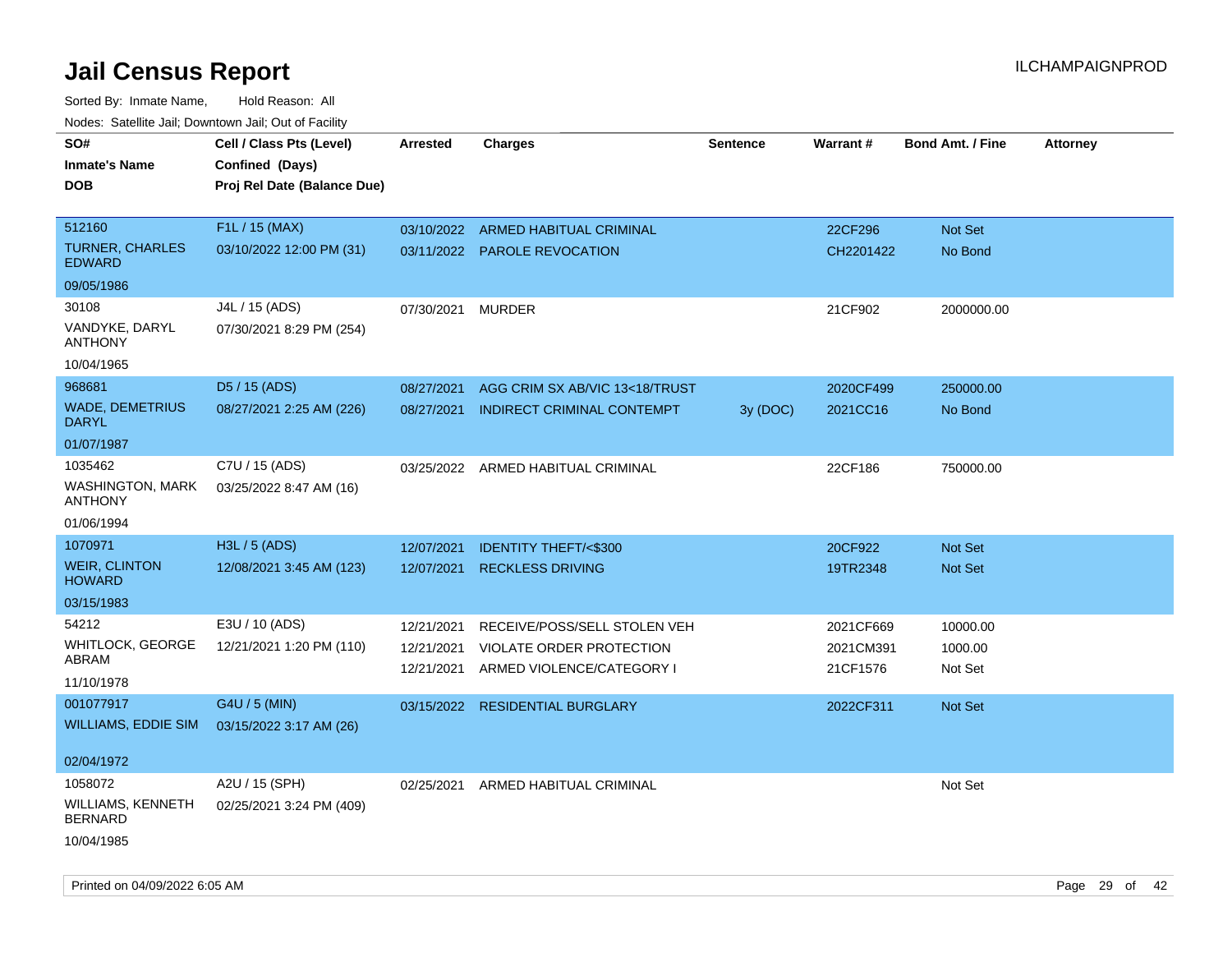| SO#<br><b>Inmate's Name</b><br><b>DOB</b>                       | Cell / Class Pts (Level)<br>Confined (Days)<br>Proj Rel Date (Balance Due) | Arrested   | Charges                                                   | <b>Sentence</b> | Warrant #          | <b>Bond Amt. / Fine</b> | <b>Attorney</b> |
|-----------------------------------------------------------------|----------------------------------------------------------------------------|------------|-----------------------------------------------------------|-----------------|--------------------|-------------------------|-----------------|
| 1020914<br><b>WILSON, BRANDON</b><br><b>LARON</b><br>07/05/1994 | F3L / 10 (MED)<br>03/06/2022 11:46 AM (35)                                 | 03/06/2022 | <b>FELON POSS/USE WEAPON/FIREARM</b>                      |                 | 21CF1337           | 250000.00               |                 |
| 001078995<br>ZINK, PRESTIN L<br>08/19/1997                      | $G1U / 5$ (MIN)<br>03/29/2022 11:33 PM (12)                                | 03/29/2022 | METH DELIVERY<5 GRAMS<br>03/29/2022 FUGITIVE FROM JUSTICE |                 | 22CF371<br>22CF370 | Not Set<br>Not Set      |                 |
| <b>Total Downtown Jail: 73</b>                                  |                                                                            | Males: 73  | Females: 0<br>Unknown: 0                                  |                 |                    |                         |                 |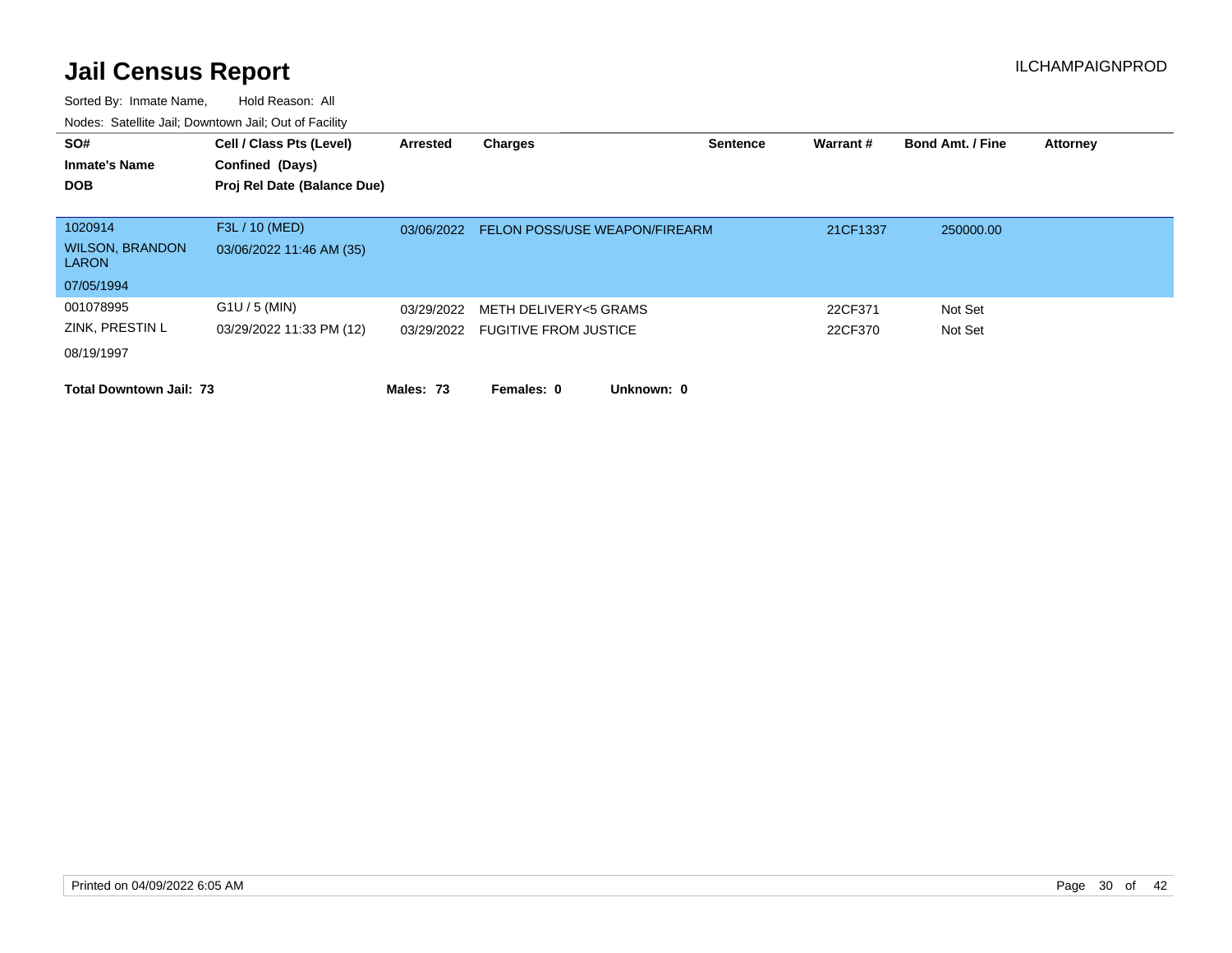**Out of Facility**

Sorted By: Inmate Name, Hold Reason: All Nodes: Satellite Jail; Downtown Jail; Out of Facility

| SO#<br><b>Inmate's Name</b><br><b>DOB</b>                               | Cell / Class Pts (Level)<br>Confined (Days)<br>Proj Rel Date (Balance Due) | Arrested   | <b>Charges</b>              | <b>Sentence</b> | Warrant# | Bond Amt. / F  |
|-------------------------------------------------------------------------|----------------------------------------------------------------------------|------------|-----------------------------|-----------------|----------|----------------|
| 001078621                                                               | <b>KAN</b> / 10 (MED)                                                      | 12/23/2021 | <b>RESIDENTIAL BURGLARY</b> |                 | 21CF1582 | <b>Not Set</b> |
|                                                                         | BAILEY, DANIEL SCOTT 12/23/2021 9:44 AM (108)                              | 01/14/2022 | <b>PROBATION VIOLATION</b>  |                 | 21CF1445 | <b>Not Set</b> |
| $\mathbf{A} = \mathbf{A} \mathbf{A} + \mathbf{A} \mathbf{A} \mathbf{A}$ |                                                                            |            |                             |                 |          |                |

|                                                   |                                               |            | <b>INLOIDLIVIIRE DOINOLAINI</b>         | <b>LIVI IJUL</b> | ו שטג שפג      |
|---------------------------------------------------|-----------------------------------------------|------------|-----------------------------------------|------------------|----------------|
|                                                   | BAILEY, DANIEL SCOTT 12/23/2021 9:44 AM (108) |            | 01/14/2022 PROBATION VIOLATION          | 21CF1445         | <b>Not Set</b> |
|                                                   |                                               |            |                                         |                  |                |
| 05/09/1999                                        |                                               |            |                                         |                  |                |
| 548350                                            | <b>EHD</b>                                    | 03/29/2022 | AGG DUI/NO VALID DL                     | 2020CF268        | Not Set        |
| <b>BAILEY, NORBERT</b><br><b>WILLIAM</b>          | 03/29/2022 9:11 AM (12)                       |            |                                         |                  |                |
| 02/14/1992                                        | 5/23/2022 (0.00)                              |            |                                         |                  |                |
| 19971                                             | EH <sub>D</sub>                               | 11/09/2021 | DRIVING RVK/SUSP DUI/SSS 4-9            | 2021CF968        | <b>Not Set</b> |
| <b>LYNN</b>                                       | BARNESKE, RAYMOND 11/09/2021 9:32 AM (152)    |            |                                         |                  |                |
| 08/17/1961                                        | 5/6/2022 (0.00)                               |            |                                         |                  |                |
| 001078220                                         | EHD                                           |            | 04/05/2022 AGG DUI/NO VALID DL          | 2021CF1097       | Not Set        |
| BASILIO, MARIA ELENA 04/05/2022 12:16 PM (5)      |                                               |            |                                         |                  |                |
| 07/30/2001                                        | 4/17/2022 (0.00)                              |            |                                         |                  |                |
| 516062                                            | <b>KAN / 15 (MAX)</b>                         | 02/22/2021 | <b>PHONE HARASSMENT/2+</b>              | 20CF194          | 5000.00        |
| <b>BENNETT, JOHN</b><br><b>MICHAEL</b>            | 02/22/2021 10:47 AM (412)                     | 02/22/2021 | AGG DISCH FIR/VEH/PC OFF/FRMAN          | 21CF210          | No Bond        |
| 04/30/1986                                        |                                               |            |                                         |                  |                |
| 33993                                             | KAN / 10 (MED)                                | 06/14/2021 | POSSESSING A CONTROLLED SUBSTANC        | 21CF657          | Not Set        |
| <b>BOOKER, STEPHON</b>                            | 06/14/2021 7:42 PM (300)                      | 06/14/2021 | AGGRAVATED DOMESTIC BATTERY             | 21CF688          | Not Set        |
| <b>MONTELL</b>                                    |                                               | 06/14/2021 | PAROLE REVOCATION                       | CH2103612        | No Bond        |
| 06/11/1971                                        |                                               |            |                                         |                  |                |
| 35366                                             | <b>EHD</b>                                    | 04/05/2022 | DRIVING RVK/SUSP DUI/SSS 4-9            | 2020CF1405       | <b>Not Set</b> |
| <b>BRADLEY, EARNEST</b><br><b>ANGELO VALENTIN</b> | 04/05/2022 8:58 AM (5)                        |            | 04/05/2022 DRIVING RVK/SUSP DUI/SSS 4-9 | 2021CF361        | <b>Not Set</b> |
| 07/30/1968                                        | 6/2/2022(0.00)                                |            |                                         |                  |                |

**Charges Charges Charges Charges Charges Charges Charges Charges CH**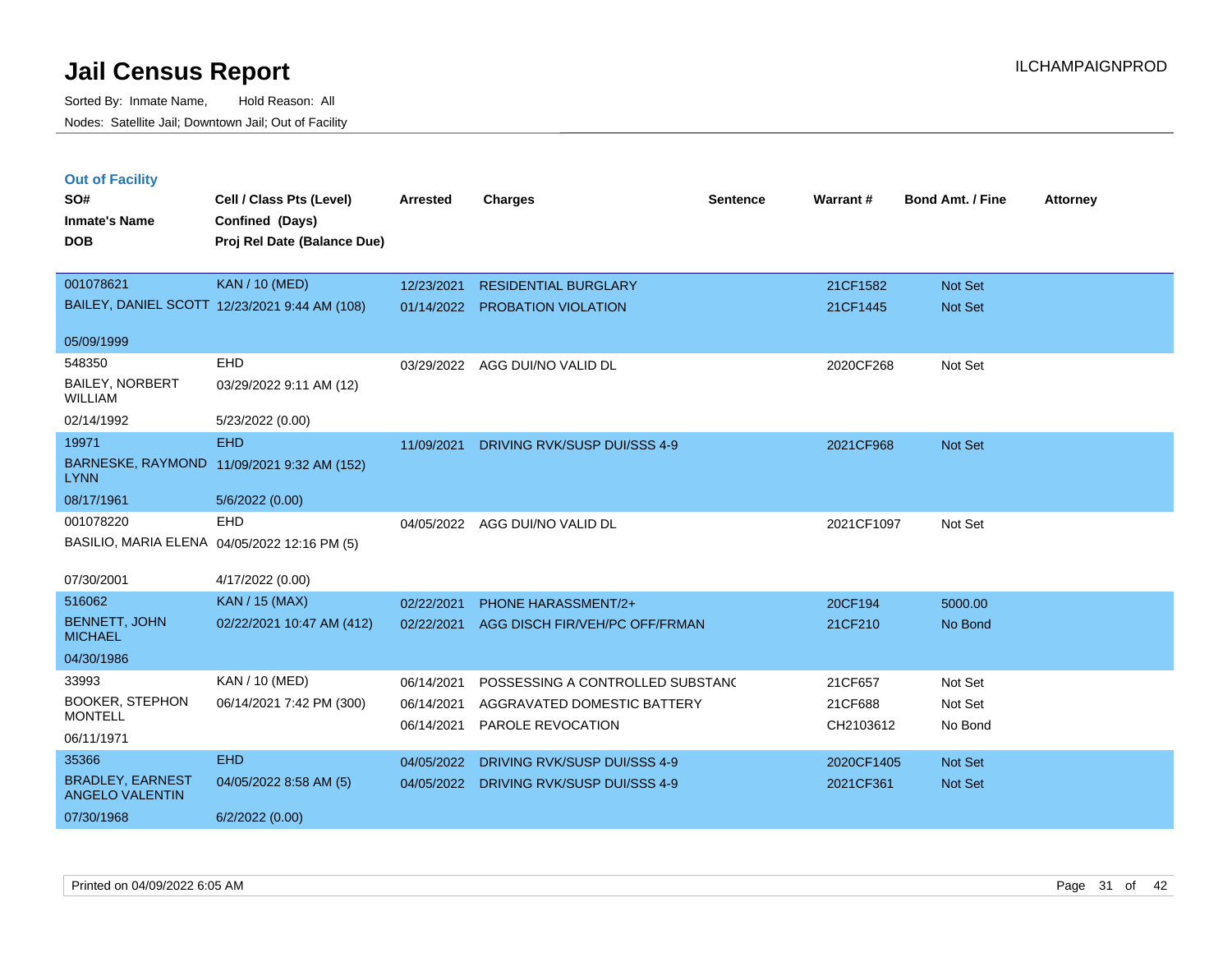| SO#<br><b>Inmate's Name</b><br>DOB                       | Cell / Class Pts (Level)<br>Confined (Days)<br>Proj Rel Date (Balance Due) | <b>Arrested</b> | <b>Charges</b>                     | <b>Sentence</b> | Warrant#    | <b>Bond Amt. / Fine</b> | <b>Attorney</b> |
|----------------------------------------------------------|----------------------------------------------------------------------------|-----------------|------------------------------------|-----------------|-------------|-------------------------|-----------------|
| 1074315<br><b>BRIGGS, PATRICK</b><br><b>MONTAY</b>       | <b>KAN / 15 (MAX)</b><br>08/03/2021 4:56 PM (250)                          | 07/27/2021      | AGG DISCHARGE FIREARM/VEH/SCH      |                 | 21CF927     | Not Set                 |                 |
| 08/05/2001                                               |                                                                            |                 |                                    |                 |             |                         |                 |
| 001078880                                                | KAN / 15 (MAX)                                                             | 02/25/2022      | PAROLE REVOCATION                  |                 | HN-2200660  | No Bond                 |                 |
| BROACH, CAREU                                            | 02/25/2022 3:58 PM (44)                                                    | 02/25/2022      | ARMED VIOLENCE/CATEGORY I          |                 | 22CF237     | Not Set                 |                 |
| 02/27/2003                                               |                                                                            | 02/25/2022      | AGG DISCHARGE FIREARM/BLDG/SCH     |                 | 22600096201 | No Bond                 |                 |
| 001078065<br><b>BROWN, CHARMAN</b><br><b>LAKEEF</b>      | <b>KAN / 10 (ADS)</b><br>06/17/2021 12:32 PM (297)                         | 06/17/2021      | AGG BATTERY/DISCHARGE FIREARM      |                 | 21CF704     | 1000000.00              |                 |
| 11/30/2002                                               |                                                                            |                 |                                    |                 |             |                         |                 |
| 001078008<br>BROWN, CODY<br><b>RUSSELL</b><br>02/15/2004 | KAN / 15 (MAX)<br>02/15/2022 9:17 AM (54)                                  | 02/15/2022      | AGG BATTERY/DISCHARGE FIREARM      |                 | 21CF1090    | 500000.00               |                 |
| 1038554                                                  | <b>KAN / 15 (MAX)</b>                                                      | 08/18/2021      | DELIVERY OF OR POSSESSION OF W/INT |                 | 21CF1009    | No Bond                 |                 |
| <b>BROWN, CORRION</b><br><b>DEVONTAE</b>                 | 08/18/2021 5:40 PM (235)                                                   | 08/18/2021      | <b>ARMED HABITUAL CRIMINAL</b>     |                 | 21CF1162    | Not Set                 |                 |
| 04/19/1995                                               |                                                                            |                 |                                    |                 |             |                         |                 |
| 1038579<br><b>BROWN, MARKEL</b><br>rikki<br>01/06/1995   | KAN / 15 (MAX)<br>08/18/2021 2:05 PM (235)                                 | 08/18/2021      | FELON POSS/USE WEAPON/FIREARM      |                 | 21CF1010    | Not Set                 |                 |
| 1003006                                                  | <b>KAN / 15 (MAX)</b>                                                      | 08/19/2021      | FELON POSS/USE MACHINE GUN         |                 | 21CF1011    | No Bond                 |                 |
| <b>BROWN, ROCKEITH</b><br><b>JAVONTE</b>                 | 08/19/2021 12:55 AM (234)                                                  |                 |                                    |                 |             |                         |                 |
| 07/23/1991                                               |                                                                            |                 |                                    |                 |             |                         |                 |
| 1068812                                                  | KAN / 15 (MAX)                                                             | 12/21/2021      | FELON POSS/USE FIREARM PRIOR       |                 | 21CF1568    | Not Set                 |                 |
| BRYANT, DANNY<br>EUGENE<br>11/22/1989                    | 12/21/2021 1:50 PM (110)                                                   | 12/21/2021      | AGG DISCHARGE FIREARM/OCC VEH      |                 | 21CF741     | Not Set                 |                 |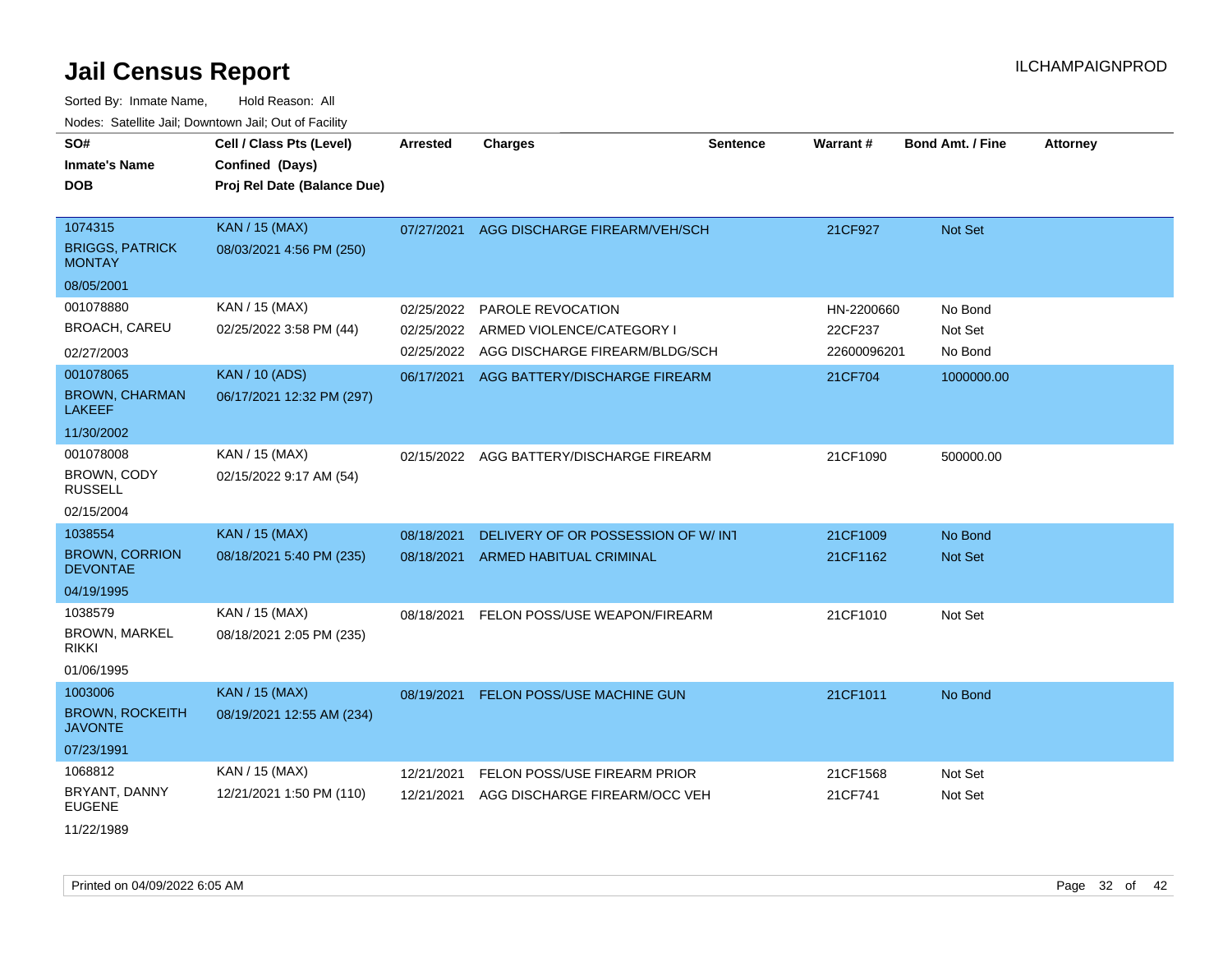| rouco. Calcillo Jali, Downtown Jali, Out of Facility           |                                                                            |                          |                                                                 |                 |                          |                           |                 |
|----------------------------------------------------------------|----------------------------------------------------------------------------|--------------------------|-----------------------------------------------------------------|-----------------|--------------------------|---------------------------|-----------------|
| SO#<br>Inmate's Name<br>DOB                                    | Cell / Class Pts (Level)<br>Confined (Days)<br>Proj Rel Date (Balance Due) | <b>Arrested</b>          | <b>Charges</b>                                                  | <b>Sentence</b> | Warrant#                 | <b>Bond Amt. / Fine</b>   | <b>Attorney</b> |
| 987334<br>CAIN, ISAIAH<br><b>DEPRIEST</b>                      | <b>KAN / 15 (MAX)</b><br>03/10/2021 2:22 PM (396)                          | 03/10/2021               | ATTEMPT (FIRST DEGREE MURDER)                                   |                 | 19CF689                  | Not Set                   |                 |
| 12/23/1990                                                     |                                                                            |                          |                                                                 |                 |                          |                           |                 |
| 992962<br>CAMPBELL, KEITH<br>KNAQEEB                           | KAN / 15 (ADS)<br>05/25/2021 1:19 PM (320)                                 | 05/25/2021               | MURDER/INTENT TO KILL/INJURE                                    |                 | 2018CF1045               | 1000000.00                |                 |
| 07/22/1991                                                     |                                                                            |                          |                                                                 |                 |                          |                           |                 |
| 001078576<br><b>CARTER, DEMONDRE</b><br><b>DAVON</b>           | <b>KAN / 15 (MAX)</b><br>11/09/2021 6:01 PM (152)                          | 11/09/2021               | UNLAWFUL USE OF A WEAPON                                        |                 | 21CF1383                 | <b>Not Set</b>            |                 |
| 05/27/2001                                                     |                                                                            |                          |                                                                 |                 |                          |                           |                 |
| 1064992<br>CARTER, KEJUAN<br>JAVONTE<br>06/27/1998             | KAN / 15 (MAX)<br>09/20/2021 11:42 PM (202)                                | 09/20/2021               | ARMED VIOLENCE/CATEGORY I                                       |                 | 21CF1137                 | Not Set                   |                 |
| 001078729                                                      | <b>KAN / 15 (ADS)</b>                                                      | 01/02/2022               | MURDER/INTENT TO KILL/INJURE                                    |                 | 20CF396                  | 1000000.00                |                 |
| CARTER, TROY<br><b>DEMON</b>                                   | 01/02/2022 10:29 AM (98)                                                   |                          |                                                                 |                 |                          |                           |                 |
| 01/02/2004                                                     |                                                                            |                          |                                                                 |                 |                          |                           |                 |
| 001078159<br>CERVANTES, DANIEL                                 | <b>EHD</b><br>04/05/2022 9:54 AM (5)                                       | 04/05/2022               | AGG DUI/LIC SUSP OR REVOKED                                     |                 | 2021CF813                | Not Set                   |                 |
| 01/31/2000                                                     | 4/15/2022 (0.00)                                                           |                          |                                                                 |                 |                          |                           |                 |
| 001078461<br>COLE, ERIC JOSE                                   | <b>KAN / 10 (MED)</b><br>10/08/2021 12:25 AM (184)                         | 10/07/2021<br>10/07/2021 | AGG UNLAWFUL USE WEAPON/PERSON<br>AGG DOMESTIC BATTERY/STRANGLE |                 | 2021CF1209<br>2021CF1208 | No Bond<br><b>Not Set</b> |                 |
| 01/24/2002                                                     |                                                                            |                          |                                                                 |                 |                          |                           |                 |
| 1048488<br>COLSON, WAYNE<br><b>ARTHUR, Third</b><br>10/14/1995 | KAN / 10 (ADS)<br>12/30/2021 8:27 AM (101)                                 | 12/30/2021               | ARMED VIOLENCE/CATEGORY I                                       |                 | 2022CF4                  | Not Set                   |                 |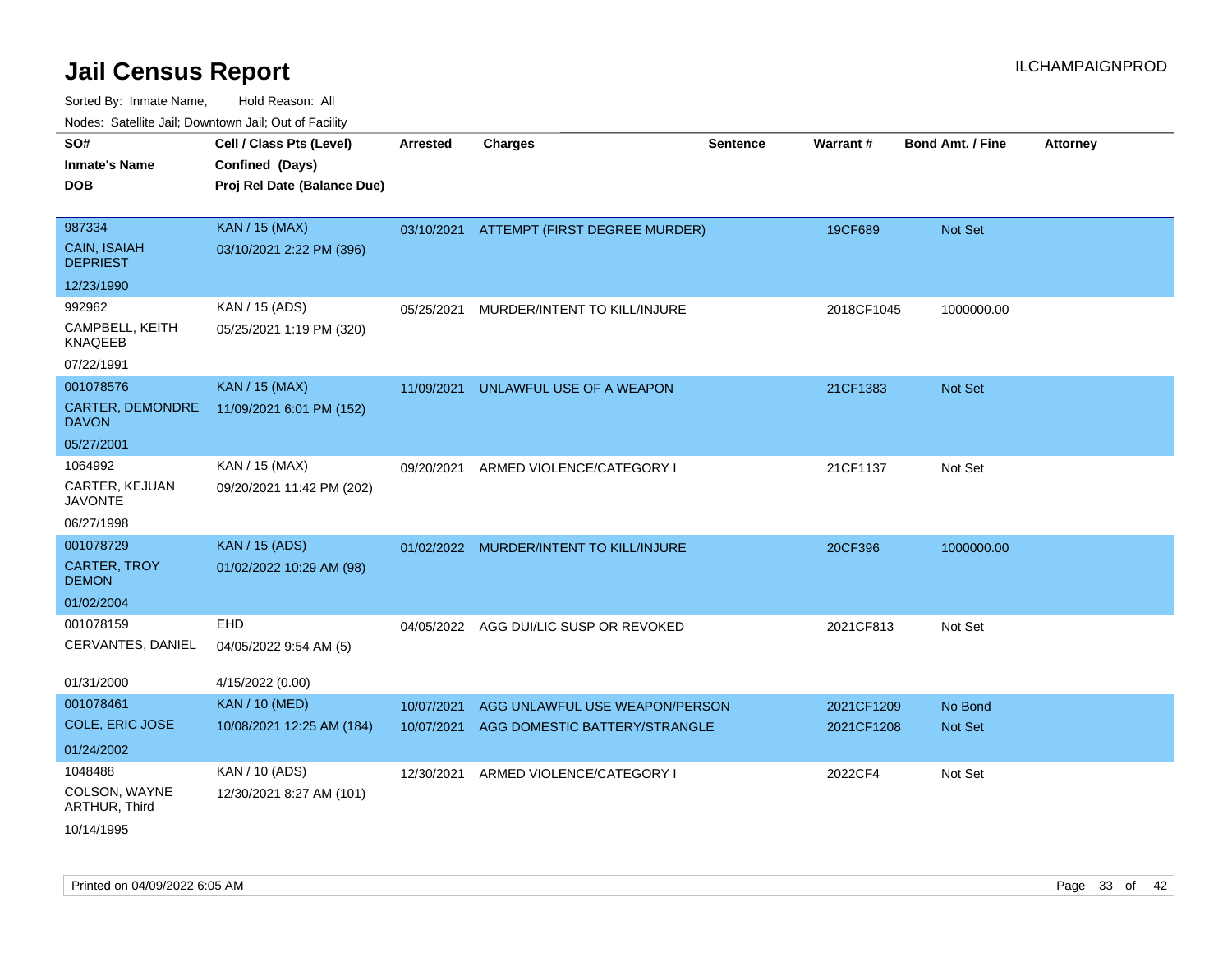| SO#                                       | Cell / Class Pts (Level)                     | <b>Arrested</b> | <b>Charges</b>                          | <b>Sentence</b> | <b>Warrant#</b> | <b>Bond Amt. / Fine</b> | <b>Attorney</b> |
|-------------------------------------------|----------------------------------------------|-----------------|-----------------------------------------|-----------------|-----------------|-------------------------|-----------------|
| <b>Inmate's Name</b>                      | Confined (Days)                              |                 |                                         |                 |                 |                         |                 |
| <b>DOB</b>                                | Proj Rel Date (Balance Due)                  |                 |                                         |                 |                 |                         |                 |
|                                           |                                              |                 |                                         |                 |                 |                         |                 |
| 57733                                     | <b>KAN / 15 (SPH)</b>                        | 02/25/2020      | <b>HOMICIDE</b>                         |                 | 2020-CF250      | 2000000.00              |                 |
| <b>CRAIG, ANTOINE</b><br><b>DARRELL</b>   | 02/25/2020 4:08 PM (775)                     | 02/25/2020      | FELON POSS/USE WEAPON/FIREARM           |                 | 19CF-1827       | 80000.00                |                 |
| 10/09/1982                                |                                              |                 |                                         |                 |                 |                         |                 |
| 001077939                                 | KAN / 10 (MED)                               | 05/10/2021      | FIREARM/FOID INVALID/NOT ELIG           |                 | 21CF526         | No Bond                 |                 |
| <b>CROSS, PATRICK</b><br><b>DONTRELLE</b> | 05/10/2021 7:31 PM (335)                     | 06/02/2021      | POSS STOLEN VEHICLE > \$25,000          |                 | 21CF612         | Not Set                 |                 |
| 11/07/2001                                |                                              |                 |                                         |                 |                 |                         |                 |
| 25022                                     | EHD / 10 (MED)                               |                 | 02/17/2022 AGG DUI/2/PASS<16            |                 | 2021CF560       | No Bond                 |                 |
| <b>CRUMP, ROBERT</b><br><b>ANTHONY</b>    | 02/17/2022 11:48 AM (52)                     |                 |                                         |                 |                 |                         |                 |
| 02/06/1966                                | 5/14/2022 (0.00)                             |                 |                                         |                 |                 |                         |                 |
| 001078538                                 | KAN / 10 (ADS)                               | 10/26/2021      | <b>CRIM SEX ASSAULT/FORCE</b>           |                 | 21CF1301        | Not Set                 |                 |
| DAWKINS, LEN                              | 10/26/2021 8:18 PM (166)                     |                 |                                         |                 |                 |                         |                 |
| 03/23/1987                                |                                              |                 |                                         |                 |                 |                         |                 |
| 1061304                                   | <b>KAN / 15 (MAX)</b>                        | 10/11/2021      | <b>ARMED HABITUAL CRIMINAL</b>          |                 | 21CF1226        | No Bond                 |                 |
| <b>DORRIS, KEMION</b>                     | 10/11/2021 7:30 PM (181)                     | 10/11/2021      | ARMED HABITUAL CRIMINAL                 |                 | 21CF1227        | No Bond                 |                 |
| <b>DAETOCE</b>                            |                                              | 10/11/2021      | <b>HOME INVASION/FIREARM</b>            |                 | 21CF1228        | No Bond                 |                 |
| 11/19/1997                                |                                              |                 |                                         |                 |                 |                         |                 |
| 001079018                                 | <b>EHD</b>                                   |                 | 04/05/2022 DRIVING RVK/SUSP DUI/SSS 4-9 |                 | 2022CF22        | Not Set                 |                 |
| FINLEY, KEITH DAVID                       | 04/05/2022 10:38 AM (5)                      |                 |                                         |                 |                 |                         |                 |
| 08/23/1963                                | 10/1/2022 (0.00)                             |                 |                                         |                 |                 |                         |                 |
| 1013012                                   | <b>KAN / 15 (MAX)</b>                        | 07/08/2021      | FELON POSS/USE FIREARM PRIOR            |                 | 21CF798         | Not Set                 |                 |
|                                           | GARY, XAVIER LAMAR  07/08/2021 9:24 AM (276) | 07/08/2021      | ATTEMPT (FIRST DEGREE MURDER)           |                 | 2021CF790       | 1000000.00              |                 |
|                                           |                                              | 07/08/2021      | FELON POSS/USE FIREARM PRIOR            |                 | 2020CF650       | 25000.00                |                 |
| 12/14/1991                                |                                              |                 |                                         |                 |                 |                         |                 |
| 1065946                                   | KAN / 10 (MED)                               | 09/04/2021      | AGG BATTERY/DISCHARGE FIREARM           |                 | 21CF1057        | 750000.00               |                 |
| GODBOLT, DESMOND<br><b>DEVONTAE</b>       | 09/04/2021 1:17 AM (218)                     | 09/04/2021      | RESIST/OBSTRUCTING A PEACE OFFICEL      |                 | 21CM407         | Not Set                 |                 |
| 11/15/1997                                |                                              |                 |                                         |                 |                 |                         |                 |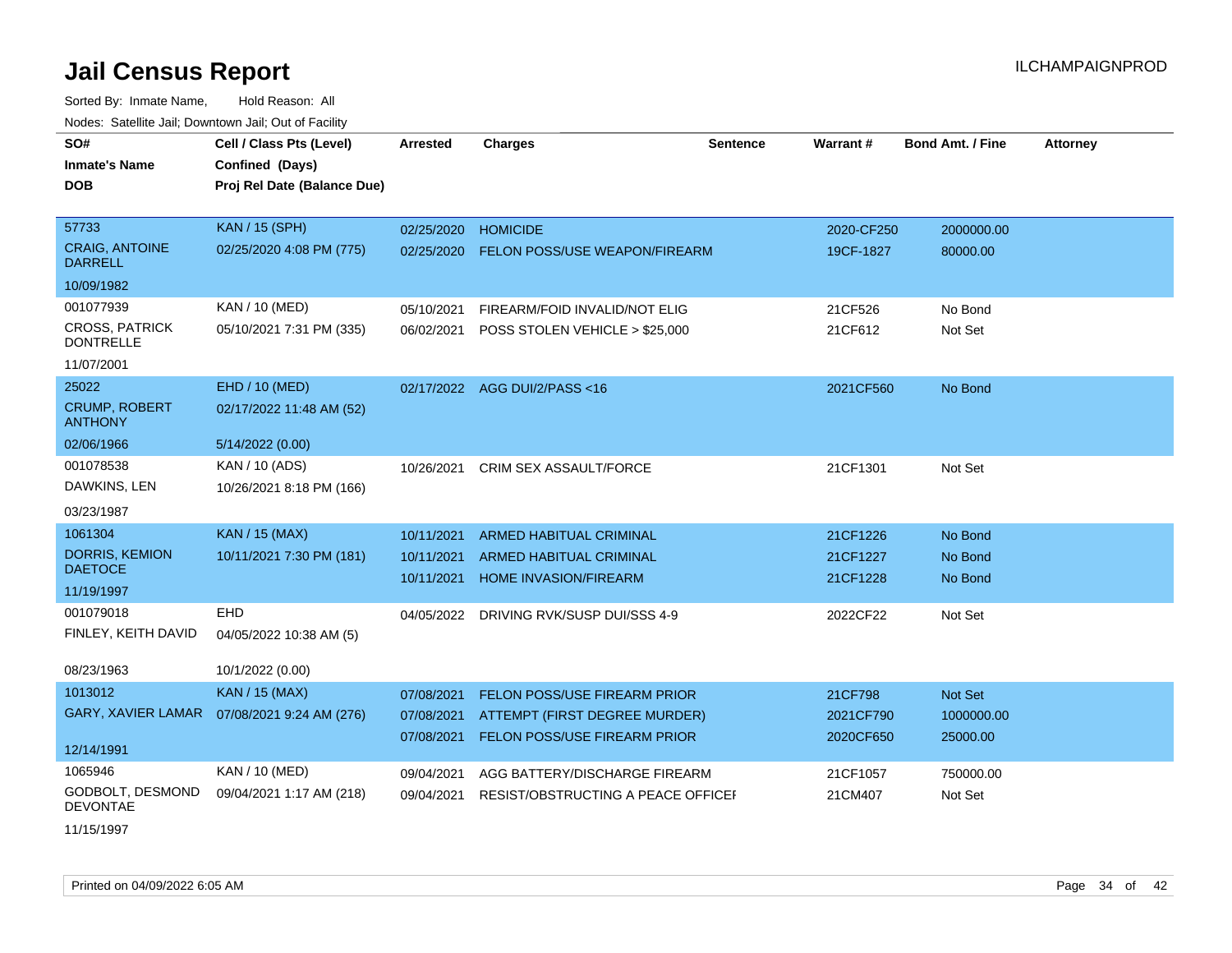| SO#<br><b>Inmate's Name</b><br><b>DOB</b> | Cell / Class Pts (Level)<br>Confined (Days)<br>Proj Rel Date (Balance Due) | <b>Arrested</b>      | <b>Charges</b>                      | <b>Sentence</b> | <b>Warrant#</b> | <b>Bond Amt. / Fine</b> | <b>Attorney</b> |
|-------------------------------------------|----------------------------------------------------------------------------|----------------------|-------------------------------------|-----------------|-----------------|-------------------------|-----------------|
| 1070118                                   | <b>KAN / 15 (MAX)</b>                                                      | 08/31/2021           | AGGRAVATED DOMESTIC BATTERY         |                 | 21CF1049        | No Bond                 |                 |
| <b>GRAHAM, CORTEZ</b><br><b>LAMON</b>     | 08/31/2021 9:32 PM (222)                                                   | 09/02/2021           | <b>PROBATION VIOLATION</b>          |                 | 21CF55          | Not Set                 |                 |
| 03/31/1976                                |                                                                            |                      |                                     |                 |                 |                         |                 |
| 1076506                                   | KAN / 15 (MAX)                                                             | 09/17/2021           | AGG UUW/PERSON/CM THREAT VIOL       |                 | 21CF1131        | Not Set                 |                 |
|                                           | GRAY, JAMARH EMERE 09/17/2021 10:41 AM (205)                               | 09/20/2021           | <b>DOMESTIC BATTERY</b>             |                 | 21CM430         | Not Set                 |                 |
| 06/21/2003                                |                                                                            |                      |                                     |                 |                 |                         |                 |
| 1055117                                   | <b>EHD</b>                                                                 |                      | 02/15/2022 AGG BATTERY/PUBLIC PLACE |                 | 2021CM47        | <b>Not Set</b>          |                 |
| <b>GREAM, JOHN</b><br><b>ROBERT LEE</b>   | 02/15/2022 10:44 AM (54)                                                   |                      |                                     |                 |                 |                         |                 |
| 08/23/1996                                | 6/13/2022 (0.00)                                                           |                      |                                     |                 |                 |                         |                 |
| 1037683                                   | <b>EHD</b>                                                                 | 02/23/2022           | AGG DUI/LIC SUSP OR REVOKED         |                 | 2020CF350       | Not Set                 |                 |
| HARRISON, HAROLD<br><b>RAY</b>            | 02/23/2022 10:01 AM (46)                                                   | 02/23/2022 AGG DUI/3 |                                     |                 | 2020CF1351      | Not Set                 |                 |
| 11/30/1963                                | 5/22/2022 (0.00)                                                           |                      |                                     |                 |                 |                         |                 |
| 1045186                                   | <b>KAN / 15 (MAX)</b>                                                      | 08/16/2021           | ARMED VIOLENCE/CATEGORY I           |                 | 21CF934         | 1000000.00              |                 |
| HOLBROOK, JOHNNIE                         | 08/16/2021 11:07 AM (237)                                                  | 08/16/2021           | FELON POSS/USE WEAPON/FIREARM       |                 | 19CF968         | <b>Not Set</b>          |                 |
| <b>MATHIS</b>                             |                                                                            | 08/16/2021           | AGG FLEEING POLICE/21 MPH OVER      |                 | 21CF988         | Not Set                 |                 |
| 07/19/1996                                |                                                                            | 08/16/2021           | FELON POSS/USE WEAPON/FIREARM       |                 | 21CF989         | Not Set                 |                 |
|                                           |                                                                            | 03/30/2022           | <b>MURDER</b>                       |                 |                 | 2000000.00              |                 |
| 972300                                    | KAN / 10 (MED)                                                             | 12/22/2021           | RESIDENTIAL BURGLARY                |                 | 18CF1691        | 25000.00                |                 |
| HOLT, MICHAEL<br><b>TERRELL</b>           | 12/22/2021 8:36 AM (109)                                                   | 12/22/2021           | AGG CRIM SEX ABUSE/VICTIM <9        |                 | 19CF1277        | 250000.00               |                 |
| 12/25/1989                                |                                                                            |                      |                                     |                 |                 |                         |                 |
| 001078146                                 | <b>KAN / 15 (MAX)</b>                                                      | 07/09/2021           | AGG BATTERY/DISCHARGE FIREARM       |                 | 21CF795         | 1000000.00              |                 |
| HUNT, TEIGAN<br><b>JAZAIREO</b>           | 07/09/2021 12:41 PM (275)                                                  | 07/09/2021           | ARMED ROBBERY/ARMED W/FIREARM       |                 | 21CF806         | <b>Not Set</b>          |                 |
| 05/14/2003                                |                                                                            |                      |                                     |                 |                 |                         |                 |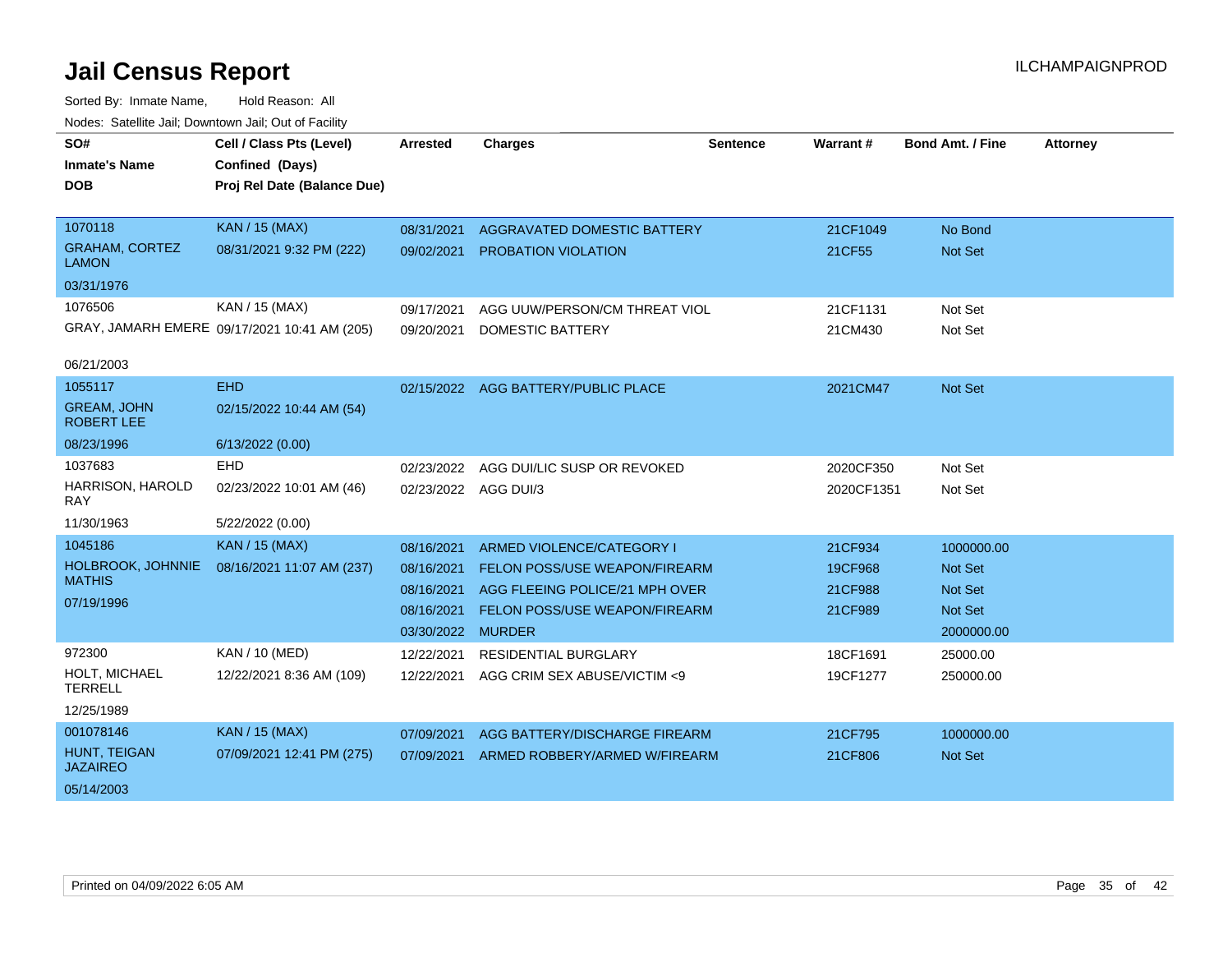| roaco. Calcinio dan, Downtown dan, Oal or Fability              |                                                                            |                                        |                                                                                                |                 |                                  |                                  |                 |
|-----------------------------------------------------------------|----------------------------------------------------------------------------|----------------------------------------|------------------------------------------------------------------------------------------------|-----------------|----------------------------------|----------------------------------|-----------------|
| SO#<br>Inmate's Name<br><b>DOB</b>                              | Cell / Class Pts (Level)<br>Confined (Days)<br>Proj Rel Date (Balance Due) | <b>Arrested</b>                        | Charges                                                                                        | <b>Sentence</b> | Warrant#                         | <b>Bond Amt. / Fine</b>          | <b>Attorney</b> |
| 989743<br>JACKSON, STEVE<br>ALLEN                               | <b>KAN / 15 (ADS)</b><br>04/13/2021 2:45 AM (362)                          | 04/13/2021                             | AGGRAVATED DOMESTIC BATTERY                                                                    |                 | 21CF399                          | <b>Not Set</b>                   |                 |
| 06/04/1991                                                      |                                                                            |                                        |                                                                                                |                 |                                  |                                  |                 |
| 001078788<br>JOHNSON, BRENTON<br>ZAE                            | KAN / 5 (ADS)<br>01/21/2022 8:33 PM (79)                                   |                                        | 01/21/2022 AGGRAVATED BATTERY                                                                  |                 | 22CF93                           | Not Set                          |                 |
| 08/07/1987                                                      | <b>EHD</b>                                                                 |                                        |                                                                                                |                 |                                  |                                  |                 |
| 57271<br><b>KEYS, CAPREE</b><br><b>REMONE</b>                   | 03/08/2022 9:17 AM (33)                                                    | 03/08/2022                             | DRIVING RVK/SUSP DUI/SSS 4-9<br>03/08/2022 DRIVING RVK/SUSP DUI/SSS 4-9                        |                 | 2021CF34<br>2020CF1116           | <b>Not Set</b><br><b>Not Set</b> |                 |
| 11/23/1982                                                      | 9/3/2022 (0.00)                                                            |                                        |                                                                                                |                 |                                  |                                  |                 |
| 1064445<br>LARUE, TERENCE<br>TRAMEL<br>12/23/1998               | KAN / 15 (MAX)<br>04/23/2021 11:18 AM (352)                                | 04/23/2021<br>04/23/2021<br>04/23/2021 | AGG DISCHARGE FIREARM/OCC VEH<br>POSSESS 15<100 GRAMS COCAINE<br>FELON POSS/USE FIREARM/PAROLE |                 | 2021CF295<br>19CF1052<br>21CF899 | 500000.00<br>10000.00<br>Not Set |                 |
| 001078237<br><b>LAWS, TERON</b><br><b>RAMONTE</b><br>04/03/2001 | <b>KAN / 15 (ADS)</b><br>08/03/2021 6:29 PM (250)                          | 08/03/2021                             | AGG DISCHARGE FIREARM/OCC VEH                                                                  |                 | 21CF928                          | No Bond                          |                 |
| 001078470<br>LEE, AMAHRION<br>JA'MERE<br>11/05/2002             | KAN / 15 (MAX)<br>10/10/2021 1:23 PM (182)                                 | 10/10/2021                             | MURDER/INTENT TO KILL/INJURE                                                                   |                 | 21CF1221                         | Not Set                          |                 |
| 56792                                                           | <b>KAN / 10 (MED)</b>                                                      | 02/02/2021                             | ARMED HABITUAL CRIMINAL                                                                        |                 | 2021CF141                        | 500000.00                        |                 |
| LILLARD, LAWRENCE<br>TYRONE.                                    | 02/02/2021 2:11 PM (432)                                                   | 02/22/2021                             | DRIVING ON REVOKED LICENSE                                                                     |                 | 21TR426                          | 5000.00                          |                 |
| 10/20/1982                                                      |                                                                            |                                        |                                                                                                |                 |                                  |                                  |                 |
| 40877<br>MABRY-HALL,<br>REBECCA SUE                             | <b>EHD</b><br>02/01/2022 9:32 AM (68)                                      | 02/01/2022 AGG DUI/3                   |                                                                                                |                 | 2020CF986                        | Not Set                          |                 |
| 03/21/1971                                                      | 5/1/2022 (0.00)                                                            |                                        |                                                                                                |                 |                                  |                                  |                 |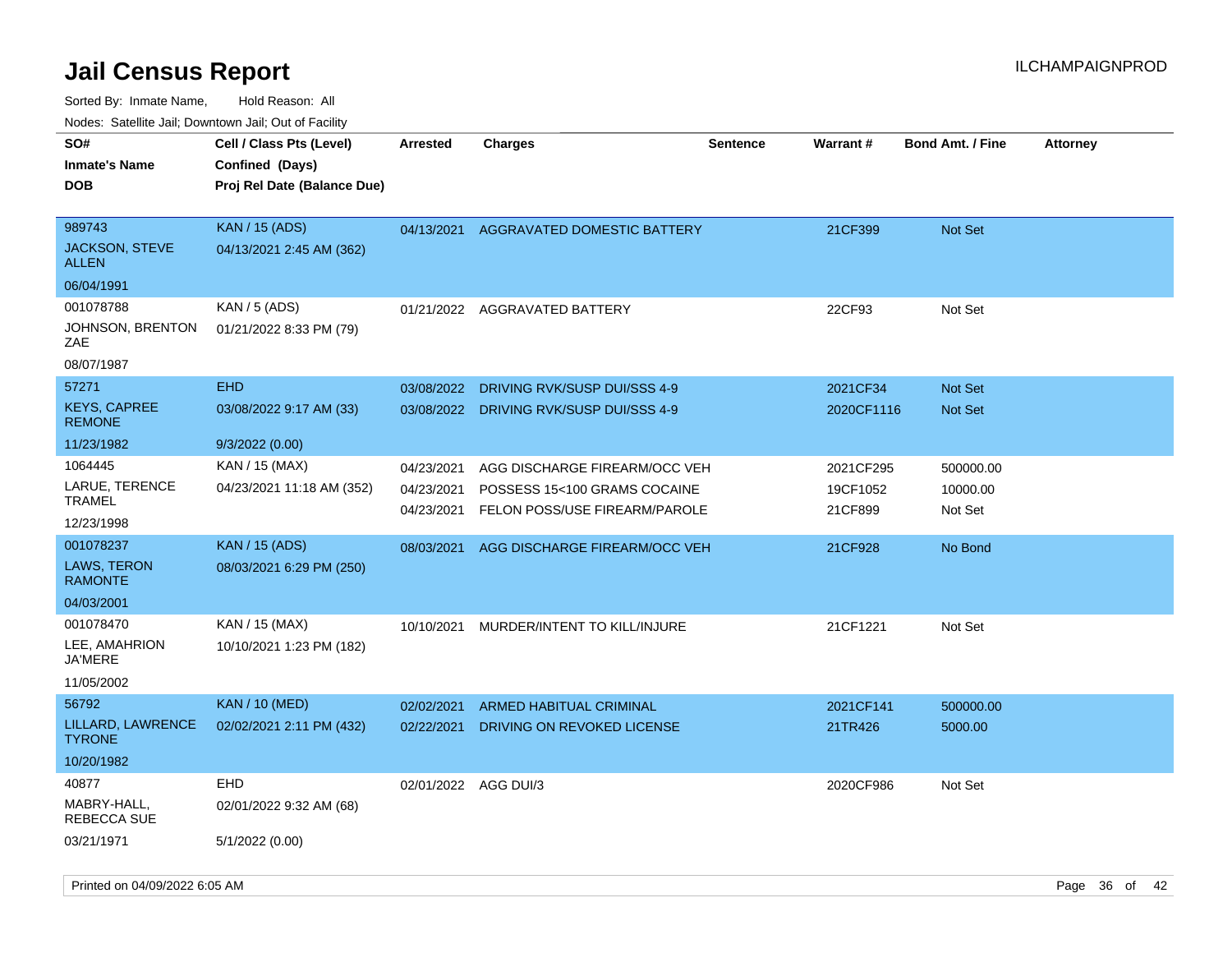Sorted By: Inmate Name, Hold Reason: All Nodes: Satellite Jail; Downtown Jail; Out of Facility

| <b>Neget Calculus Vall, Downlown Vall, Out of Fability</b> |                                              |                   |                                         |                 |                 |                         |                 |
|------------------------------------------------------------|----------------------------------------------|-------------------|-----------------------------------------|-----------------|-----------------|-------------------------|-----------------|
| SO#                                                        | Cell / Class Pts (Level)                     | <b>Arrested</b>   | <b>Charges</b>                          | <b>Sentence</b> | <b>Warrant#</b> | <b>Bond Amt. / Fine</b> | <b>Attorney</b> |
| <b>Inmate's Name</b>                                       | Confined (Days)                              |                   |                                         |                 |                 |                         |                 |
| <b>DOB</b>                                                 | Proj Rel Date (Balance Due)                  |                   |                                         |                 |                 |                         |                 |
|                                                            |                                              |                   |                                         |                 |                 |                         |                 |
| 001078896                                                  | <b>KAN / 15 (MAX)</b>                        |                   | 03/01/2022 ARMED HABITUAL CRIMINAL      |                 | 22CF239         | Not Set                 |                 |
| MANN, DAVID<br><b>WILBERT, Junior</b>                      | 03/01/2022 4:35 AM (40)                      |                   |                                         |                 |                 |                         |                 |
| 04/02/1976                                                 |                                              |                   |                                         |                 |                 |                         |                 |
| 1004137                                                    | KAN / 15 (MAX)                               |                   | 02/14/2022 AGG CRIM SEX ABUSE/VIC 13-17 |                 | 22CF165         | 250000.00               |                 |
|                                                            | MCDONALD, DAVON D 02/14/2022 4:21 PM (55)    |                   |                                         |                 |                 |                         |                 |
|                                                            |                                              |                   |                                         |                 |                 |                         |                 |
| 11/08/1992                                                 |                                              |                   |                                         |                 |                 |                         |                 |
| 001078575                                                  | <b>KAN / 10 (MED)</b>                        | 11/09/2021        | <b>GUNRUNNING</b>                       |                 | 21CF1330        | 750000.00               |                 |
| <b>MCLAURIN, KEYON A</b>                                   | 11/09/2021 12:41 PM (152)                    |                   |                                         |                 |                 |                         |                 |
| 11/19/2002                                                 |                                              |                   |                                         |                 |                 |                         |                 |
|                                                            |                                              |                   |                                         |                 |                 |                         |                 |
| 1011046                                                    | KAN / 15 (ADS)                               | 04/10/2021        | ATTEMPT (FIRST DEGREE MURDER)           |                 | 21CF392         | Not Set                 |                 |
| <b>MILES, DARRION</b><br><b>ANTONIO KEVONTA</b>            | 04/11/2021 12:46 AM (364)                    | 03/24/2022 MURDER |                                         |                 | 22CF346         | Not Set                 |                 |
| 03/18/1990                                                 |                                              |                   |                                         |                 |                 |                         |                 |
| 001077278                                                  | <b>KAN / 15 (MAX)</b>                        | 10/06/2020        | MURDER/INTENT TO KILL/INJURE            |                 | 2020CF146       | 2000000.00              |                 |
| MILLER, D'ANDRE                                            | 10/06/2020 12:49 PM (551)                    | 10/06/2020        | AGG FLEEING POLICE/21 MPH OVER          |                 | 2019CF1171      | 50000.00                |                 |
| 09/08/1986                                                 |                                              |                   |                                         |                 |                 |                         |                 |
| 001078712                                                  | KAN / 10 (MED)                               | 12/23/2021        | AGG DISCH FIREARM/1ST AID PERS          |                 | 21CF1581        | Not Set                 |                 |
| MONTGOMERY,<br><b>RASHARD MYKI</b>                         | 12/23/2021 4:27 PM (108)                     |                   |                                         |                 |                 |                         |                 |
| 11/05/2001                                                 |                                              |                   |                                         |                 |                 |                         |                 |
| 1026477                                                    | <b>KAN / 15 (ADS)</b>                        | 09/21/2021        | AGG DISCHARGE FIREARM/OCC VEH           |                 | 21CF1138        | <b>Not Set</b>          |                 |
| NEWBILL, DEVONTRE<br>LAMONT                                | 09/21/2021 2:27 AM (201)                     | 09/22/2021        | PROBATION VIOLATION                     |                 | 20CF577         | Not Set                 |                 |
| 11/22/1993                                                 |                                              |                   |                                         |                 |                 |                         |                 |
| 1072907                                                    | <b>KAN</b>                                   | 07/14/2021        | CRIMINAL DAMAGE <\$500/SCHOOL           |                 | 2021CF840       | 5000.00                 |                 |
|                                                            | NIKOLAEV, YEVGENIY 07/14/2021 10:10 PM (270) | 07/14/2021        | ATTEMPT (FIRST DEGREE MURDER)           |                 | 2021-CF-832     | 2000000.00              |                 |
|                                                            |                                              |                   |                                         |                 |                 |                         |                 |

10/06/1983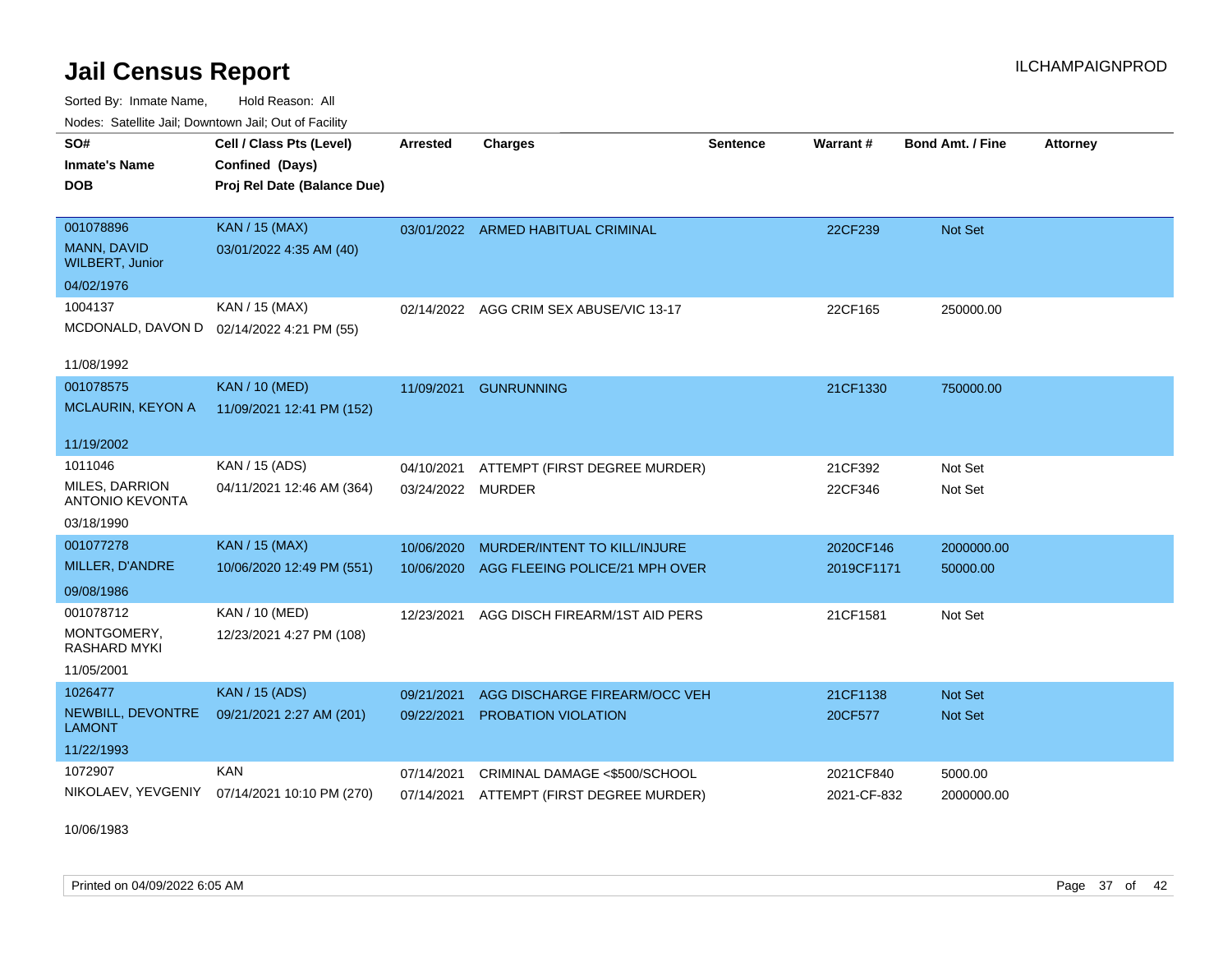| roucs. Oatchite sail, Downtown sail, Out of Facility |                                               |                 |                                          |                 |             |                         |                 |
|------------------------------------------------------|-----------------------------------------------|-----------------|------------------------------------------|-----------------|-------------|-------------------------|-----------------|
| SO#                                                  | Cell / Class Pts (Level)                      | <b>Arrested</b> | <b>Charges</b>                           | <b>Sentence</b> | Warrant#    | <b>Bond Amt. / Fine</b> | <b>Attorney</b> |
| <b>Inmate's Name</b>                                 | Confined (Days)                               |                 |                                          |                 |             |                         |                 |
| <b>DOB</b>                                           | Proj Rel Date (Balance Due)                   |                 |                                          |                 |             |                         |                 |
|                                                      |                                               |                 |                                          |                 |             |                         |                 |
| 001078558                                            | <b>KAN / 10 (MED)</b>                         | 11/03/2021      | UNLAWFUL USE OF A WEAPON                 | 3y (DOC)        | 21CF1352    | Not Set                 |                 |
| PARRISH, DOMINIC<br><b>WALTER</b>                    | 11/03/2021 1:25 PM (158)                      |                 |                                          |                 |             |                         |                 |
| 08/23/2001                                           |                                               |                 |                                          |                 |             |                         |                 |
| 001078063                                            | KAN / 15 (MAX)                                | 06/15/2021      | AGG CRIM SEX ASSAULT/WEAPON              |                 | 2021CF678   | 1000000.00              |                 |
|                                                      | PERRY, ROBERT Junior 06/15/2021 4:37 PM (299) | 06/15/2021      | <b>ROBBERY</b>                           |                 | 2021CF159   | 25000.00                |                 |
|                                                      |                                               |                 |                                          |                 |             |                         |                 |
| 12/21/1990                                           |                                               |                 |                                          |                 |             |                         |                 |
| 001078799                                            | <b>KAN / 10 (MED)</b>                         |                 | 01/27/2022 FIREARM/FOID INVALID/NOT ELIG |                 | 22CF116     | Not Set                 |                 |
| PURNELL, MARKISE<br><b>MONROE</b>                    | 01/27/2022 9:50 AM (73)                       |                 |                                          |                 |             |                         |                 |
| 07/13/2002                                           |                                               |                 |                                          |                 |             |                         |                 |
| 001077614                                            | KAN / 15 (MAX)                                | 01/17/2021      | ATTEMPT (FIRST DEGREE MURDER)            |                 | 21CF66      | Not Set                 |                 |
| <b>DEVON</b>                                         | ROBINSON, DONTRELL 01/17/2021 3:08 PM (448)   |                 |                                          |                 |             |                         |                 |
| 09/22/2002                                           |                                               |                 |                                          |                 |             |                         |                 |
| 1061216                                              | <b>KAN / 10 (MED)</b>                         | 06/22/2021      | <b>HOME INVASION/FIREARM</b>             |                 | 21CF727     | Not Set                 |                 |
| <b>RUNGE, ANDRE</b><br><b>MARSEAN</b>                | 06/22/2021 4:42 PM (292)                      |                 |                                          |                 |             |                         |                 |
| 12/05/1997                                           |                                               |                 |                                          |                 |             |                         |                 |
| 650295                                               | <b>PIA / 50 (MAX)</b>                         | 04/22/2020      | <b>CRIMINAL SEXUAL ASSAULT</b>           |                 | 2020-CF407  | 750000.00               |                 |
| SANDAGE, JERALD                                      | 04/22/2020 6:30 AM (718)                      | 04/22/2020      | <b>CRIMINAL SEXUAL ASSAULT</b>           |                 | 2020-CF408  | 750000.00               |                 |
| <b>EUGENE</b>                                        |                                               | 04/22/2020      | <b>CRIMINAL SEXUAL ABUSE</b>             |                 | 2020-CF409  | 750000.00               |                 |
| 06/07/1971                                           |                                               | 04/22/2020      | <b>CRIMINAL SEXUAL ASSAULT</b>           |                 | 2020-CF410  | 750000.00               |                 |
|                                                      |                                               | 04/22/2020      | OFFICIAL MISCONDUCT                      |                 | 2019-CF1811 | 25000.00                |                 |
| 59178                                                | <b>KAN / 15 (MAX)</b>                         | 12/13/2021      | AGG DISCHARGE FIREARM/OCC VEH            |                 | 21CF1274    | 1500000.00              |                 |
| <b>SANDERS, MICHAEL</b><br><b>JEAN</b>               | 12/13/2021 4:17 PM (118)                      |                 |                                          |                 |             |                         |                 |
| 12/22/1967                                           |                                               |                 |                                          |                 |             |                         |                 |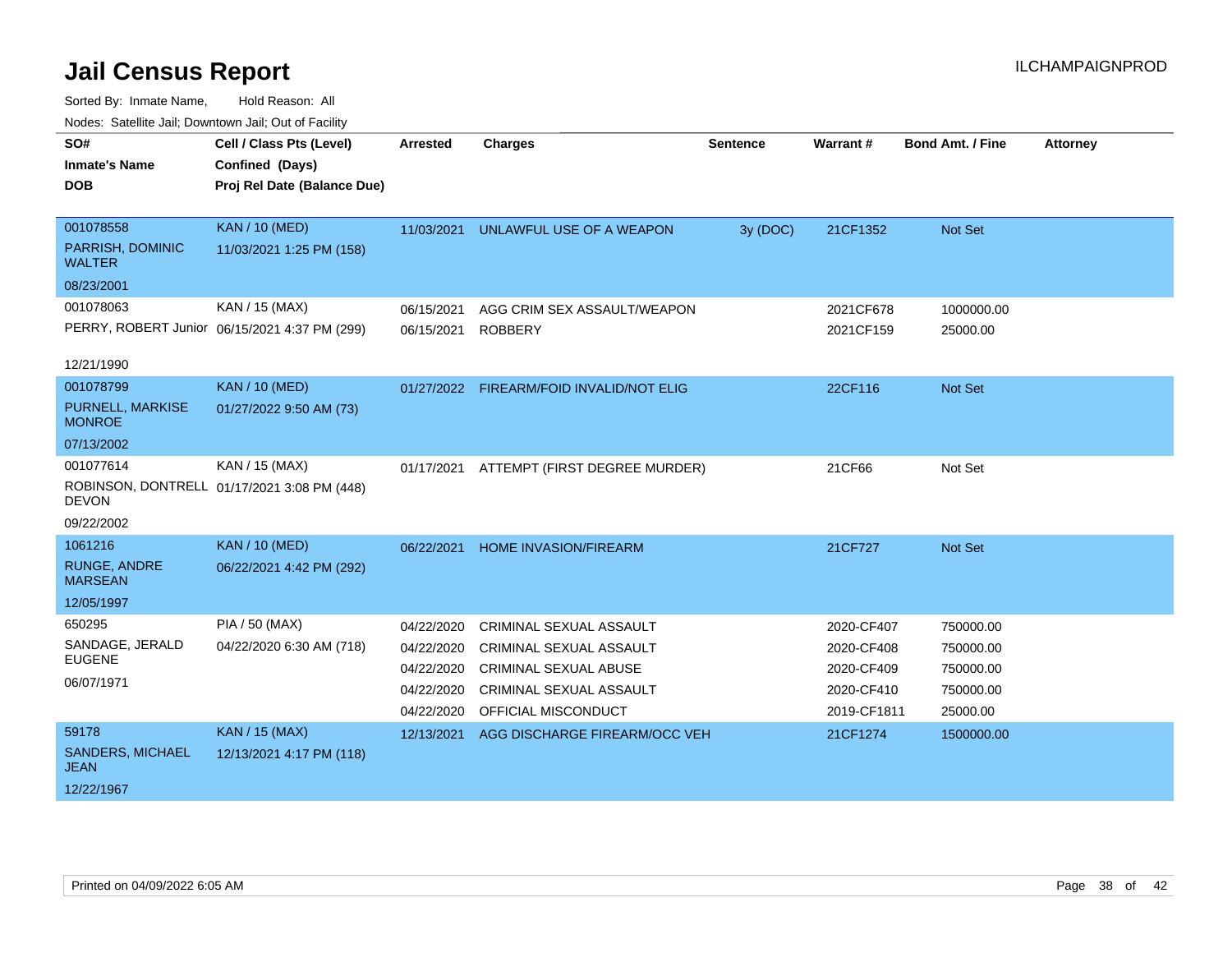| Hougo. Catolino can, Bowmown can, Cat or Fagint |                                                                            |                 |                                           |                 |                 |                         |                 |
|-------------------------------------------------|----------------------------------------------------------------------------|-----------------|-------------------------------------------|-----------------|-----------------|-------------------------|-----------------|
| SO#<br><b>Inmate's Name</b><br><b>DOB</b>       | Cell / Class Pts (Level)<br>Confined (Days)<br>Proj Rel Date (Balance Due) | <b>Arrested</b> | <b>Charges</b>                            | <b>Sentence</b> | <b>Warrant#</b> | <b>Bond Amt. / Fine</b> | <b>Attorney</b> |
| 1013431                                         | <b>EHD</b>                                                                 | 04/06/2022      | DUI ALC/INTOX COMPOUND/DRUG               |                 | 2020DT123       | <b>Not Set</b>          |                 |
| <b>SHELMADINE, BROCK</b><br><b>MATTHEW</b>      | 04/06/2022 1:06 PM (4)                                                     |                 | 04/06/2022 DRIVING ON SUSPENDED LICENSE   |                 | 2021TR2265      | Not Set                 |                 |
| 12/04/1992                                      | 4/15/2022 (0.00)                                                           |                 |                                           |                 |                 |                         |                 |
| 001078704                                       | KAN / 15 (MAX)                                                             | 12/21/2021      | MURDER/INTENT TO KILL/INJURE              |                 | 21CF1575        | Not Set                 |                 |
| SHORTER, JAQUAN<br><b>MAURICE</b>               | 12/23/2021 1:23 AM (108)                                                   |                 |                                           |                 |                 |                         |                 |
| 10/08/1998                                      |                                                                            |                 |                                           |                 |                 |                         |                 |
| 1062194                                         | <b>KAN / 15 (MAX)</b>                                                      | 02/27/2020      | MURDER/OTHER FORCIBLE FELONY              |                 | 20CF-247        | 1000000.00              |                 |
| <b>SIMMONS, MICHAEL</b><br>JAMAL                | 02/27/2020 1:11 PM (773)                                                   | 09/23/2020      | AGG BATTERY/DISCHARGE FIREARM             |                 | 20CF1061        | Not Set                 |                 |
| 11/03/1997                                      |                                                                            |                 |                                           |                 |                 |                         |                 |
| 1038158                                         | KAN / 10 (MED)                                                             | 02/04/2022      | CRIMINAL SEX ASSAULT/CONSENT              |                 | 22CF146         | Not Set                 |                 |
| SMITH, RASHAD<br><b>JARECE</b>                  | 02/04/2022 11:42 PM (65)                                                   |                 |                                           |                 |                 |                         |                 |
| 09/16/1995                                      |                                                                            |                 |                                           |                 |                 |                         |                 |
| 001077868                                       | <b>KAN / 15 (MAX)</b>                                                      | 04/21/2021      | ARMED ROBBERY/ARMED W/FIREARM             |                 | 21CF445         | <b>Not Set</b>          |                 |
| SPEARMENT,<br>KENTRELL                          | 04/21/2021 9:48 PM (354)                                                   | 08/19/2021      | FLEEING/ATTEMPT ELUDE OFFICER             |                 | 2021TR1053      | 1000.00                 |                 |
| 01/21/2002                                      |                                                                            |                 |                                           |                 |                 |                         |                 |
| 11979                                           | <b>EHD</b>                                                                 |                 | 01/11/2022 AGG FLEEING POLICE/21 MPH OVER |                 | 2021CF629       | Not Set                 |                 |
| STARK, JACK LYNN                                | 01/11/2022 10:13 AM (89)                                                   |                 |                                           |                 |                 |                         |                 |
| 12/31/1955                                      | 4/9/2022 (0.00)                                                            |                 |                                           |                 |                 |                         |                 |
| 001078182                                       | $EHD / 5$ (MIN)                                                            | 12/20/2021      | DRIVING ON REVOKED LICENSE                |                 | 2021CF800       | No Bond                 |                 |
| <b>STRONG, KEVIN</b><br><b>GARDNER</b>          | 12/20/2021 4:34 PM (111)                                                   |                 |                                           |                 |                 |                         |                 |
| 02/12/1963                                      | 6/18/2022 (0.00)                                                           |                 |                                           |                 |                 |                         |                 |
| 65920                                           | KAN / 15 (MAX)                                                             | 12/21/2021      | ARMED ROBBERY/ARMED W/FIREARM             |                 | 21CF1543        | 100000.00               |                 |
| TAPSCOTT,<br><b>CORNELIUS</b>                   | 12/21/2021 10:57 PM (110)                                                  |                 |                                           |                 |                 |                         |                 |
| 07/14/1985                                      |                                                                            |                 |                                           |                 |                 |                         |                 |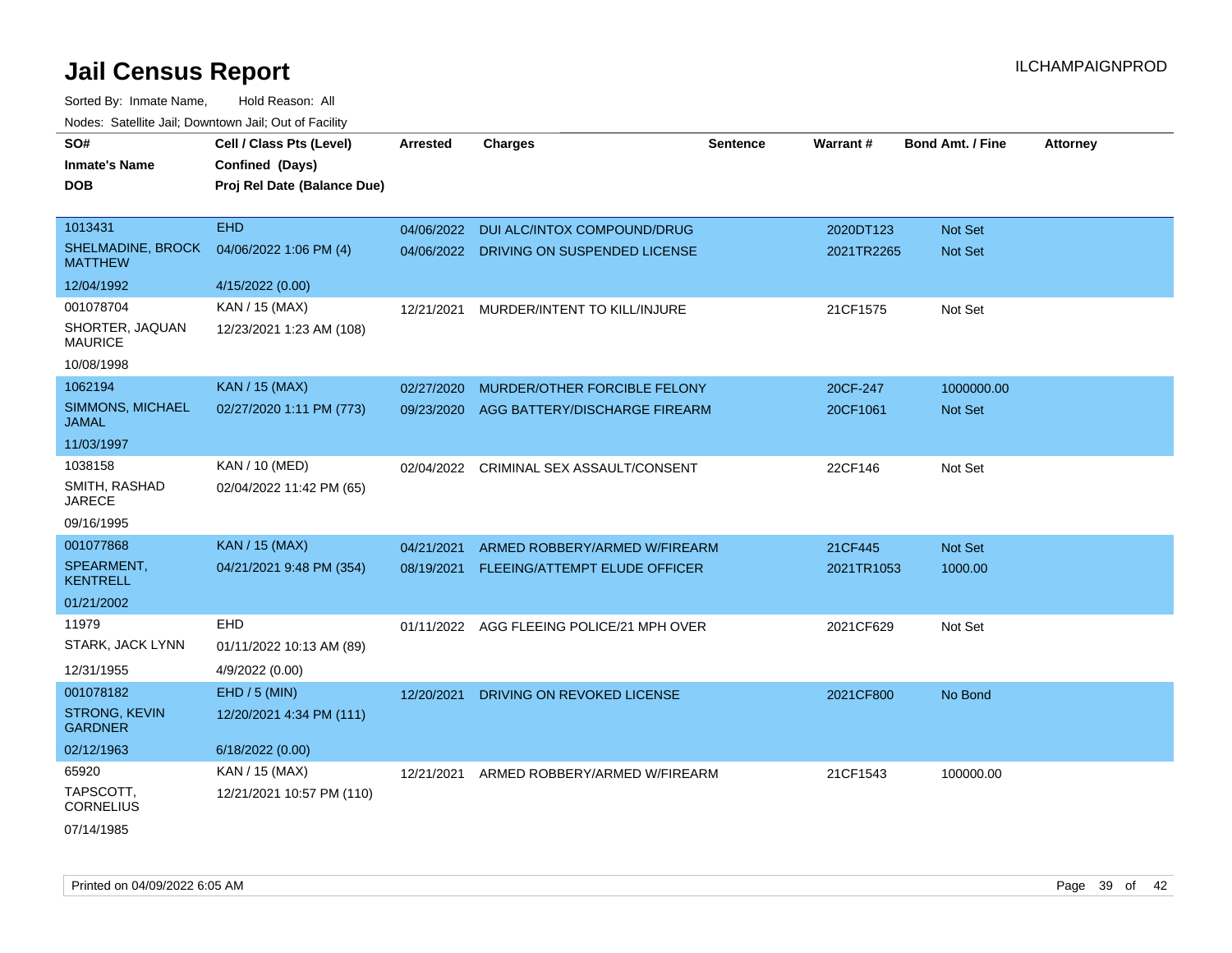| SO#                                    | Cell / Class Pts (Level)                      | <b>Arrested</b> | <b>Charges</b>                         | <b>Sentence</b> | Warrant#   | <b>Bond Amt. / Fine</b> | <b>Attorney</b> |
|----------------------------------------|-----------------------------------------------|-----------------|----------------------------------------|-----------------|------------|-------------------------|-----------------|
| <b>Inmate's Name</b>                   |                                               |                 |                                        |                 |            |                         |                 |
|                                        | Confined (Days)                               |                 |                                        |                 |            |                         |                 |
| <b>DOB</b>                             | Proj Rel Date (Balance Due)                   |                 |                                        |                 |            |                         |                 |
| 1046632                                | <b>KAN / 15 (MAX)</b>                         | 09/14/2021      | ARMED VIOLENCE/CATEGORY II             |                 | 21CF912    | 750000.00               |                 |
|                                        | TATE, JAVON MARQUIS 09/14/2021 12:10 PM (208) |                 |                                        |                 |            |                         |                 |
| 08/10/1996                             |                                               |                 |                                        |                 |            |                         |                 |
| 1033031                                | KAN / 15 (MAX)                                | 08/19/2020      | *AGG BATTERY W/FIREARM/PERSON          |                 | 2020-CF923 | 500000.00               |                 |
| TOMS, ANDREW                           | 08/19/2020 5:59 PM (599)                      |                 |                                        |                 |            |                         |                 |
| <b>CHUCKY</b>                          |                                               |                 |                                        |                 |            |                         |                 |
| 09/28/1978                             |                                               |                 |                                        |                 |            |                         |                 |
| 1004142                                | <b>KAN / 15 (MAX)</b>                         | 10/27/2021      | POSSESSION OF METH/15<100GRAMS         |                 | 2021CF1298 | 1500000.00              |                 |
| TOY, KAYON LARENZ                      | 10/22/2021 1:01 PM (170)                      |                 |                                        |                 |            |                         |                 |
| 09/12/1991                             |                                               |                 |                                        |                 |            |                         |                 |
| 001078386                              | KAN / 10 (MED)                                | 09/14/2021      | POSSESSION OF STOLEN FIREARM           | 3y (DOC)        | 2021CF1099 | No Bond                 |                 |
| TURNER, AMARIO                         | 09/14/2021 11:42 PM (208)                     |                 |                                        |                 |            |                         |                 |
| 09/23/2002                             |                                               |                 |                                        |                 |            |                         |                 |
| 1040722                                | <b>EHD</b>                                    |                 | 04/06/2022 AGG DUI/LIC SUSP OR REVOKED |                 | 2021CF577  | Not Set                 |                 |
| <b>WARD, DEON</b><br><b>DECARLOS</b>   | 04/06/2022 9:13 AM (4)                        |                 |                                        |                 |            |                         |                 |
| 04/28/1994                             | 4/14/2022 (0.00)                              |                 |                                        |                 |            |                         |                 |
| 961786                                 | KAN / 15 (ADS)                                | 01/24/2022      | ARMED HABITUAL CRIMINAL                |                 | 22CF104    | Not Set                 |                 |
| <b>WARREN, DESIE</b><br>ARNEZ          | 01/24/2022 7:23 AM (76)                       |                 |                                        |                 |            |                         |                 |
| 04/28/1988                             |                                               |                 |                                        |                 |            |                         |                 |
| 1062558                                | <b>KAN / 10 (MED)</b>                         | 10/02/2021      | FELON POSS/USE WEAPON/FIREARM          |                 | 21CF1185   | <b>Not Set</b>          |                 |
| <b>WELLS, JIAMANTE</b><br><b>AMORE</b> | 10/02/2021 8:29 PM (190)                      |                 |                                        |                 |            |                         |                 |
| 09/02/1995                             |                                               |                 |                                        |                 |            |                         |                 |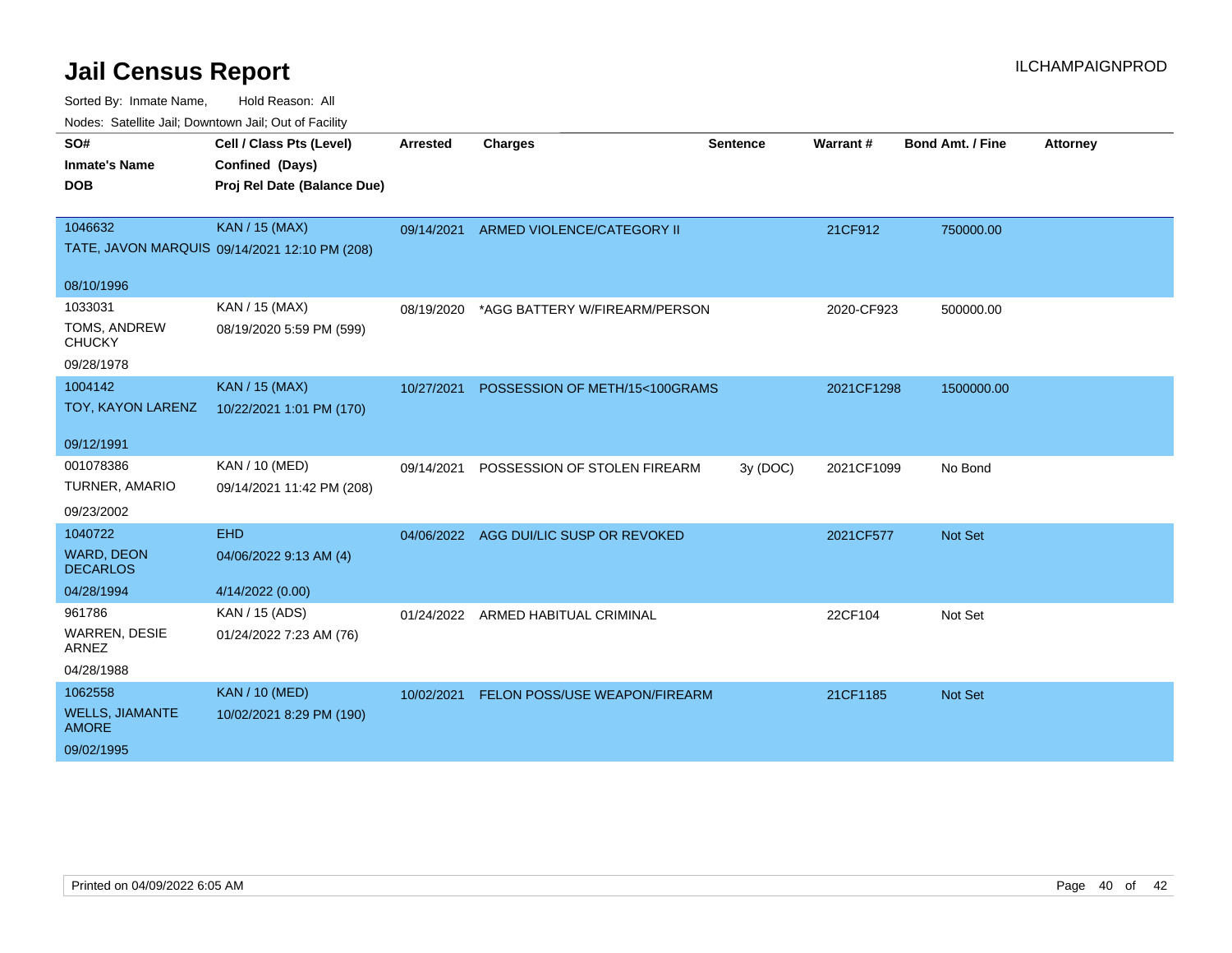| SO#                                        | Cell / Class Pts (Level)    | Arrested   | <b>Charges</b>                       | Sentence | <b>Warrant#</b> | <b>Bond Amt. / Fine</b> | <b>Attorney</b> |
|--------------------------------------------|-----------------------------|------------|--------------------------------------|----------|-----------------|-------------------------|-----------------|
| <b>Inmate's Name</b>                       | Confined (Days)             |            |                                      |          |                 |                         |                 |
|                                            |                             |            |                                      |          |                 |                         |                 |
| <b>DOB</b>                                 | Proj Rel Date (Balance Due) |            |                                      |          |                 |                         |                 |
| 1002033                                    | <b>KAN</b> / 15 (MAX)       |            |                                      |          |                 |                         |                 |
| <b>WEST, ANTONIO</b>                       |                             | 09/08/2021 | DRIVING ON SUSPENDED LICENSE         |          | 2019-TR-11944   | 5000.00                 |                 |
| <b>DEONTA</b>                              | 09/08/2021 11:01 PM (214)   | 09/08/2021 | ARMED ROBBERY/ARMED W/FIREARM        |          | 2020-CF-1406    | 500000.00               |                 |
| 04/15/1992                                 |                             | 09/08/2021 | AGG UNLAWFUL USE OF WEAPON/VEH       |          | 2021-CF-AWOW    | <b>Not Set</b>          |                 |
|                                            |                             | 09/08/2021 | <b>OBSTRCT JUSTICE/LEAVE STATE</b>   |          | 2021-CF-AWOW    | <b>Not Set</b>          |                 |
|                                            |                             | 09/08/2021 | ARMED VIOLENCE/CATEGORY I            |          | 2021-CF-AWOW    | <b>Not Set</b>          |                 |
| 1022068                                    | KAN / 15 (ADS)              | 10/10/2021 | FELON POSS/USE WEAPON/FIREARM        |          | 21CF1212        | Not Set                 |                 |
| <b>WILKINS, MICHAEL</b><br>CARL            | 10/10/2021 5:07 AM (182)    |            |                                      |          |                 |                         |                 |
| 07/10/1992                                 |                             |            |                                      |          |                 |                         |                 |
| 001078709                                  | KAN / 15 (MAX)              | 12/22/2021 | ARMED VIOLENCE/CATEGORY I            |          | 21CF1586        | Not Set                 |                 |
| <b>WILLIAMS, DAVID LEE</b>                 | 12/22/2021 11:00 AM (109)   |            |                                      |          |                 |                         |                 |
|                                            |                             |            |                                      |          |                 |                         |                 |
| 12/18/1989                                 |                             |            |                                      |          |                 |                         |                 |
| 1075313                                    | KAN / 15 (ADS)              | 01/29/2022 | POSSESSION OF STOLEN FIREARM         |          | 22CF132         | Not Set                 |                 |
| <b>WILLIAMS, EARDIS</b>                    | 01/29/2022 1:23 AM (71)     | 01/29/2022 | MFG/DEL CANNABIS/30-500 GRAMS        |          | 20CF51          | 5000.00                 |                 |
| ANTONIO, Junior                            |                             | 01/29/2022 | POSSESSION OF STOLEN FIREARM         |          | 20CF1048        | 500000.00               |                 |
| 01/21/1999                                 |                             |            |                                      |          |                 |                         |                 |
| 539662                                     | <b>KAN / 10 (MED)</b>       | 08/14/2021 | DOM BTRY/CONTACT/1-2 PRECONV         | 7y (DOC) | 2021CF770       | 250000.00               |                 |
| <b>WILLIAMS, JAVONTAE</b><br><b>DEMAR</b>  | 08/14/2021 1:28 AM (239)    | 08/14/2021 | <b>CITY OV ARREST</b>                |          | 2017OV893       | 1000.00                 |                 |
| 07/28/1991                                 |                             |            |                                      |          |                 |                         |                 |
| 1049234                                    | KAN / 10 (MED)              | 01/22/2022 | AGGRAVATED DOMESTIC BATTERY          |          | 22CF94          | Not Set                 |                 |
| <b>WILLIAMS, KHAMRON</b><br><b>MARCELL</b> | 01/22/2022 9:30 AM (78)     |            |                                      |          |                 |                         |                 |
| 08/15/1995                                 |                             |            |                                      |          |                 |                         |                 |
| 1037579                                    | <b>KAN / 10 (MED)</b>       | 08/17/2021 | <b>FELON POSS/USE WEAPON/FIREARM</b> |          | 2019CF73        | No Bond                 |                 |
| <b>WILLIAMS, STEVEN</b><br>PATRICK, Second | 08/17/2021 8:16 PM (236)    |            |                                      |          |                 |                         |                 |
| 11/25/1994                                 |                             |            |                                      |          |                 |                         |                 |